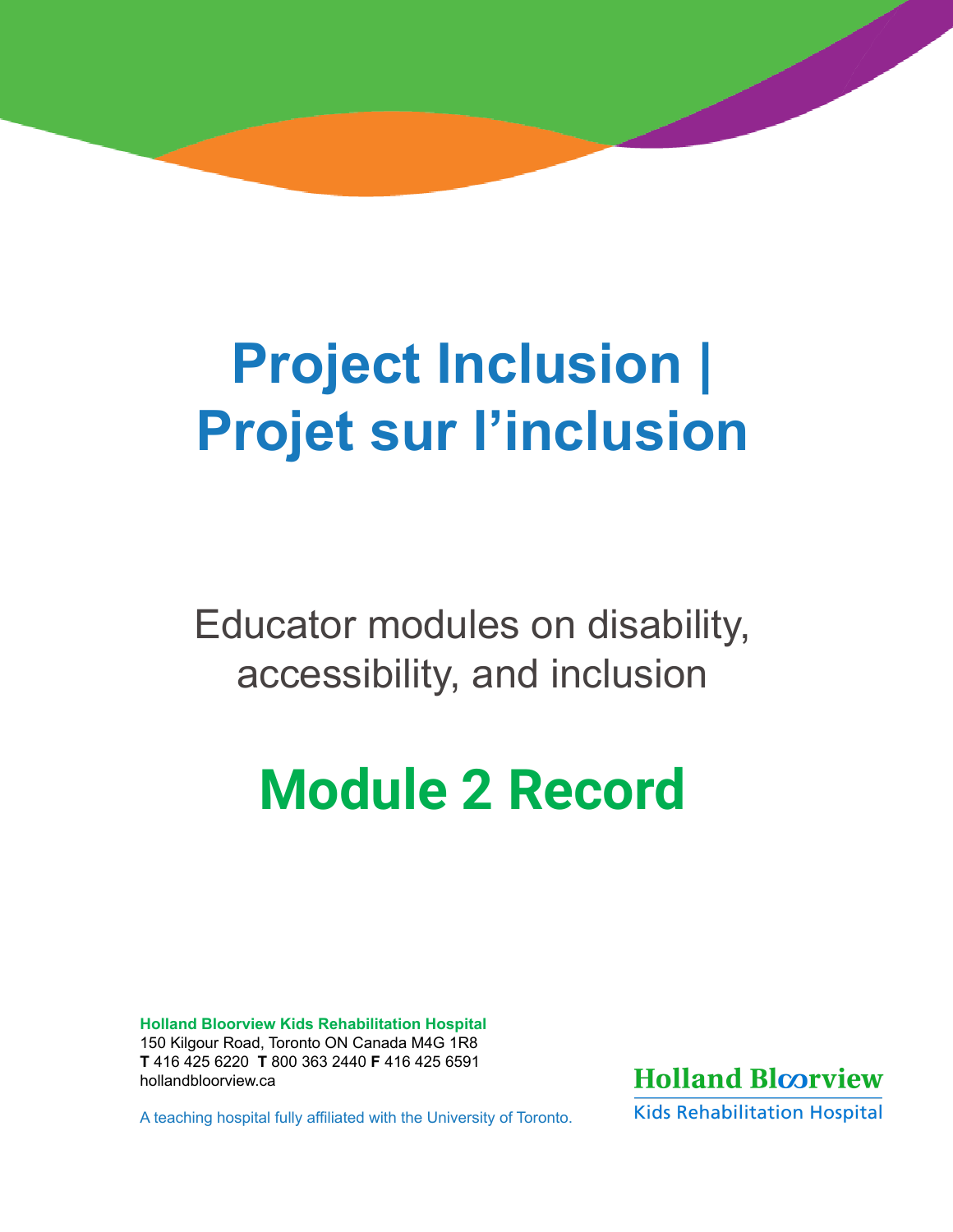## **Module 2 Record: Promoting inclusion**

## **Learning outcomes**

- 1. Compare and contrast potential ways to support social inclusion and friendships that are relevant to students' class or school setting.
- 2. Identify the role that adults play in creating opportunities and fostering social inclusion and barrier-free participation of students, colleagues, parents and families, and community members, in all aspects of school life.
- 3. Know where to locate resources related to this module and choose resources to engage and implement in your class or school setting.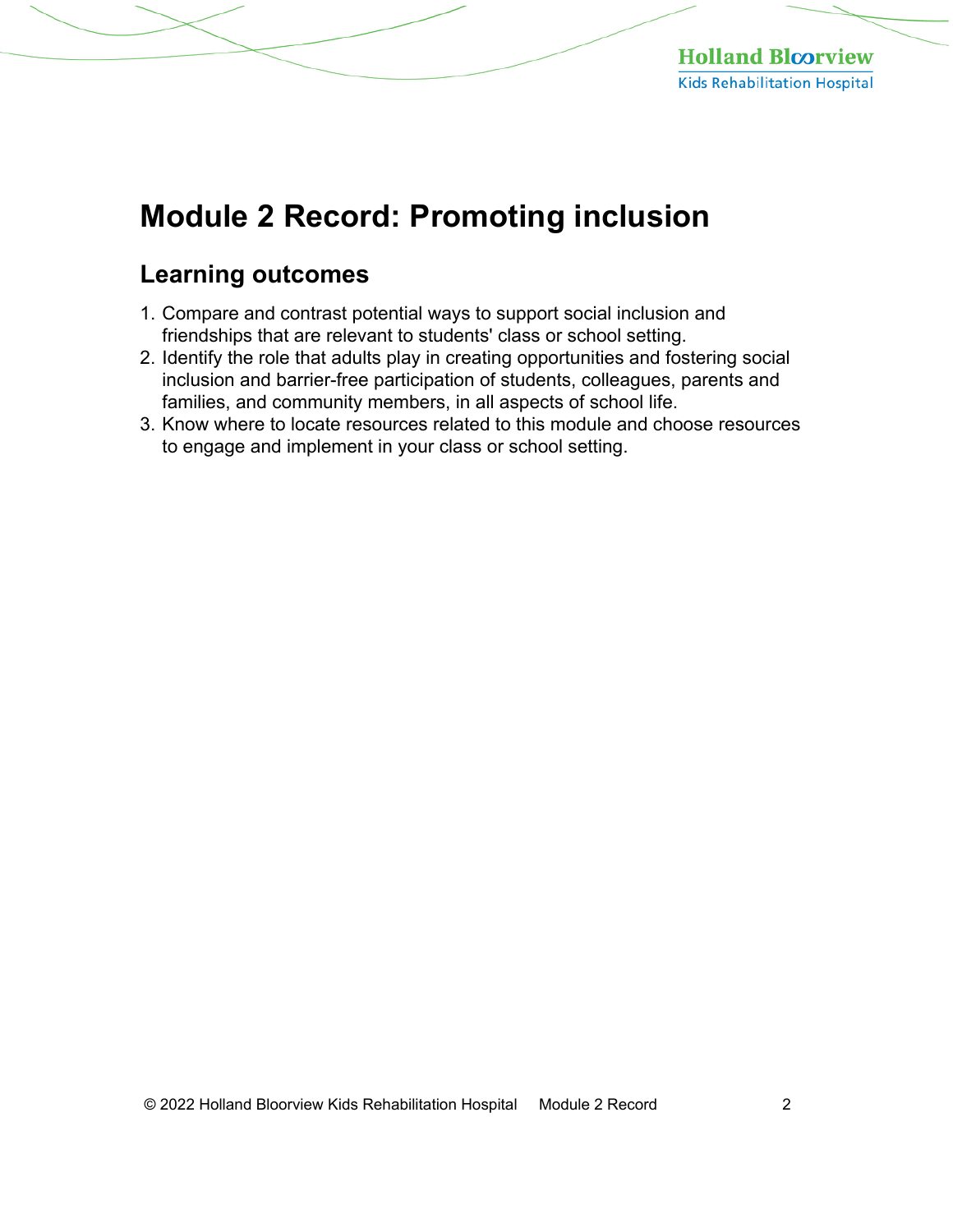**Key message 1: Barrier-free interactions are key to promoting social inclusion and full participation in all aspects of school life, including with students, families, colleagues, parents, and community members.** 

## *An inclusive culture*

"An inclusive culture is based on the philosophy that the whole school shares in the responsibility for inclusion.

A real culture of inclusion cannot be brought about unless everyone embraces it."

(Community Living Ontario's Institute, n.d*.*)

## *Lived experience 1: Ingrid*

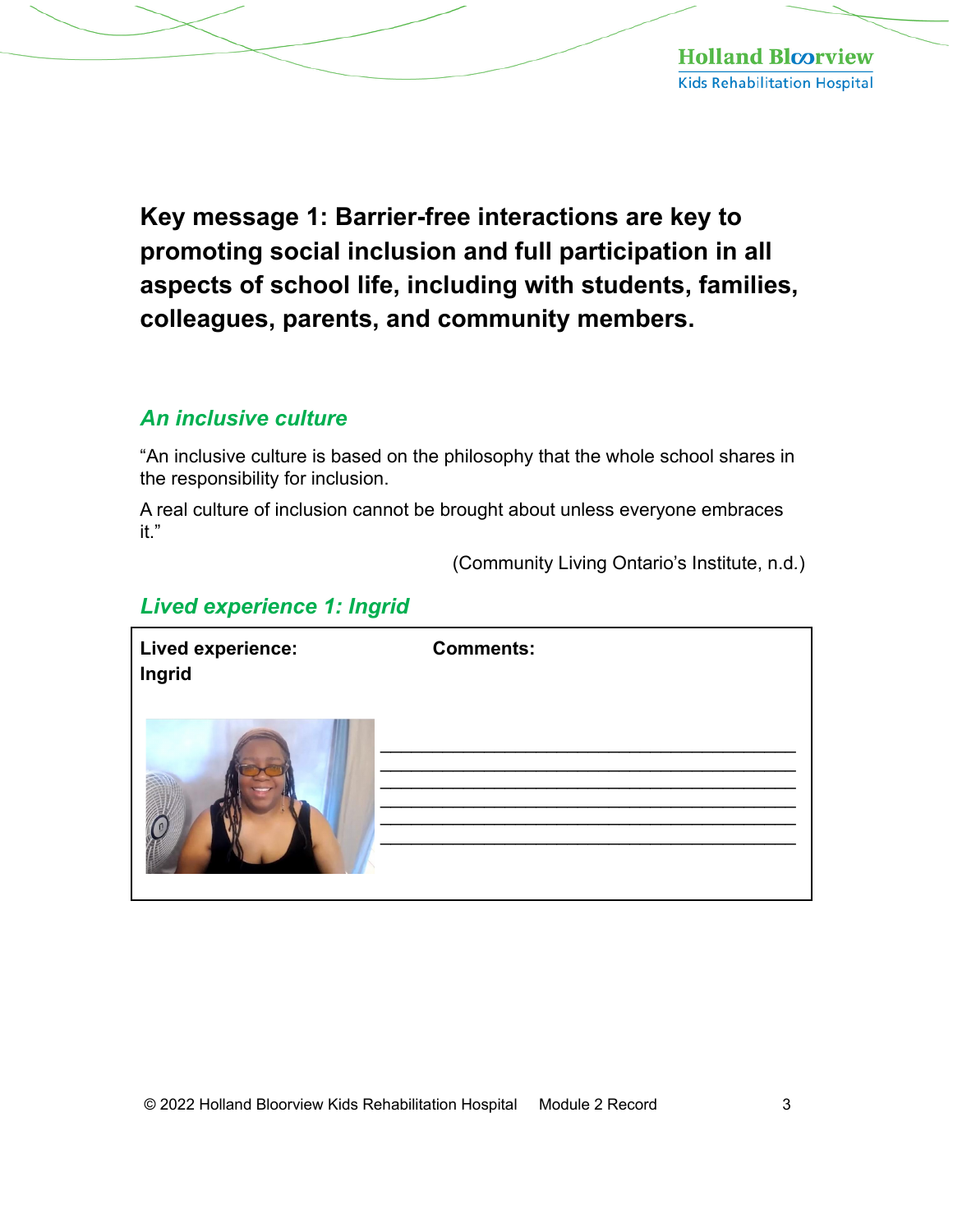## *Lived experience 2: Ingrid*

| Lived experience:<br>Ingrid | <b>Comments:</b> |
|-----------------------------|------------------|
|                             |                  |

## *Universal design for learning*

Universal Design for Learning (UDL) is intended to ensure that teaching is tailored to draw on the strengths and meet the needs of all students. The "universal" in UDL does not imply that there is one optimal solution for everyone; rather, it reflects awareness of the unique nature of each learner and the need to accommodate differences, creating learning experiences that suit individual learners and maximize their ability to progress.

[Learning for all: A guide to effective assessment and instructions for all students,](http://www.edu.gov.on.ca/eng/general/elemsec/speced/LearningforAll2013.pdf)  kindergarten to grade 12

## *What does it mean to be "barrier free"?*

- An environment that, by design, is a space accessible to and usable by all persons.
- Barrier-free design promotes integration and independence through design that is safe, functional, and dignified for everyone.
- Barrier-free environments benefit everyone, including students with disabilities, peers, colleagues, families, and the wider school community.
- Actively contributing to barrier-free interactions is an ongoing effort.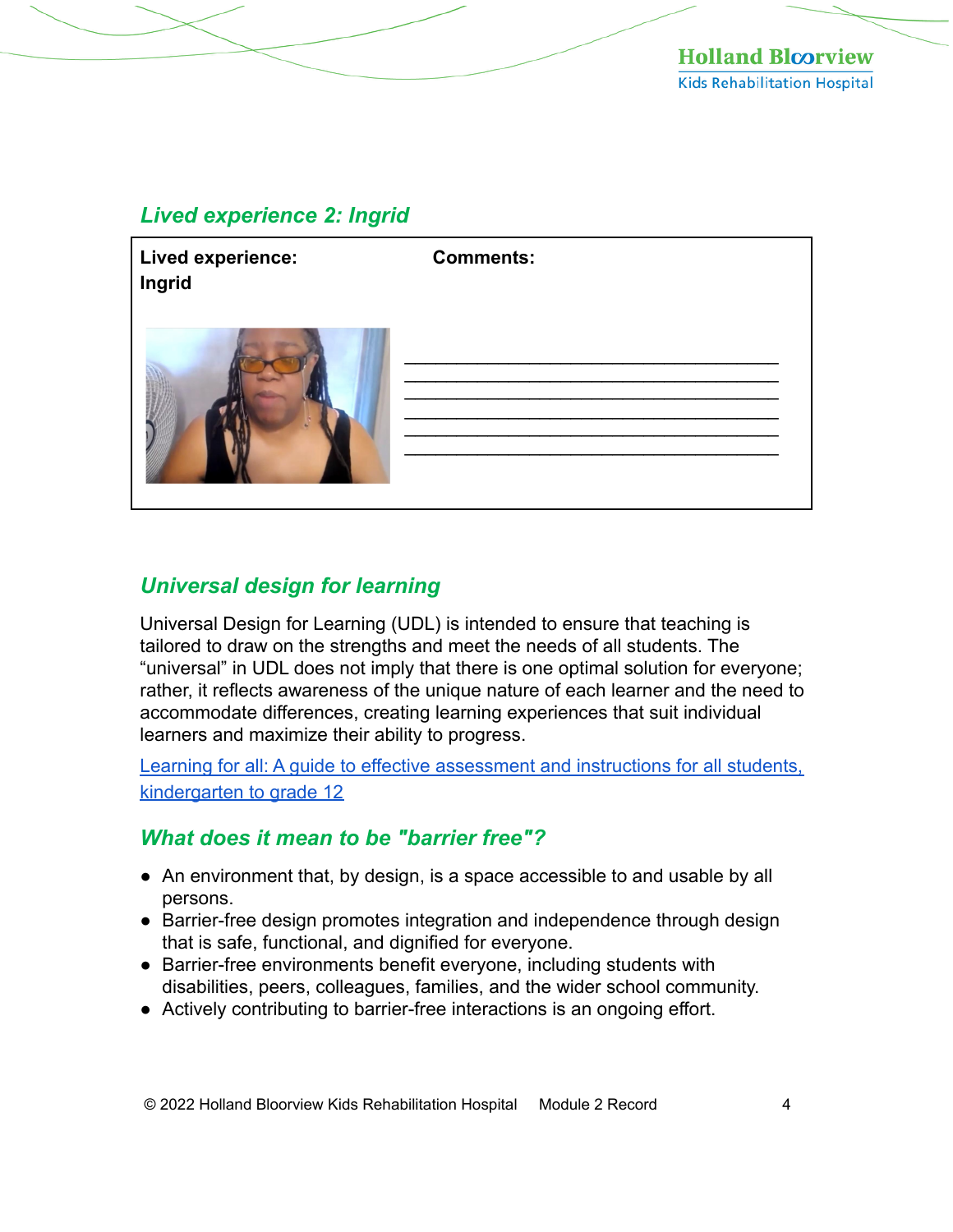## *Examples of guiding frameworks: Trauma-informed practices*

The basic principles of trauma-informed practices include:

- trauma awareness
- emphasis on safety and trustworthiness
- opportunities for choice, collaboration, and connection
- strength building and skill building
- recognition of broader systemic inequities as experiences of trauma and violence (Canadian Public Health Association, 2019)

Promoting trauma-informed or trauma-sensitive school approaches positively impacts all students, regardless of trauma history, and children and youth with disabilities are particularly likely to benefit. (Szarkowski & Fogler, 2020)

## *Examples of guiding frameworks: Culturally responsive and anti-oppressive practices in schools*

- An anti-oppressive framework involves the way we understand how systems of oppression such as colonialism, racism, sexism, homophobia, transphobia, classism, and ableism can result in individual discriminatory actions and structural/systemic inequalities. (Elementary Teachers' Federation of Ontario, 2021)
- Being anti-oppressive includes becoming more conscious of the way we think, the unearned privileges we carry, the ways our social locations impact us and our interactions with others, and how our experiences inform our perceptions and ideologies.
- Anti-oppressive practices aim to recognize and dismantle interpersonal as well as systemic and institutional barriers.

## *Examples of guiding frameworks: Valuing neurodiversity*

- Neurodiversity describes the idea that neurological differences like autism, ADHD, and dyslexia are natural human variations that offer many strengths and benefits.
- The neurodiversity movement values human differences, emphasizes the strengths associated with each unique neurological design, and demonstrates how groups and teams that include neurodiverse individuals are well-positioned to enhance problem solving in a complex world.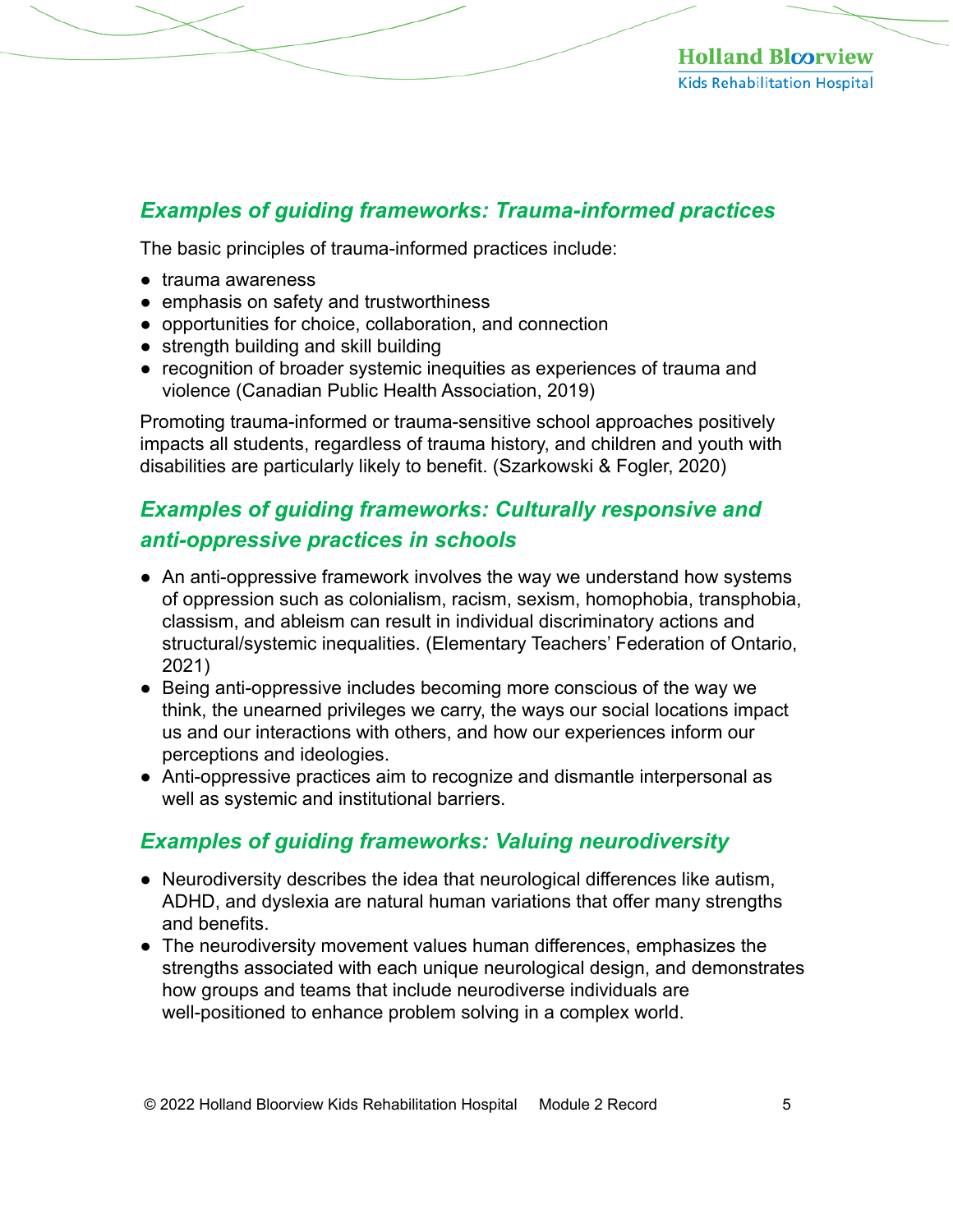● Neurodiversity means focusing primarily on strengths, talents, abilities, and interests, rather than on deficits. (Godden, 2017; Lewis & Norwich, 2004; Rentenbach & Prislovsky, 2016; Rentenbach et al., 2017)

## *What barrier-free interactions look like in schools and*

#### *classrooms*

- 1. Attitudinal barriers
- 2. Architectural and structural barriers
- 3. Technological barriers
- 4. Information and communication barriers
- 5. Barriers related to sensory disabilities, sensory processing, or cognitive differences
- 6. Barriers related to family engagement
- 7. Organizational and systematic barriers

## **1. Attitudinal barriers**

Take a few minutes to explore potential barriers found in school communities and review practical strategies and resources that may help promote barrier-free interactions. It may be helpful to reflect on your own school or classroom.

[Barrier-area recommendations, attitudes, behaviours](https://www.ontario.ca/document/development-proposed-kindergarten-grade-12-k-12-education-standards-2021-initial-recommendations/barrier-area-narratives-and-recommendations)  [How we move forward: Practicing 3 inclusive anti-racist mindsets for reopening](https://www.gettingsmart.com/2020/07/16/how-we-move-forward-practicing-three-inclusive-anti-racist-mindsets-for-reopening-schools/)  schools [The TeachAble project](https://theteachableproject.org/) [ETFO body image project](https://members.etfo.ca/SupportingMembers/Resources/Pages/BodyImageProject.aspx) 

## **2. Architectural and structural barriers**

Where possible, consider:

- Are doors, passageways, and ramps accessible to all possible users?
- Are accessible toilets, grab rails, and handrails available?
- Are options available for all students within recreational areas?
- Door handles—could door handle levers be used instead of knobs?
- Arrange desks and furniture so that students with physical disabilities can move around freely.
- Talk to students with disabilities about their preferences in terms of class configuration. Remember that as students mature and develop, so too will their awareness of their needs and preferences for participation. Check in regularly.

[AODA requirements for educational institutions](https://www.aoda.ca/aoda-requirements-for-educational-institutions/)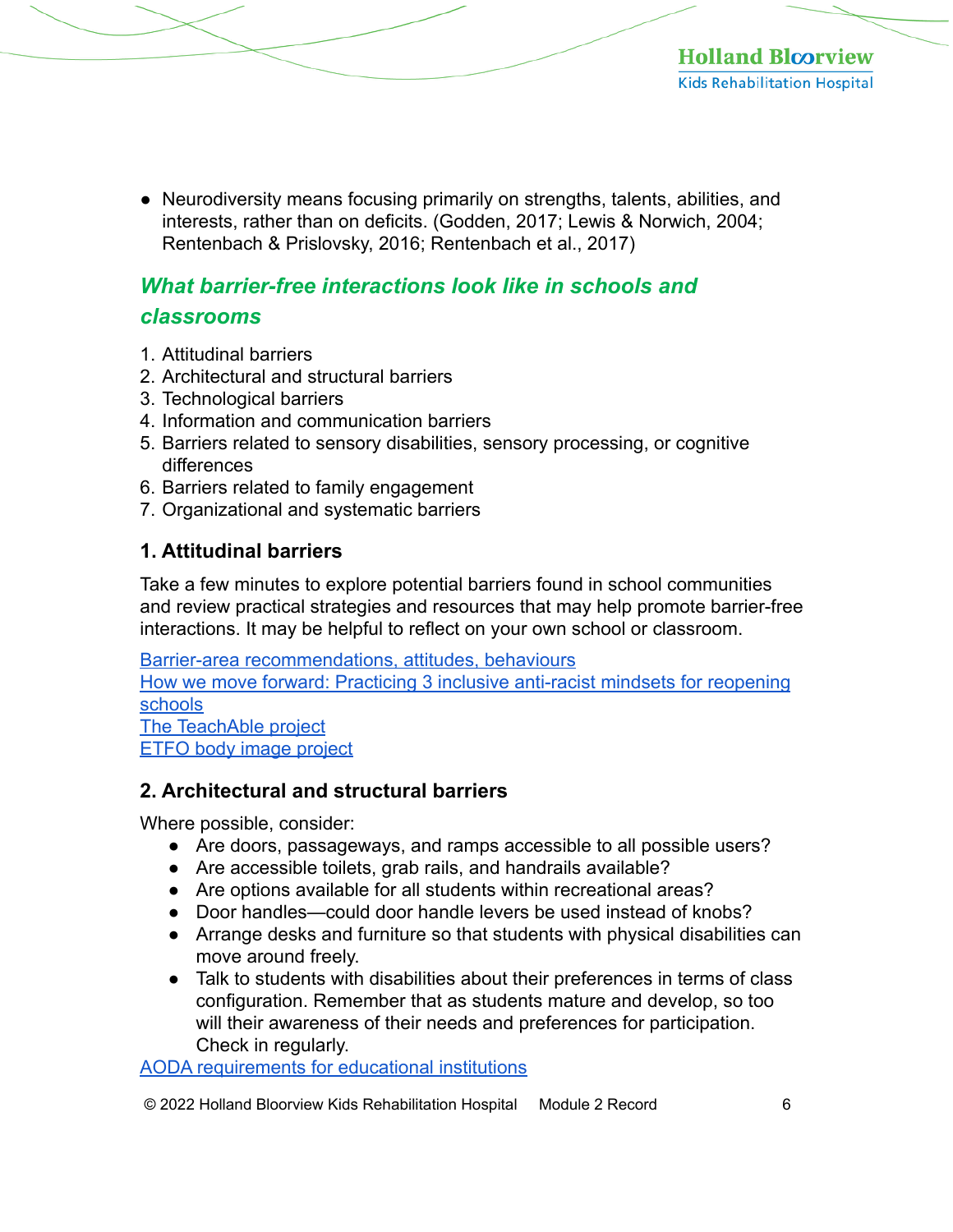[What is the design of public spaces standard](https://www.aoda.ca/what-is-the-design-of-public-spaces-standard/)  [Ontario building code online](https://www.buildingcode.online/)  [Section 7: Physical and architectural barriers](https://www.ontario.ca/document/development-proposed-kindergarten-grade-12-k-12-education-standards-2021-initial-recommendations/barrier-area-narratives-and-recommendations#section-6) [Accessibility rules for public sector organizations](https://www.ontario.ca/page/accessibility-rules-public-sector-organizations) [CNIB education services](https://frontier-cnib.ca/education-services.php)

## **3. Technological barriers**

- When a student requires adaptive or assistive technology, make sure the teacher and other adults in the school understand how to use it. Integrate technology as part of everyday teaching practice.
- Ensure that accessibility features (e.g., screen readers, voice recognition tools) are enabled on any digital equipment.
- Ensure that captions are included on all video content (e.g., recorded webinars, YouTube videos).
- Ensure that platforms used with families are mobile-friendly and usable across operating systems.
- Use content that can be downloaded to be used in an offline mode when the internet is not available.

[Assistive technologies for students with LDs: Information, tools, and resources](https://www.ldatschool.ca/information-tools-resources/)  for teachers [AERO](http://alternativeresources.ca/Aero/Public/WelcomePage.aspx)  [How to make information accessible](https://www.ontario.ca/page/how-make-information-accessible) 

[Effective use of educational software](https://www.autismontario.com/node/477)

[iPad facts for supporting students with autism and other exceptionalities](https://www.autismontario.com/node/685)  [Section 4: Digital learning and technology](https://www.ontario.ca/document/development-proposed-kindergarten-grade-12-k-12-education-standards-2021-initial-recommendations/barrier-area-narratives-and-recommendations#section-3) 

## **4. Information and communication barriers**

- Provide information in accessible, alternative formats including braille, large print, accessible digital files, and audio or text transcripts of visual or audio information.
- Make sure information delivered by phone is also made available in alternative ways such as by email or text.
- Use captioning and described content when using film or other audiovisual resources for persons with visual or hearing impairments.

[What is the information and communications standards](https://www.aoda.ca/what-is-the-information-and-communications-standards/)  [How the information and communication standard applies to educational content](https://snow.idrc.ocadu.ca/accessible-media-and-documents/applying-the-aoda-to-educational-content/how-the-information-and-communication-standard/)  [What are communication supports](https://www.aoda.ca/what-are-communication-supports/)  [How to make information accessible](https://www.ontario.ca/page/how-make-information-accessible)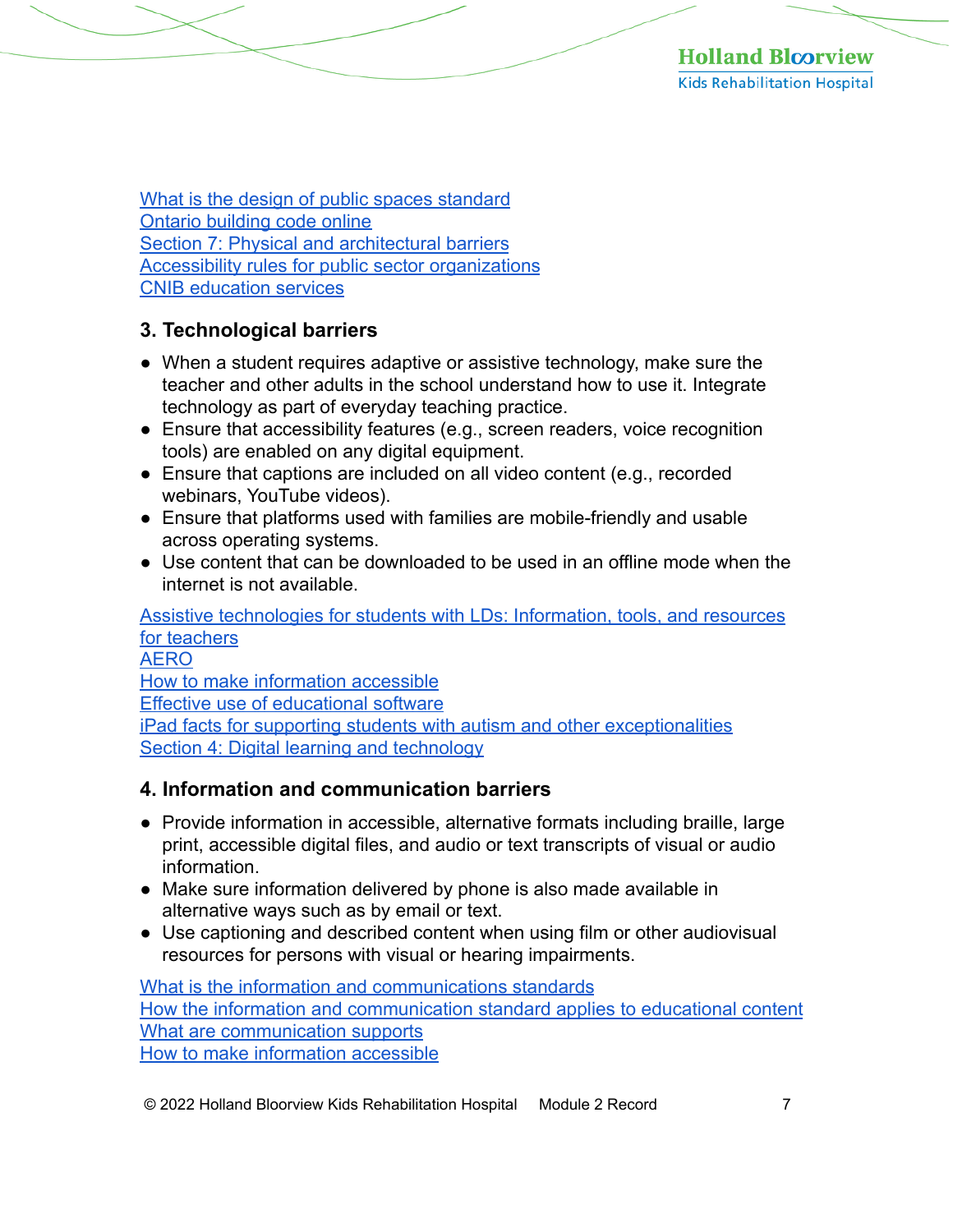[Information and communications standards module](https://accessforward.ca/newado/icsmodule/) [Resource services for deaf and hard of hearing](https://pdsbnet.ca/en/programs-and-services/resource-services-and-outreach-programs/resource-services-for-deaf-hard-of-hearing/) 

#### **5. Barriers related to sensory disabilities, sensory processing, or cognitive differences**

- Use visually and auditorily accessible design.
- Turn off any noisy machinery, such as projectors, while they are not in use.
- Muffle the sound of chairs on tiled flooring using coverings (e.g., tennis balls); cover lights to soften fluorescent lights to help create a quieter learning environment.
- Use carpeting and tiled ceilings, which can minimize intrusive ambient noise.
- Include a visual announcement system that presents information in English/French print and ASL/LSQ, which can compensate for a multitude of safety issues.

[Classroom accessibility for students who are deaf and hard of hearing](https://www.chs.ca/sites/default/files/mhg_images/CHS003_AccessibilityGuide_EN_APPROVED.PDF)  [Deaf and hard of hearing exceptionality](https://www.teachspeced.ca/deaf-and-hard-of-hearing)  [Blind and low vision](https://www.teachspeced.ca/blind-and-low-vision) [Accessibility at the CNIB](https://cnib.ca/en/about-us/accessibility-cnib?region=bc)  [Classroom accommodations for sensory processing issues](https://www.understood.org/articles/en/at-a-glance-classroom-accommodations-for-sensory-processing-issues)  [How sensory processing issues affect kids in school](https://childmind.org/article/how-sensory-processing-issues-affect-kids-in-school/)  [Creating a calming environment](https://connectability.ca/2020/06/26/creating-a-calming-environment/) [Sensory strategies for teens and adults](https://www.autismontario.com/sites/default/files/2020-05/Sensory%20Strategies.pdf) 

## **6. Barriers related to family engagement**

- Work to understand social and historical contexts of families and communities.
- Use strengths-based, trauma-informed, culturally responsive, and anti-oppressive approaches when engaging with families.
- Consider that many family and school community members may have disabilities and find ways to increase access and participation.
- Ensure that school events are financially accessible and culturally responsive.

#### [Inclusive school culture](https://inclusiveschoolcommunities.org.au/resources/toolkit/inclusive-school-culture)

[Bringing marginalized parents and caregivers into their children's schooling](https://thelearningexchange.ca/wp-content/uploads/2017/02/WW_MarginParents.pdf)  [Engaging Indigenous families and community with Ontario's schools](https://aes-keb.com/wp-content/uploads/2019/02/Engaging-Indigenous-Families-and-Community.pdf) [Encouraging parent involvement in schools](http://www.edu.gov.on.ca/eng/parents/involvement/)  [Parent engagement helps students fulfill their potential](https://www.parentsengagedineducation.ca/)  [Multi-lingual tip sheets for parents](https://peopleforeducation.ca/topics/parent-involvement/) [Programs and resources for newcomer student success](http://welcome2school.ca/about/)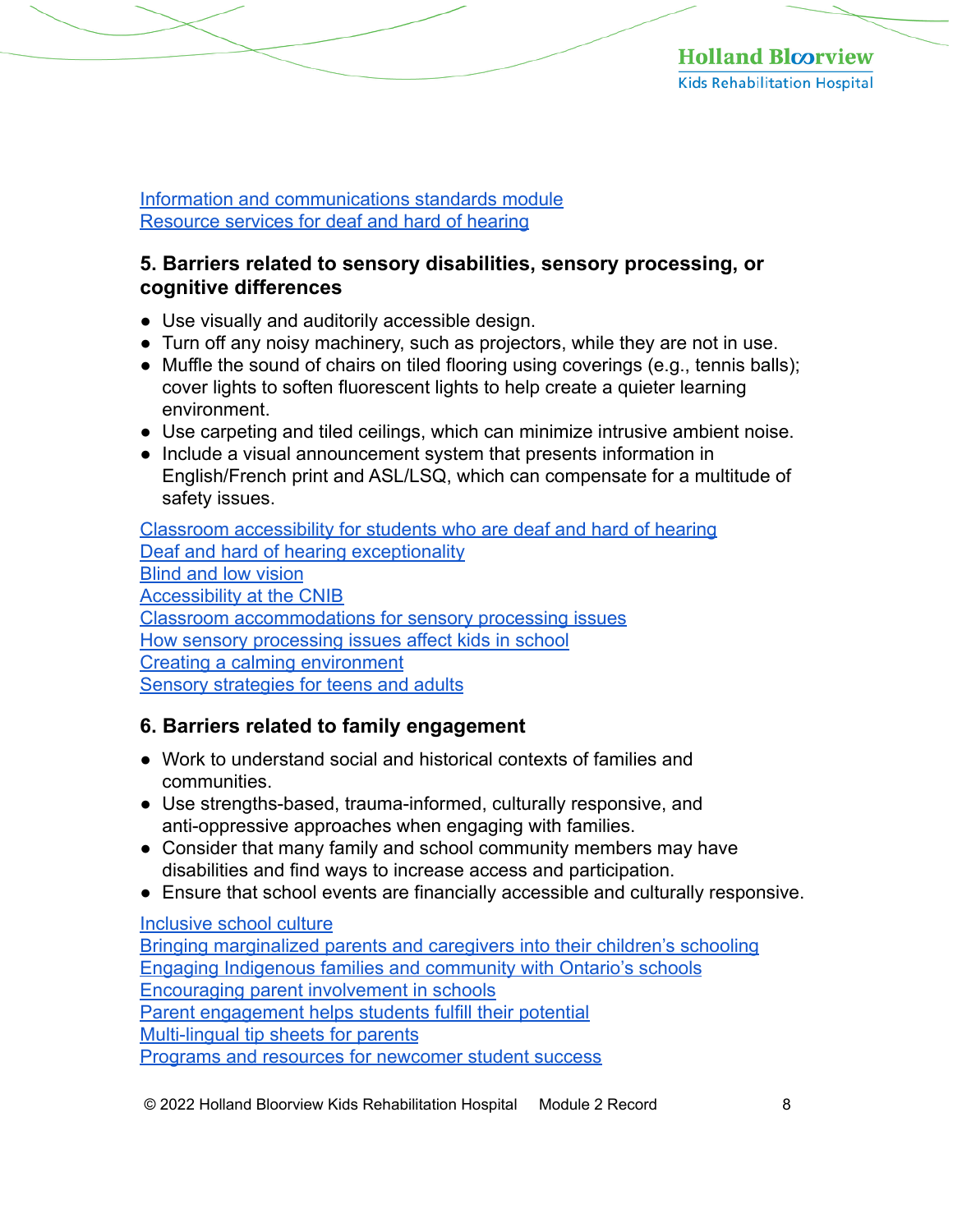#### **7. Organizational and systematic barriers**

- Get to know your school's Accessibility Plan.
- If you are involved in designing or developing new or revised facilities, services, policies, processes, courses, or curricula, ensure that these are designed inclusively from a barrier-free lens.
- Create an inclusion checklist to use when organizing school events. Include questions that review barriers to accessibility and prompt reflection on who may not be able to participate fully.

[How to create an accessibility plan and policy](https://www.ontario.ca/page/how-create-accessibility-plan-and-policy) [Section 5: Organizational barriers](https://www.ontario.ca/document/development-proposed-kindergarten-grade-12-k-12-education-standards-2021-initial-recommendations/barrier-area-narratives-and-recommendations#section-4)  [Understanding Ontario's education equity action plan: Fact sheet for parents](https://toronto.oapce.org/wp-content/uploads/2019/09/education_equity_plan_fact_en.pdf)  [OFIFC Response to the development of an accessibility standard for education,](https://ofifc.org/wp-content/uploads/2020/03/2017-06-21-Increasing-Education-Access-for-Urban-Indigenous-Students.pdf)  [Plan an accessible meeting](https://www.aoda.ca/plan-an-accessible-meeting/)

## *Reflection/Discussion*

What examples in this section

- Resonated with you and your school or classroom?
- Raised your curiosity about...?
- Made you consider:
- other related resources to use or share with colleagues?
- how barrier-free interactions set the stage for social inclusion in your classroom or school?

\_\_\_\_\_\_\_\_\_\_\_\_\_\_\_\_\_\_\_\_\_\_\_\_\_\_\_\_\_\_\_\_\_\_\_\_\_\_\_\_\_\_\_\_\_\_\_\_\_\_\_\_\_\_\_\_\_\_\_\_\_\_\_\_\_\_

\_\_\_\_\_\_\_\_\_\_\_\_\_\_\_\_\_\_\_\_\_\_\_\_\_\_\_\_\_\_\_\_\_\_\_\_\_\_\_\_\_\_\_\_\_\_\_\_\_\_\_\_\_\_\_\_\_\_\_\_\_\_\_\_\_\_

\_\_\_\_\_\_\_\_\_\_\_\_\_\_\_\_\_\_\_\_\_\_\_\_\_\_\_\_\_\_\_\_\_\_\_\_\_\_\_\_\_\_\_\_\_\_\_\_\_\_\_\_\_\_\_\_\_\_\_\_\_\_\_\_\_\_  $\mathcal{L}_\mathcal{L} = \mathcal{L}_\mathcal{L} = \mathcal{L}_\mathcal{L} = \mathcal{L}_\mathcal{L} = \mathcal{L}_\mathcal{L} = \mathcal{L}_\mathcal{L} = \mathcal{L}_\mathcal{L} = \mathcal{L}_\mathcal{L} = \mathcal{L}_\mathcal{L} = \mathcal{L}_\mathcal{L} = \mathcal{L}_\mathcal{L} = \mathcal{L}_\mathcal{L} = \mathcal{L}_\mathcal{L} = \mathcal{L}_\mathcal{L} = \mathcal{L}_\mathcal{L} = \mathcal{L}_\mathcal{L} = \mathcal{L}_\mathcal{L}$  $\mathcal{L}_\mathcal{L}$  , and the contribution of the contribution of the contribution of the contribution of the contribution of the contribution of the contribution of the contribution of the contribution of the contribution of \_\_\_\_\_\_\_\_\_\_\_\_\_\_\_\_\_\_\_\_\_\_\_\_\_\_\_\_\_\_\_\_\_\_\_\_\_\_\_\_\_\_\_\_\_\_\_\_\_\_\_\_\_\_\_\_\_\_\_\_\_\_\_\_\_\_

 $\frac{1}{2}$ \_\_\_\_\_\_\_\_\_\_\_\_\_\_\_\_\_\_\_\_\_\_\_\_\_\_\_\_\_\_\_\_\_\_\_\_\_\_\_\_\_\_\_\_\_\_\_\_\_\_\_\_\_\_\_\_\_\_\_\_\_\_\_\_\_\_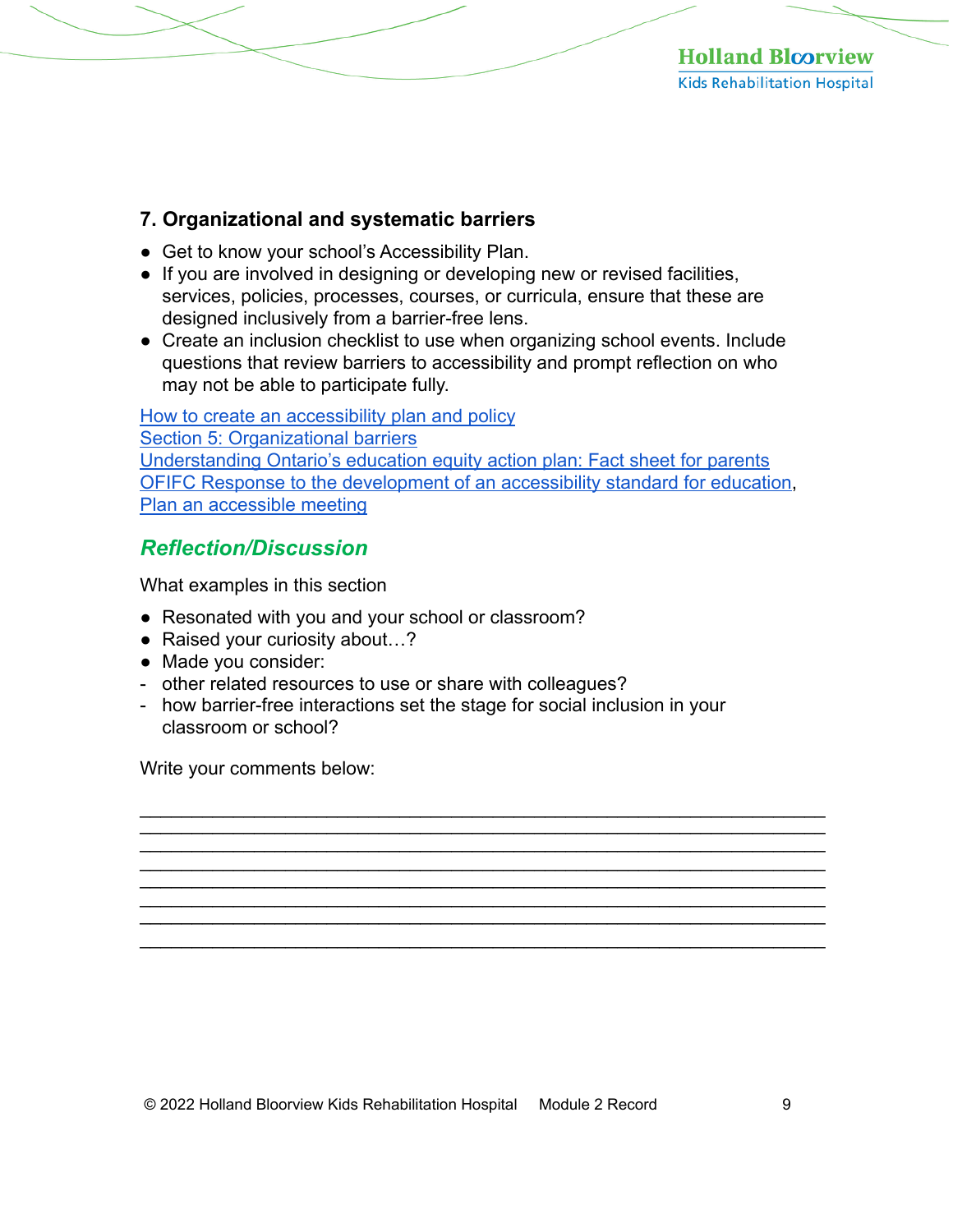**Key message 2: Social inclusion is an important part of development for all students, especially students with disabilities. Social inclusion lays the foundation for friendships.** 

## *Video lived experience: Gunjan*

| Lived experience:<br>Gunjan | <b>Comments:</b> |
|-----------------------------|------------------|
|                             |                  |

## *What is social inclusion?*

Social inclusion, according to research studies, requires three conditions:

## **1. Proximity**

Individuals need to be in regular proximity to each other. Without opportunities to be together, students with and without disabilities cannot begin to appreciate their similarities or shared interests.

## **2. Valued recognition and respect**

Individuals need a sense of being recognized and respected. Relationships are built on reciprocity of interactions and perceiving one's self as connected leads to being emotionally positively affected.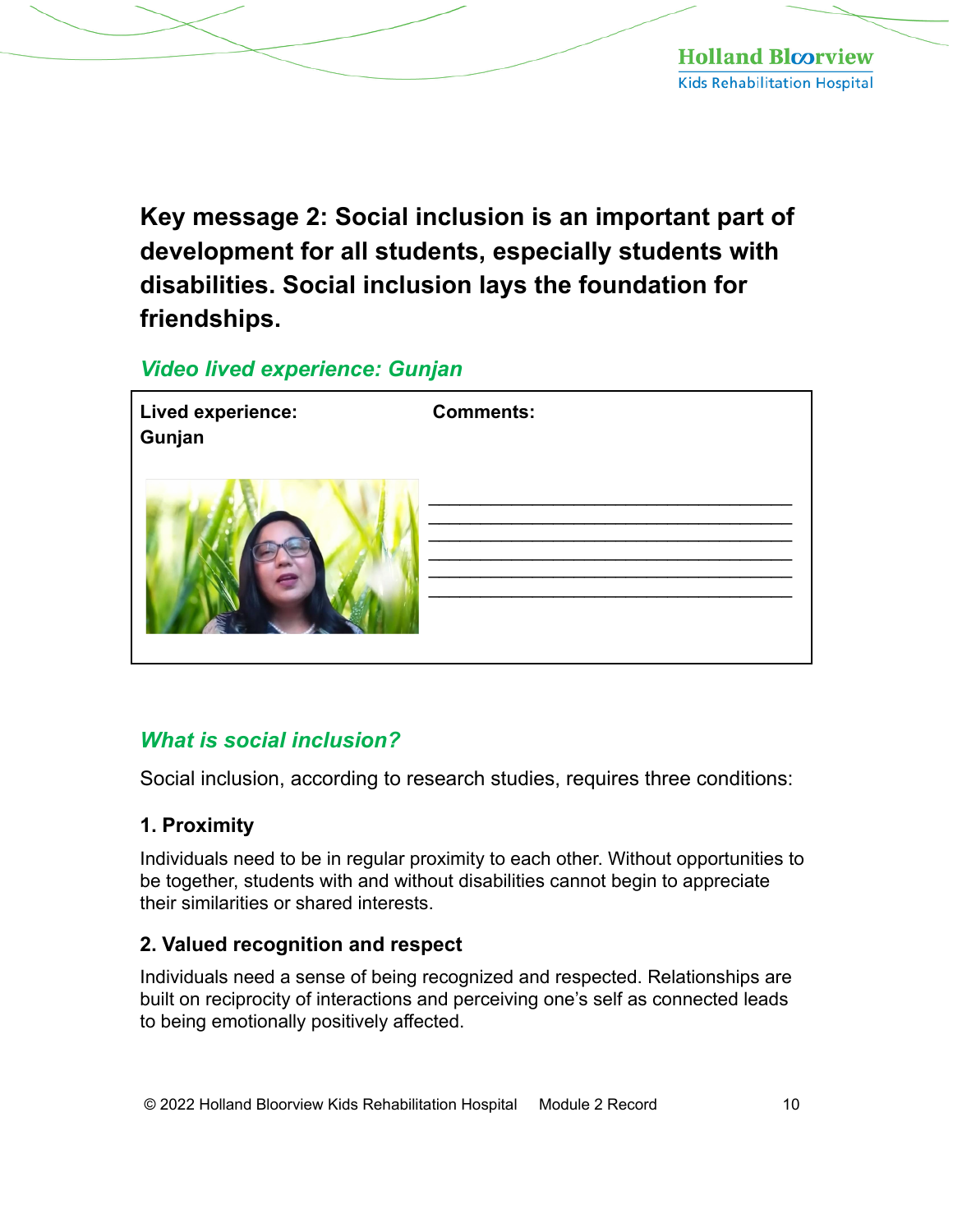#### **3. Involvement and Engagement**

Social inclusion is not possible without involvement and engagement in developmentally and socially appropriate experiences.

## *Defining social inclusion in the school context*

- Schools are an ideal normative context for the three key conditions of social inclusion to coexist (Proximity; Valued Recognition and Respect; Involvement and Engagement).
- Students with and without disabilities spend years in school systems, and during this time, opportunities to learn, play, and socialize in classrooms, playgrounds, and gyms, and through sports, clubs, and volunteering are endless.
- Authentic social inclusion is not possible without these opportunities to do things together. The acts of "doing" create the shared experiences that resonate on an emotional level. Individuals have the sense of "I belong and I am accepted." (Hollingsworth & Buysse, 2009; Siperstein et al., 2017; Vyrastekova, 2021)

## *Lived experience: Cynthia*



## *Common "ingredients" of friendship*

- 1. Reciprocity
- 2. Mutual liking and enjoyment
- 3. Proximity
- 4. Voluntary
- 5. Shared interest
- 6. Similarities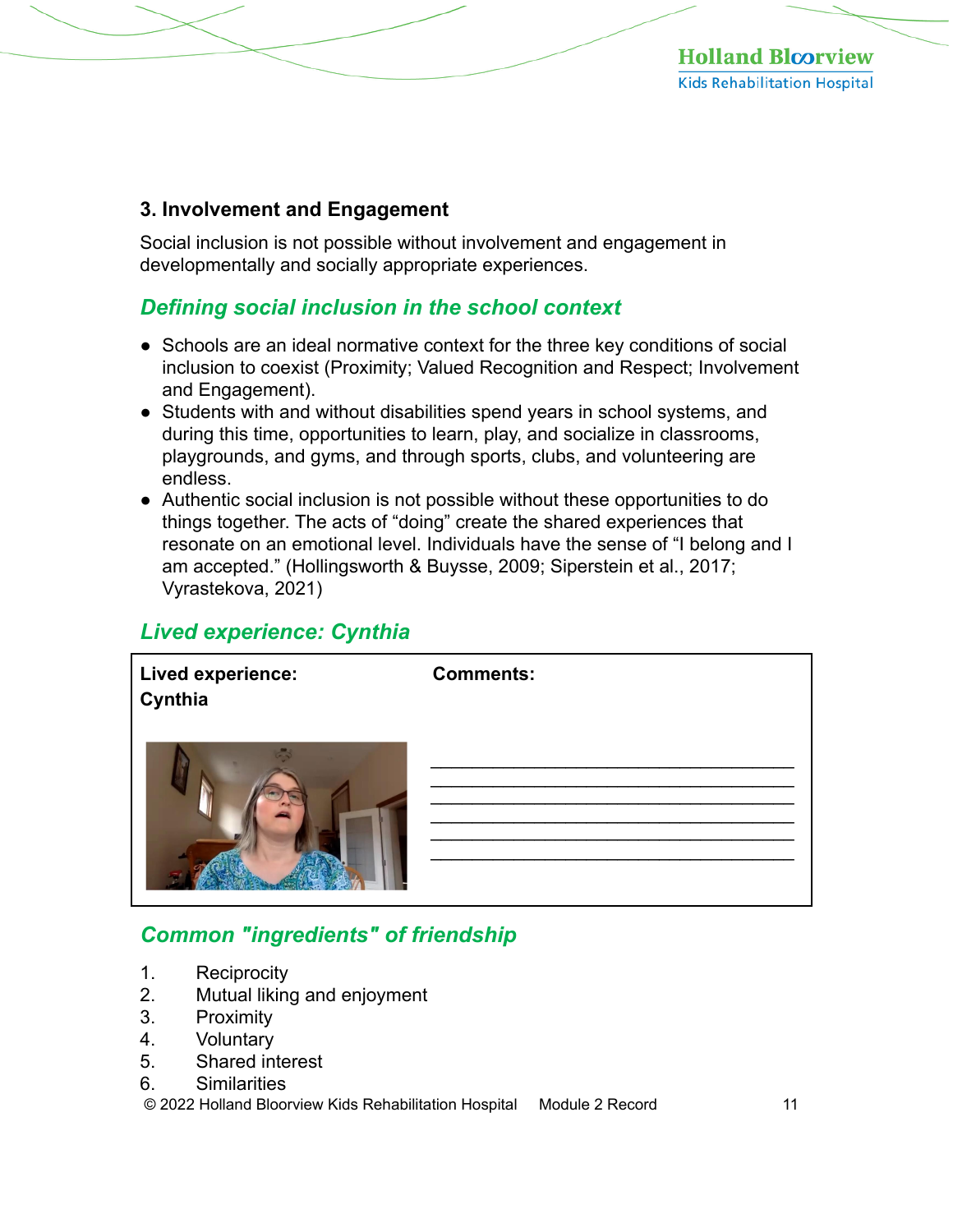7. Intimacy

## *Defining friendship*

- No one definition of friendship exists. One way to think of friendships is as relationships made from a combination of ingredients. While the relative proportion or presence of ingredients varies across friendships, past literature identifies common ingredients to be reciprocity, mutual liking, mutual enjoyment, proximity, voluntary nature, shared interests, similarity, and intimacy. (Day & Harry, 1999)
- Friendships are an enabling education tool. Children and youth, through their friendship activities, can extend one another's learning, thinking, and interests by drawing on other's experiences and funds of knowledge. (Hedges et al, 2011)
- Friendships are also known to act as a buffer against negative experiences such as bullying or to increase connections that can be leveraged during periods of stress or uncertainty. (Arc, 2017)

## *How social inclusion sets the stage for friendships*

Social inclusion in the classroom is associated with:

- Higher acceptance between peers
- Greater self-confidence and self-worth
- More reciprocal friendships between students with and without disabilities (Little et al., 2020)

Socially inclusive environments foster more reciprocal friendships through creating affordances:

- Affordances = "opportunities for action"
- Can be encountered or created through students' interactions with the environment, the role of teachers, layout of classrooms, structure of daily routines, nature of activities, and more. (Pols, 2012)

## *Impacts of social exclusion*

Students with disabilities are

- more likely to be rejected by their classmates and report having fewer stable friendships
- more likely to be targets of negative attitudes, biases, and prejudices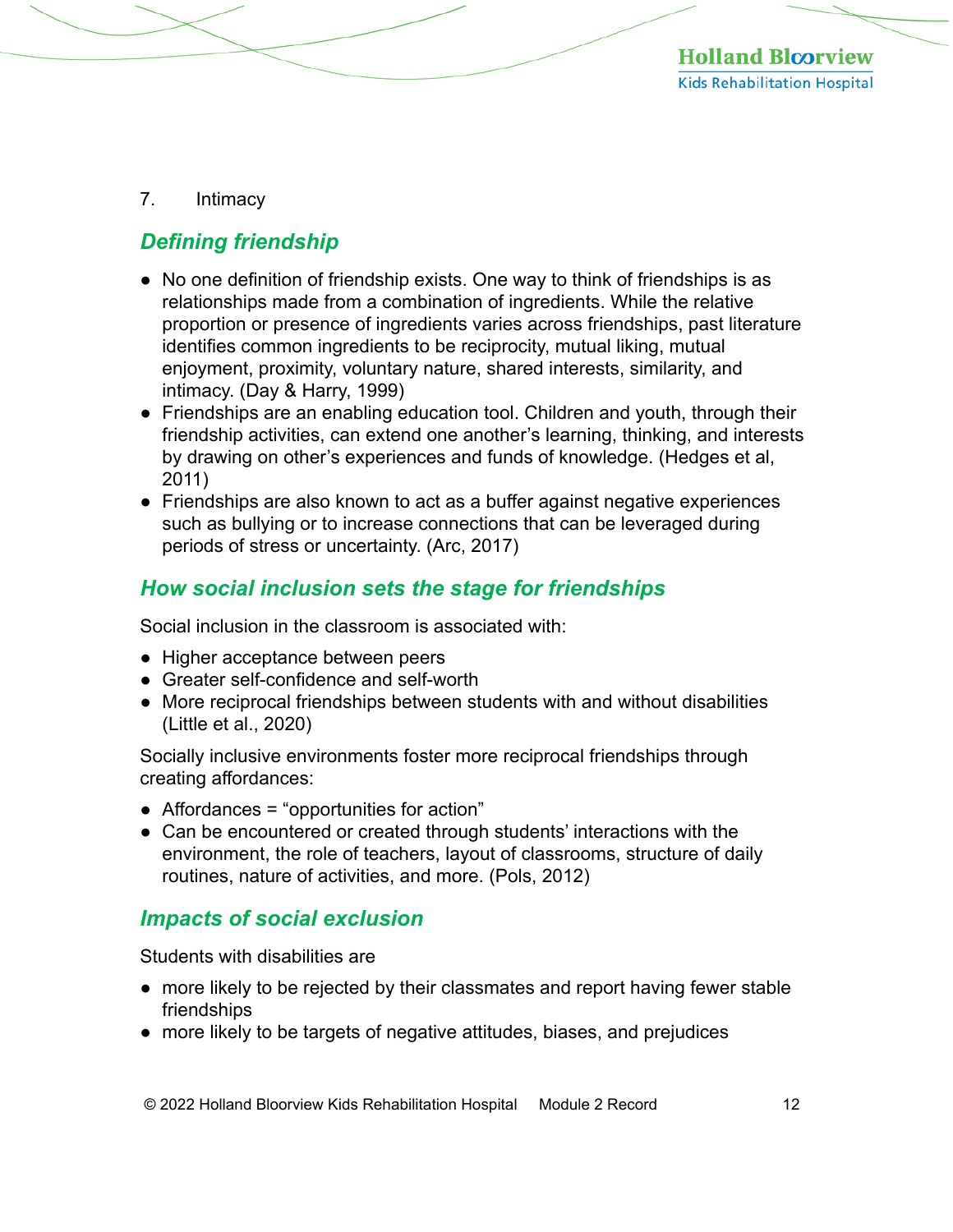• more likely to identify as lonely and fare worse academically if they feel socially excluded (Heyder et al., 2019; Juvonen, 2019; Nowocki & Brown, 2013)

## *Social inclusion: A developmental need*

- Peer acceptance and developing friendships is a developmental necessity of all students and they are willing to invest time and energy to meet this developmental need.
- A sense of belonging and acceptance fuels feelings of personal safety from judgement and ridicule, and when students with disabilities feel safe they have more energy to put toward attention and focus needed for class learning. (Arc, 2017; CASEL, 2021)

#### *Social inclusion: An educational aspiration*

Weaving students with and without disabilities into the social fabric of the school community is a fundamental activity that has a life-long impact toward supporting health and wellness.

Building a school culture of social inclusion does not need to be confined to class activities. Non-academic activities (e.g., lunch, clubs, spectator sports, dances, trips) offer rich opportunities where education and quality interactions can meld.

The worthiness of building a social inclusion school culture becomes an important educational practice. (Arc, 2017; CASEL, 2021; Juvonen et al., 2019; Shogren et al., 2015; Siperstein et al, 2017; Vyrastekova, 2021)

\_\_\_\_\_\_\_\_\_\_\_\_\_\_\_\_\_\_\_\_\_\_\_\_\_\_\_\_\_\_\_\_\_\_\_\_\_\_\_\_\_\_\_\_\_\_\_\_\_\_\_\_\_\_\_\_\_\_\_\_\_\_\_\_\_\_

\_\_\_\_\_\_\_\_\_\_\_\_\_\_\_\_\_\_\_\_\_\_\_\_\_\_\_\_\_\_\_\_\_\_\_\_\_\_\_\_\_\_\_\_\_\_\_\_\_\_\_\_\_\_\_\_\_\_\_\_\_\_\_\_\_\_

 $\mathcal{L}_\mathcal{L}$  , and the contribution of the contribution of the contribution of the contribution of the contribution of the contribution of the contribution of the contribution of the contribution of the contribution of  $\mathcal{L}_\mathcal{L} = \mathcal{L}_\mathcal{L} = \mathcal{L}_\mathcal{L} = \mathcal{L}_\mathcal{L} = \mathcal{L}_\mathcal{L} = \mathcal{L}_\mathcal{L} = \mathcal{L}_\mathcal{L} = \mathcal{L}_\mathcal{L} = \mathcal{L}_\mathcal{L} = \mathcal{L}_\mathcal{L} = \mathcal{L}_\mathcal{L} = \mathcal{L}_\mathcal{L} = \mathcal{L}_\mathcal{L} = \mathcal{L}_\mathcal{L} = \mathcal{L}_\mathcal{L} = \mathcal{L}_\mathcal{L} = \mathcal{L}_\mathcal{L}$ \_\_\_\_\_\_\_\_\_\_\_\_\_\_\_\_\_\_\_\_\_\_\_\_\_\_\_\_\_\_\_\_\_\_\_\_\_\_\_\_\_\_\_\_\_\_\_\_\_\_\_\_\_\_\_\_\_\_\_\_\_\_\_\_\_\_  $\mathcal{L}_\mathcal{L} = \mathcal{L}_\mathcal{L} = \mathcal{L}_\mathcal{L} = \mathcal{L}_\mathcal{L} = \mathcal{L}_\mathcal{L} = \mathcal{L}_\mathcal{L} = \mathcal{L}_\mathcal{L} = \mathcal{L}_\mathcal{L} = \mathcal{L}_\mathcal{L} = \mathcal{L}_\mathcal{L} = \mathcal{L}_\mathcal{L} = \mathcal{L}_\mathcal{L} = \mathcal{L}_\mathcal{L} = \mathcal{L}_\mathcal{L} = \mathcal{L}_\mathcal{L} = \mathcal{L}_\mathcal{L} = \mathcal{L}_\mathcal{L}$ 

\_\_\_\_\_\_\_\_\_\_\_\_\_\_\_\_\_\_\_\_\_\_\_\_\_\_\_\_\_\_\_\_\_\_\_\_\_\_\_\_\_\_\_\_\_\_\_\_\_\_\_\_\_\_\_\_\_\_\_\_\_\_\_\_\_\_  $\_$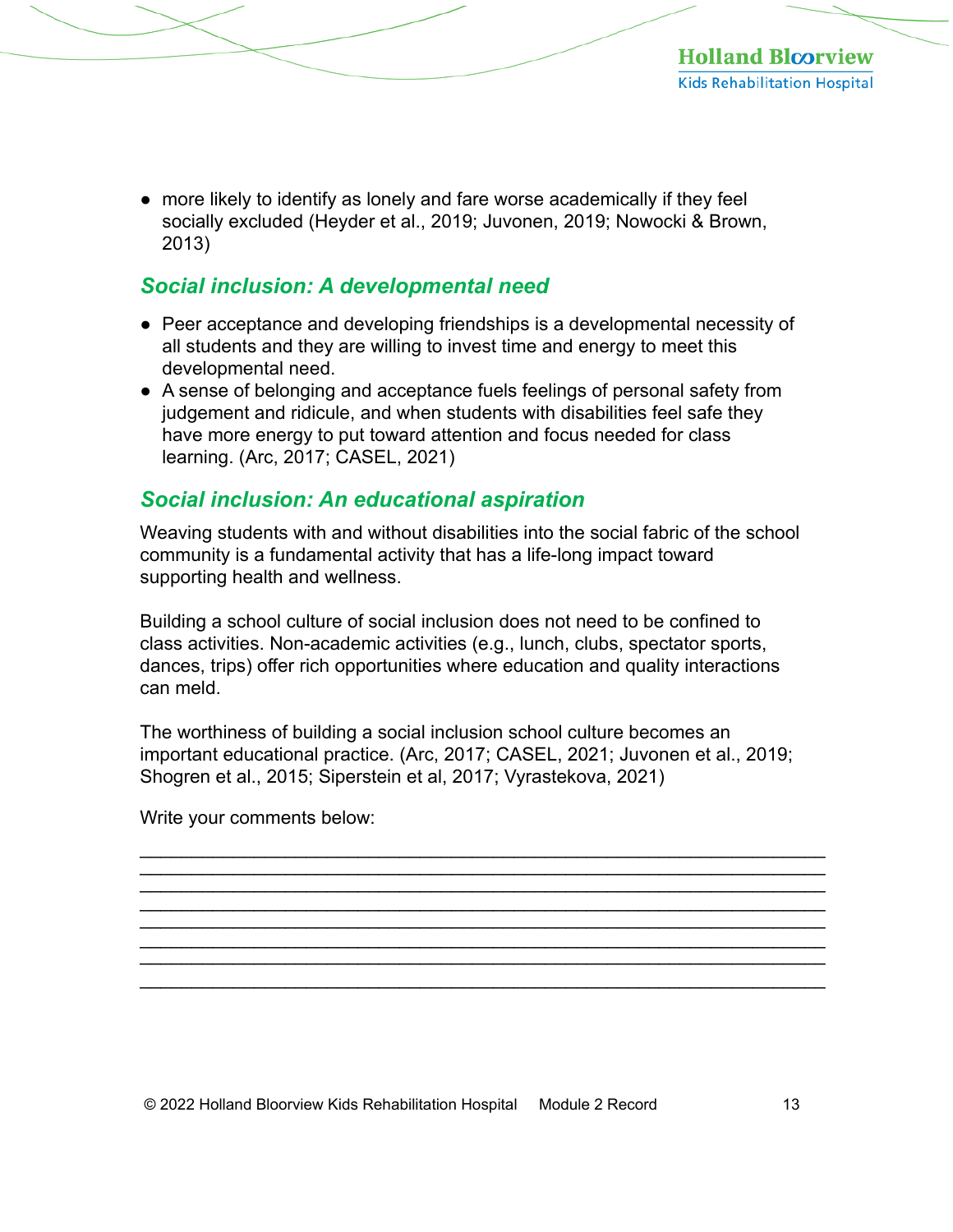## **Key message 3: Adults play an essential role in facilitating opportunities to promote social inclusion and friendships in the school community.**

## *Lived experience: Kelly*

| Lived experience:<br><b>Kelly</b> | <b>Comments:</b> |
|-----------------------------------|------------------|
|                                   |                  |

## *Strategies, tips, and resources to promote social inclusion and friendships*

## *Plan 1: Promoting friendship mindsets and a culture of social inclusion*

## **Strategies**

- Assume that students with and without disabilities can make lasting and meaningful friendships. (Juvonen et al., 2019; Nowicki & Brown, 2013)
- Have a school culture that supports social inclusion as a means to friendship development:
- Commit to defining and conveying values, beliefs, and expectations of behaviour that represent social inclusion. (Arc, 2017)
- Write a code of conduct with the class and review regularly.
- Include points such as these: accept diversity, learn from each other, ask each other to play/work together.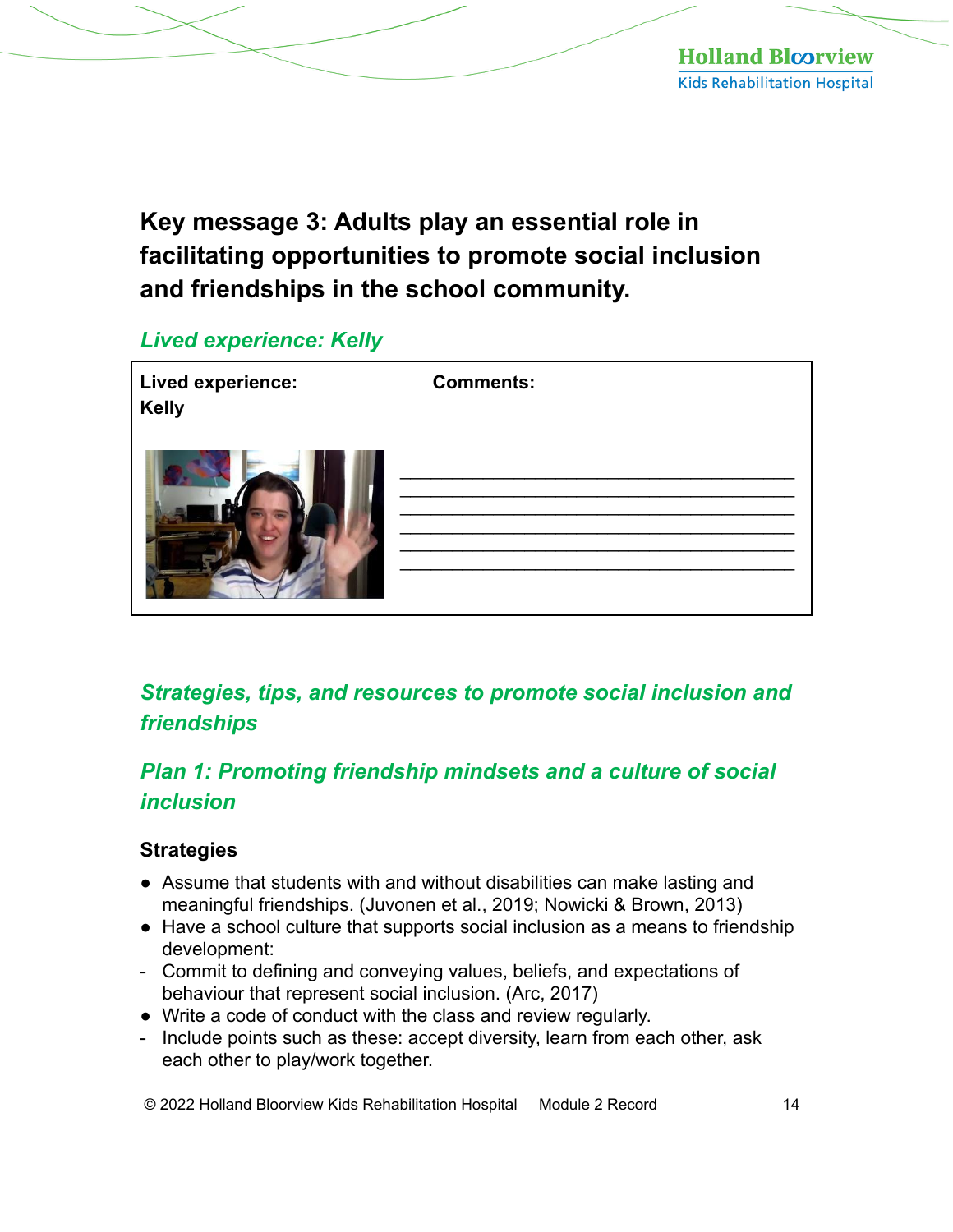- Create a lesson plan about where codes of conduct have been used. Review and update on a regular basis. (Chennat, 2020)

#### **Reflection**

- 1. What has resonated with you about these examples?
- 2. What is one way your classroom or school is demonstrating this social inclusion area?
- 3. Is this an area of learning you would like to follow up on? What is your first step toward that?

\_\_\_\_\_\_\_\_\_\_\_\_\_\_\_\_\_\_\_\_\_\_\_\_\_\_\_\_\_\_\_\_\_\_\_\_\_\_\_\_\_\_\_\_\_\_\_\_\_\_\_\_\_\_\_\_\_\_\_\_\_\_\_\_\_\_

\_\_\_\_\_\_\_\_\_\_\_\_\_\_\_\_\_\_\_\_\_\_\_\_\_\_\_\_\_\_\_\_\_\_\_\_\_\_\_\_\_\_\_\_\_\_\_\_\_\_\_\_\_\_\_\_\_\_\_\_\_\_\_\_\_\_

 $\mathcal{L}_\mathcal{L}$  , and the contribution of the contribution of the contribution of the contribution of the contribution of the contribution of the contribution of the contribution of the contribution of the contribution of \_\_\_\_\_\_\_\_\_\_\_\_\_\_\_\_\_\_\_\_\_\_\_\_\_\_\_\_\_\_\_\_\_\_\_\_\_\_\_\_\_\_\_\_\_\_\_\_\_\_\_\_\_\_\_\_\_\_\_\_\_\_\_\_\_\_  $\mathcal{L}_\mathcal{L}$  , and the contribution of the contribution of the contribution of the contribution of the contribution of the contribution of the contribution of the contribution of the contribution of the contribution of  $\mathcal{L}_\mathcal{L} = \mathcal{L}_\mathcal{L} = \mathcal{L}_\mathcal{L} = \mathcal{L}_\mathcal{L} = \mathcal{L}_\mathcal{L} = \mathcal{L}_\mathcal{L} = \mathcal{L}_\mathcal{L} = \mathcal{L}_\mathcal{L} = \mathcal{L}_\mathcal{L} = \mathcal{L}_\mathcal{L} = \mathcal{L}_\mathcal{L} = \mathcal{L}_\mathcal{L} = \mathcal{L}_\mathcal{L} = \mathcal{L}_\mathcal{L} = \mathcal{L}_\mathcal{L} = \mathcal{L}_\mathcal{L} = \mathcal{L}_\mathcal{L}$ 

\_\_\_\_\_\_\_\_\_\_\_\_\_\_\_\_\_\_\_\_\_\_\_\_\_\_\_\_\_\_\_\_\_\_\_\_\_\_\_\_\_\_\_\_\_\_\_\_\_\_\_\_\_\_\_\_\_\_\_\_\_\_\_\_\_\_ \_\_\_\_\_\_\_\_\_\_\_\_\_\_\_\_\_\_\_\_\_\_\_\_\_\_\_\_\_\_\_\_\_\_\_\_\_\_\_\_\_\_\_\_\_\_\_\_\_\_\_\_\_\_\_\_\_\_\_\_\_\_\_\_\_\_

Write your comments below:

## *Plan 2: Setting up physical and social aspects of school and classroom environments*

#### **Strategies**

- Provide opportunities for students to work in small groups to accomplish a shared goal through interactive activities and shared jobs. (Juvonen et al, 2019)
- Switch up the classroom seating plan to give all students opportunities to work with new people. Allow groups to stay together over the course of a few months so there is time for students to get to know one another. (Nowicki & Brown, 2013)
- Ensure the environment allows peers to sit together—do not block with chairs reserved for adult support staff. (Causton & Tracy-Bronson, 2014)
- Consider and monitor your and other adults' roles and intensity of support for a student with a disability.
- Students want space and time to develop friendships unobserved.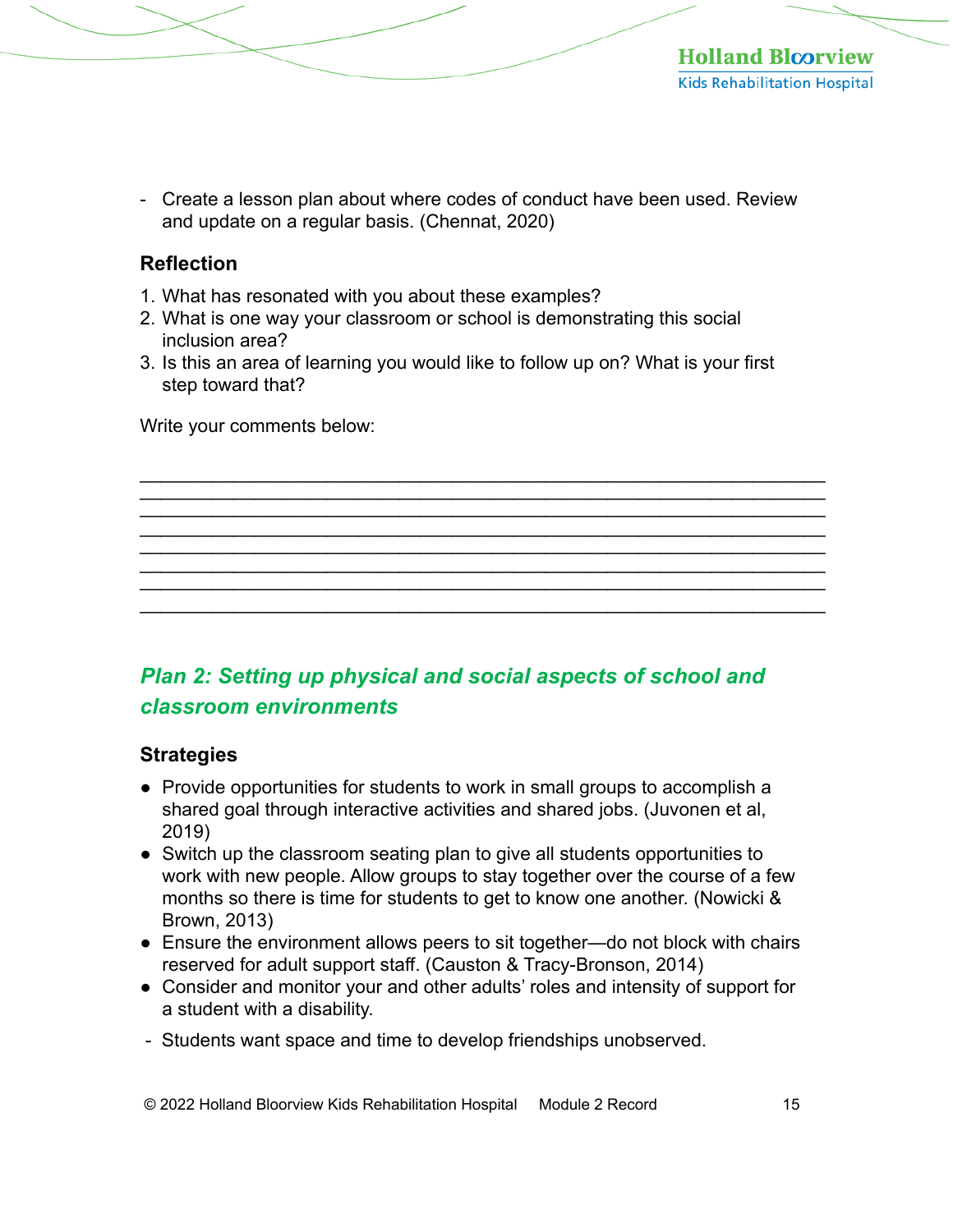#### **Reflection**

- 1. What has resonated with you about these examples?
- 2. What is one way your classroom or school is demonstrating this social inclusion area?
- 3. Is this an area of learning you would like to follow up on? What is your first step toward that?

\_\_\_\_\_\_\_\_\_\_\_\_\_\_\_\_\_\_\_\_\_\_\_\_\_\_\_\_\_\_\_\_\_\_\_\_\_\_\_\_\_\_\_\_\_\_\_\_\_\_\_\_\_\_\_\_\_\_\_\_\_\_\_\_\_\_

\_\_\_\_\_\_\_\_\_\_\_\_\_\_\_\_\_\_\_\_\_\_\_\_\_\_\_\_\_\_\_\_\_\_\_\_\_\_\_\_\_\_\_\_\_\_\_\_\_\_\_\_\_\_\_\_\_\_\_\_\_\_\_\_\_\_

\_\_\_\_\_\_\_\_\_\_\_\_\_\_\_\_\_\_\_\_\_\_\_\_\_\_\_\_\_\_\_\_\_\_\_\_\_\_\_\_\_\_\_\_\_\_\_\_\_\_\_\_\_\_\_\_\_\_\_\_\_\_\_\_\_\_  $\mathcal{L}_\mathcal{L} = \mathcal{L}_\mathcal{L} = \mathcal{L}_\mathcal{L} = \mathcal{L}_\mathcal{L} = \mathcal{L}_\mathcal{L} = \mathcal{L}_\mathcal{L} = \mathcal{L}_\mathcal{L} = \mathcal{L}_\mathcal{L} = \mathcal{L}_\mathcal{L} = \mathcal{L}_\mathcal{L} = \mathcal{L}_\mathcal{L} = \mathcal{L}_\mathcal{L} = \mathcal{L}_\mathcal{L} = \mathcal{L}_\mathcal{L} = \mathcal{L}_\mathcal{L} = \mathcal{L}_\mathcal{L} = \mathcal{L}_\mathcal{L}$  $\mathcal{L}_\mathcal{L}$  , and the contribution of the contribution of the contribution of the contribution of the contribution of the contribution of the contribution of the contribution of the contribution of the contribution of \_\_\_\_\_\_\_\_\_\_\_\_\_\_\_\_\_\_\_\_\_\_\_\_\_\_\_\_\_\_\_\_\_\_\_\_\_\_\_\_\_\_\_\_\_\_\_\_\_\_\_\_\_\_\_\_\_\_\_\_\_\_\_\_\_\_

 $\frac{1}{2}$ \_\_\_\_\_\_\_\_\_\_\_\_\_\_\_\_\_\_\_\_\_\_\_\_\_\_\_\_\_\_\_\_\_\_\_\_\_\_\_\_\_\_\_\_\_\_\_\_\_\_\_\_\_\_\_\_\_\_\_\_\_\_\_\_\_\_

Write your comments below:

## *Lived experience: Kelly and Cynthia*

| <b>Lived experience:</b><br><b>Kelly and Cynthia</b> | <b>Comments:</b> |
|------------------------------------------------------|------------------|
|                                                      |                  |

## *Plan 3: Supporting social inclusion and friendships through facilitation, prompting, and modelling*

#### **Strategies**

● Knowledge about social inclusion and friendship development is a skill to be learned and using familiar teaching strategies will assist students to feel successful. (More practical strategies about building related skills are coming up next.)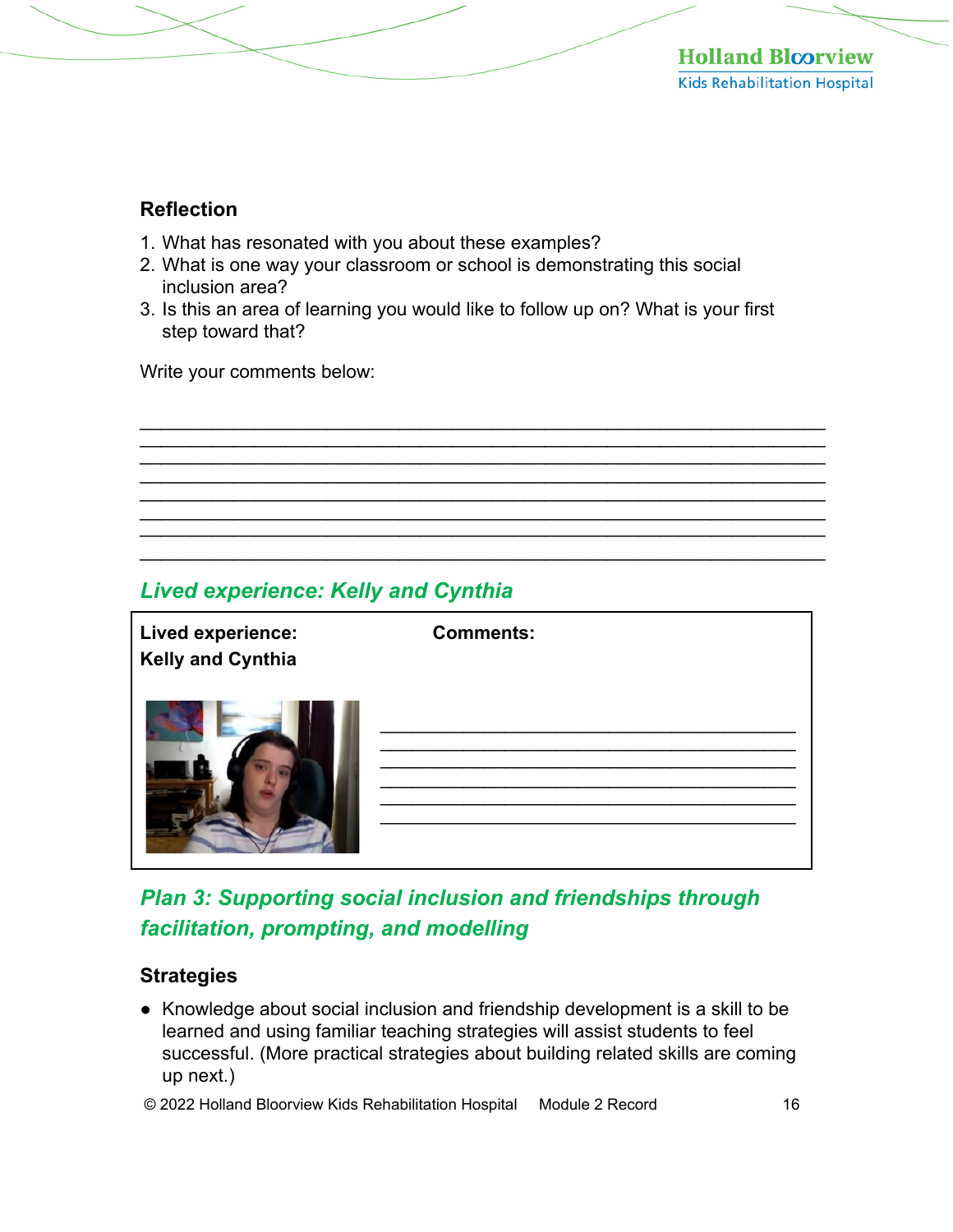- Teach social skills to students with and without disabilities by integrating social skills instruction into ongoing curriculum activities. Encourage the asking of questions and give explanations.
- Be present early to support conversation and play partners. Gradually fade assistance over time.
- Be a role model: Show visible positive interactions with children with disabilities in front of peers.
- Talk aloud about common interests you discover between children and youth with and without disabilities. Listen for what hobbies/extra-curricular activities are being talked about and find ways to highlight similarities.
- Help students invite each other to play, to initiate discussion, or to just hang out.(Boutot, 2007; Causton & Tracy-Bronson, 2014; Hutchinson & Specht, 2020; Woodgate et al., 2020)

#### **Friendship skills**

- listening
- using friendly body language
- showing others you care about them
- compromising
- inviting others (to play, activity, share an idea)
- sharing
- solving problems together

#### **Qualities of a good friend**

- Co-create and/or post a visual in the classroom listing qualities of a good friend.
- Review before breaking up into group work.
- Suggest students in each group work on one skill of their choosing.
- Examples of good qualities: good listener, trustworthy, honest, nice, kind, understanding, helpful.

#### **Initiating a conversation**

Additional considerations and specific strategies: The adult's role in supporting social inclusion and friendships through facilitation, prompting, and modelling.

- Leave conversation starters around the environment.
- Give a compliment, introduce yourself, offer help, mention something in common.
- Role model getting the attention of another person.
- Say "Hello," say a person's name politely.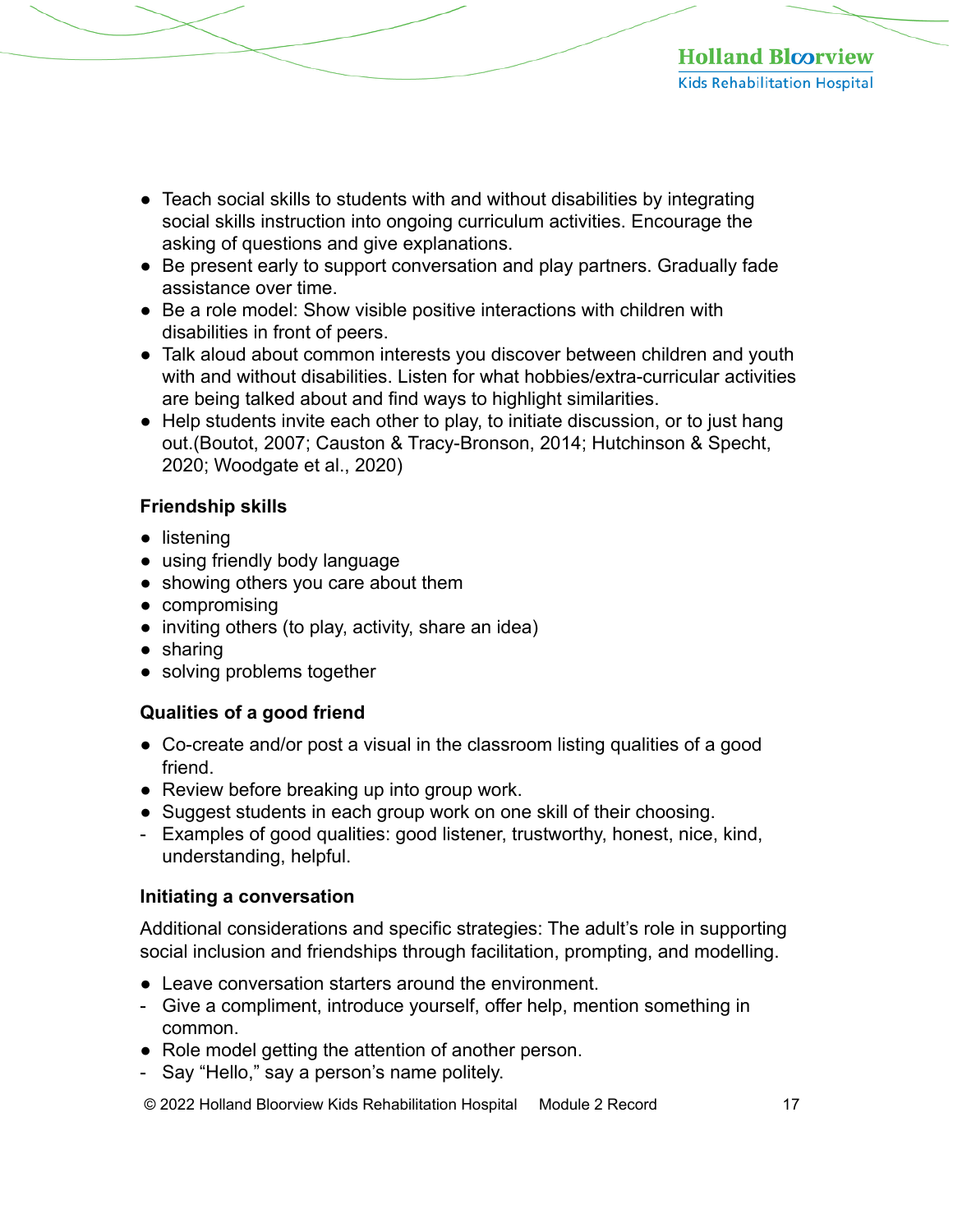#### **Conversation skills**

- Focus on the Five Ws.
- Begin a sentence with who, what, when, where, or why.
- To stay on topic or ask follow-up questions, use the Five Ws.
- Where did that happen? What happened next?

#### **Resolving conflicts**

- **Review how conflict may appear:**
- arguments about workload during group work, disagreements, resources not being shared
- **Where to start? Potential ways to resolve conflicts:**
- Calm down (provide/role model examples)
- Understand the problem/issue
- Apologize: Personalize a script
- Can include phrases like "I am sorry for..." I won't do that again by..."
- **To identify solutions, encourage students to routinely use statements such as:**

"It bugs me when you…," "I wish you would…," and "I like when you… ."

- **Check in**
- Encourage peers to also ask one another how they are doing.

#### **Reflection**

- 1. What has resonated with you about these examples?
- 2. What is one way your classroom or school is demonstrating this social inclusion area?
- 3. Is this an area of learning you would like to follow up on? What is your first step toward that?

\_\_\_\_\_\_\_\_\_\_\_\_\_\_\_\_\_\_\_\_\_\_\_\_\_\_\_\_\_\_\_\_\_\_\_\_\_\_\_\_\_\_\_\_\_\_\_\_\_\_\_\_\_\_\_\_\_\_\_\_\_\_\_\_\_\_

\_\_\_\_\_\_\_\_\_\_\_\_\_\_\_\_\_\_\_\_\_\_\_\_\_\_\_\_\_\_\_\_\_\_\_\_\_\_\_\_\_\_\_\_\_\_\_\_\_\_\_\_\_\_\_\_\_\_\_\_\_\_\_\_\_\_

\_\_\_\_\_\_\_\_\_\_\_\_\_\_\_\_\_\_\_\_\_\_\_\_\_\_\_\_\_\_\_\_\_\_\_\_\_\_\_\_\_\_\_\_\_\_\_\_\_\_\_\_\_\_\_\_\_\_\_\_\_\_\_\_\_\_  $\mathcal{L}_\mathcal{L} = \mathcal{L}_\mathcal{L} = \mathcal{L}_\mathcal{L} = \mathcal{L}_\mathcal{L} = \mathcal{L}_\mathcal{L} = \mathcal{L}_\mathcal{L} = \mathcal{L}_\mathcal{L} = \mathcal{L}_\mathcal{L} = \mathcal{L}_\mathcal{L} = \mathcal{L}_\mathcal{L} = \mathcal{L}_\mathcal{L} = \mathcal{L}_\mathcal{L} = \mathcal{L}_\mathcal{L} = \mathcal{L}_\mathcal{L} = \mathcal{L}_\mathcal{L} = \mathcal{L}_\mathcal{L} = \mathcal{L}_\mathcal{L}$  $\mathcal{L}_\mathcal{L}$  , and the contribution of the contribution of the contribution of the contribution of the contribution of the contribution of the contribution of the contribution of the contribution of the contribution of \_\_\_\_\_\_\_\_\_\_\_\_\_\_\_\_\_\_\_\_\_\_\_\_\_\_\_\_\_\_\_\_\_\_\_\_\_\_\_\_\_\_\_\_\_\_\_\_\_\_\_\_\_\_\_\_\_\_\_\_\_\_\_\_\_\_

 $\frac{1}{2}$ \_\_\_\_\_\_\_\_\_\_\_\_\_\_\_\_\_\_\_\_\_\_\_\_\_\_\_\_\_\_\_\_\_\_\_\_\_\_\_\_\_\_\_\_\_\_\_\_\_\_\_\_\_\_\_\_\_\_\_\_\_\_\_\_\_\_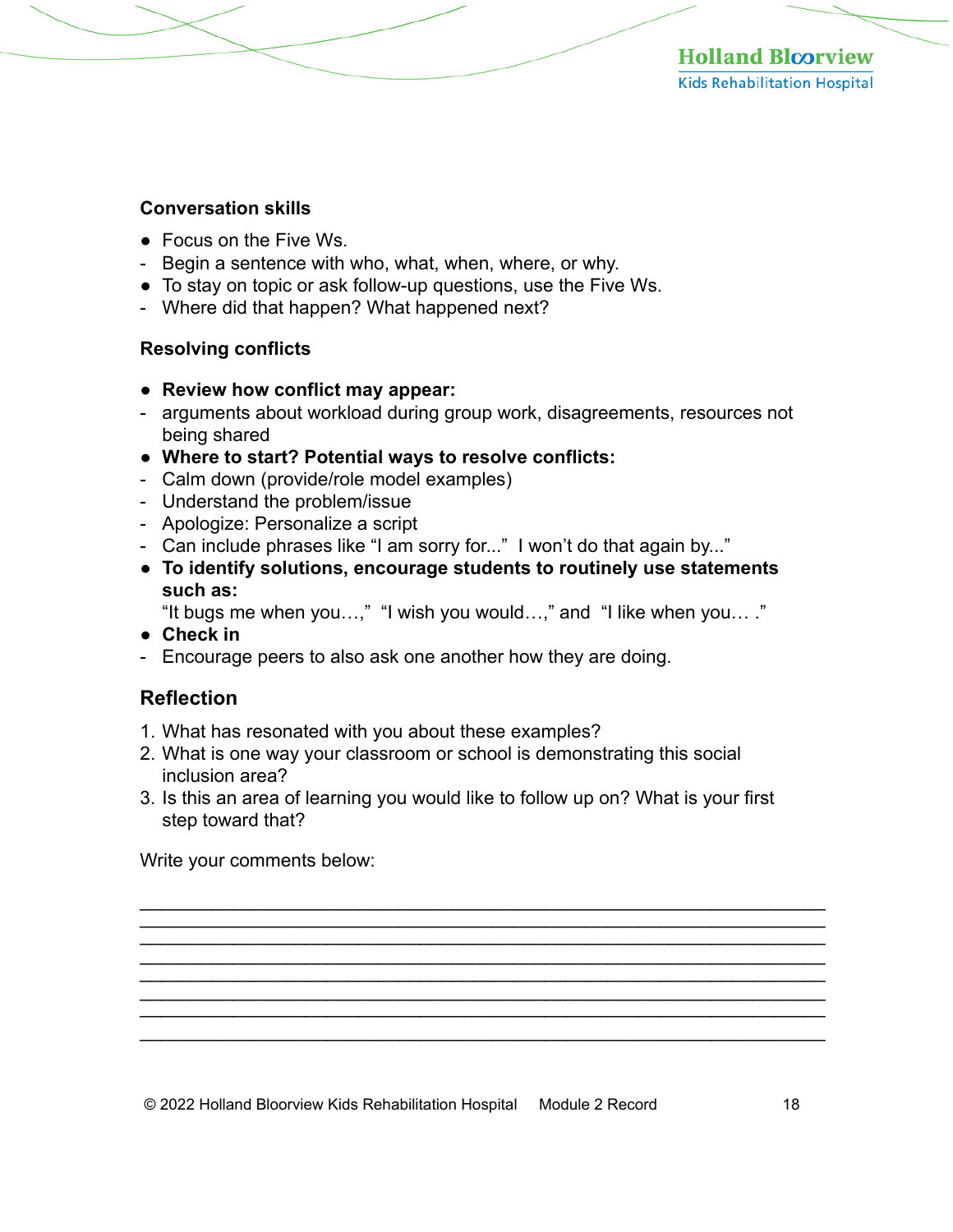## *Plan 4: Curriculum planning and activities*

#### **Practice example 1**

During group assignments, set parallel academic and social goals for students by demonstrating:

- "What" to do with the class content
- "How" to supportively interact together

#### **What can parallel academic and social goals look like?**

- Kindergarten students participating in a dramatic retelling of a story. Each child takes turns looking at a peer's dress up or storytelling choices and gives a compliment.
- High school students are assigned group work. The teacher reviews group expectations prior to starting. The last step of the instructions includes reflecting as a group about what worked well and why.

#### **Practice example 2**

When noticing a student who appears lonely, try meeting one-to-one to create a "friendship goal."

#### **During meeting:**

- Ask who the student wants to meet.
- Ask what activities the student wants to try with others.

#### **After meeting:**

- Ask other students you feel would get along well to pair together.
- Ask for family support as needed.

#### **Practice example 3**

With children who communicate using devices or sign language, set a goal where the student becomes a "specialist teacher."

- Reserve weekly times for the student to educate others on new ways to communicate.

#### **Reflection**

- 1. What has resonated with you about these examples?
- 2. What is one way your classroom or school is demonstrating this social inclusion area?
- © 2022 Holland Bloorview Kids Rehabilitation Hospital Module 2 Record 19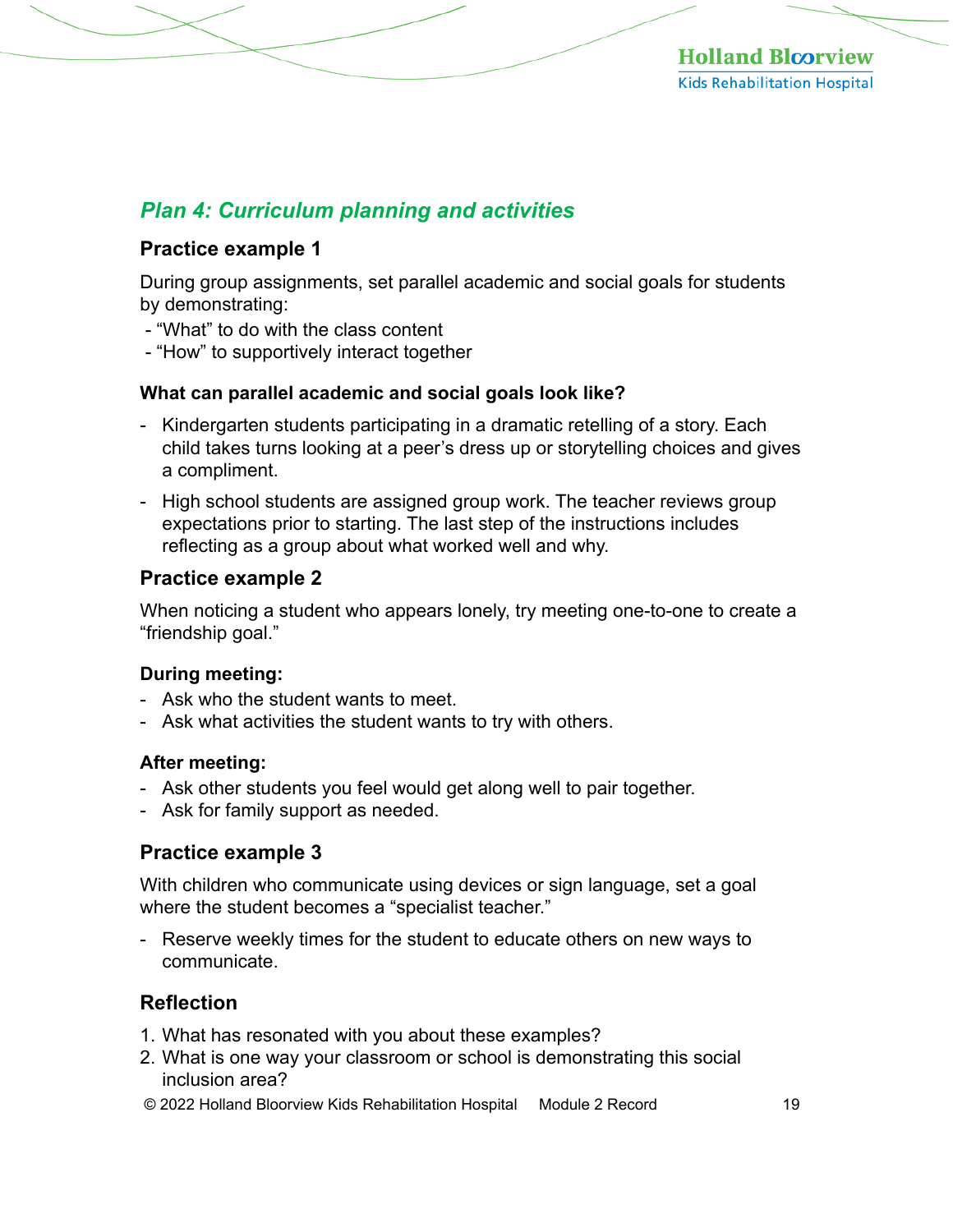3. Is this an area of learning you would like to follow up on? What is your first step toward that?

\_\_\_\_\_\_\_\_\_\_\_\_\_\_\_\_\_\_\_\_\_\_\_\_\_\_\_\_\_\_\_\_\_\_\_\_\_\_\_\_\_\_\_\_\_\_\_\_\_\_\_\_\_\_\_\_\_\_\_\_\_\_\_\_\_\_

\_\_\_\_\_\_\_\_\_\_\_\_\_\_\_\_\_\_\_\_\_\_\_\_\_\_\_\_\_\_\_\_\_\_\_\_\_\_\_\_\_\_\_\_\_\_\_\_\_\_\_\_\_\_\_\_\_\_\_\_\_\_\_\_\_\_

\_\_\_\_\_\_\_\_\_\_\_\_\_\_\_\_\_\_\_\_\_\_\_\_\_\_\_\_\_\_\_\_\_\_\_\_\_\_\_\_\_\_\_\_\_\_\_\_\_\_\_\_\_\_\_\_\_\_\_\_\_\_\_\_\_\_  $\mathcal{L}_\mathcal{L} = \mathcal{L}_\mathcal{L} = \mathcal{L}_\mathcal{L} = \mathcal{L}_\mathcal{L} = \mathcal{L}_\mathcal{L} = \mathcal{L}_\mathcal{L} = \mathcal{L}_\mathcal{L} = \mathcal{L}_\mathcal{L} = \mathcal{L}_\mathcal{L} = \mathcal{L}_\mathcal{L} = \mathcal{L}_\mathcal{L} = \mathcal{L}_\mathcal{L} = \mathcal{L}_\mathcal{L} = \mathcal{L}_\mathcal{L} = \mathcal{L}_\mathcal{L} = \mathcal{L}_\mathcal{L} = \mathcal{L}_\mathcal{L}$  $\mathcal{L}_\mathcal{L}$  , and the contribution of the contribution of the contribution of the contribution of the contribution of the contribution of the contribution of the contribution of the contribution of the contribution of \_\_\_\_\_\_\_\_\_\_\_\_\_\_\_\_\_\_\_\_\_\_\_\_\_\_\_\_\_\_\_\_\_\_\_\_\_\_\_\_\_\_\_\_\_\_\_\_\_\_\_\_\_\_\_\_\_\_\_\_\_\_\_\_\_\_

 $\frac{1}{2}$ \_\_\_\_\_\_\_\_\_\_\_\_\_\_\_\_\_\_\_\_\_\_\_\_\_\_\_\_\_\_\_\_\_\_\_\_\_\_\_\_\_\_\_\_\_\_\_\_\_\_\_\_\_\_\_\_\_\_\_\_\_\_\_\_\_\_

Write your comments below:

## *Plan 5: Curriculum planning and activities*

#### **Practice Example**

- Listen to what students are talking about (e.g., hobbies, extra-curricular activities).
- Then talk out loud so students can hear the similarities you discover.
- Highlight the strengths of each student:
- Provide encouragement when noticing students helping each other solve problems
- Offer activities that are not graded.
- Build technology literacy skills when appropriate for older students.

## **Reflection**

- 1. What has resonated with you about these examples?
- 2. What is one way your classroom or school is demonstrating this social inclusion area?
- 3. Is this an area of learning you would like to follow up on? What is your first step toward that?

\_\_\_\_\_\_\_\_\_\_\_\_\_\_\_\_\_\_\_\_\_\_\_\_\_\_\_\_\_\_\_\_\_\_\_\_\_\_\_\_\_\_\_\_\_\_\_\_\_\_\_\_\_\_\_\_\_\_\_\_\_\_\_\_\_\_

\_\_\_\_\_\_\_\_\_\_\_\_\_\_\_\_\_\_\_\_\_\_\_\_\_\_\_\_\_\_\_\_\_\_\_\_\_\_\_\_\_\_\_\_\_\_\_\_\_\_\_\_\_\_\_\_\_\_\_\_\_\_\_\_\_\_

 $\mathcal{L}_\mathcal{L}$  , and the contribution of the contribution of the contribution of the contribution of the contribution of the contribution of the contribution of the contribution of the contribution of the contribution of \_\_\_\_\_\_\_\_\_\_\_\_\_\_\_\_\_\_\_\_\_\_\_\_\_\_\_\_\_\_\_\_\_\_\_\_\_\_\_\_\_\_\_\_\_\_\_\_\_\_\_\_\_\_\_\_\_\_\_\_\_\_\_\_\_\_  $\mathcal{L}_\mathcal{L}$  , and the contribution of the contribution of the contribution of the contribution of the contribution of the contribution of the contribution of the contribution of the contribution of the contribution of  $\mathcal{L}_\mathcal{L} = \mathcal{L}_\mathcal{L} = \mathcal{L}_\mathcal{L} = \mathcal{L}_\mathcal{L} = \mathcal{L}_\mathcal{L} = \mathcal{L}_\mathcal{L} = \mathcal{L}_\mathcal{L} = \mathcal{L}_\mathcal{L} = \mathcal{L}_\mathcal{L} = \mathcal{L}_\mathcal{L} = \mathcal{L}_\mathcal{L} = \mathcal{L}_\mathcal{L} = \mathcal{L}_\mathcal{L} = \mathcal{L}_\mathcal{L} = \mathcal{L}_\mathcal{L} = \mathcal{L}_\mathcal{L} = \mathcal{L}_\mathcal{L}$ 

\_\_\_\_\_\_\_\_\_\_\_\_\_\_\_\_\_\_\_\_\_\_\_\_\_\_\_\_\_\_\_\_\_\_\_\_\_\_\_\_\_\_\_\_\_\_\_\_\_\_\_\_\_\_\_\_\_\_\_\_\_\_\_\_\_\_ \_\_\_\_\_\_\_\_\_\_\_\_\_\_\_\_\_\_\_\_\_\_\_\_\_\_\_\_\_\_\_\_\_\_\_\_\_\_\_\_\_\_\_\_\_\_\_\_\_\_\_\_\_\_\_\_\_\_\_\_\_\_\_\_\_\_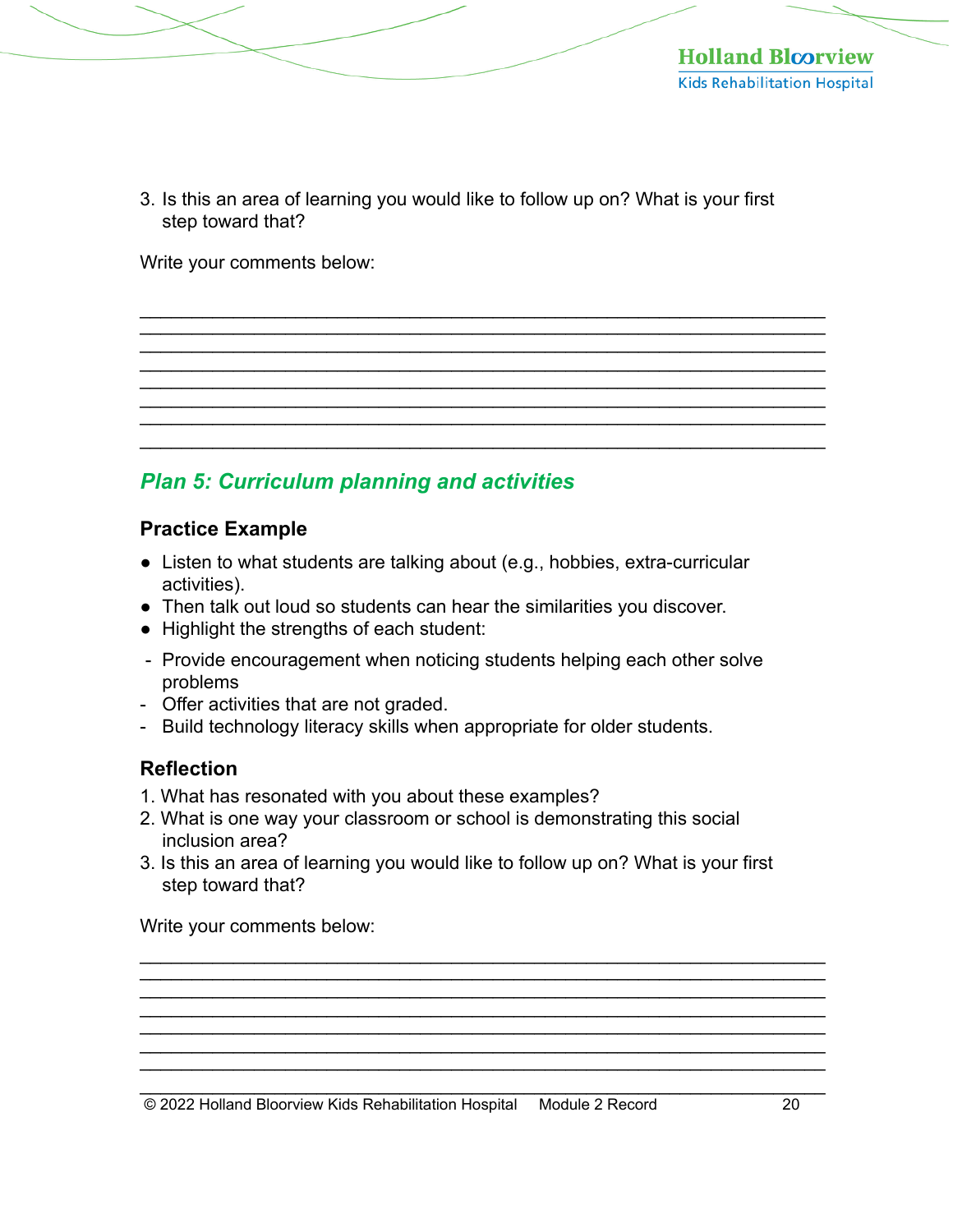## *Plan 6: Scheduling flow and routines*

#### **Strategy examples and tips**

● Maintain class routines whenever possible so all students see and hear one another having the same expectations and opportunities.

\_\_\_\_\_\_\_\_\_\_\_\_\_\_\_\_\_\_\_\_\_\_\_\_\_\_\_\_\_\_\_\_\_\_\_\_\_\_\_\_\_\_\_\_\_\_\_\_\_\_\_\_\_\_\_\_\_\_\_ \_\_\_\_\_\_\_\_\_\_\_\_\_\_\_\_\_\_\_\_\_\_\_\_\_\_\_\_\_\_\_\_\_\_\_\_\_\_\_\_\_\_\_\_\_\_\_\_\_\_\_\_\_\_\_\_\_\_\_

- Find ways for all students to be part of schoolwide, non-academic activities (e.g., lunch, recess, clubs, spectator sports, fundraisers).
- Add structure to social times (e.g., recess, lunch) by creating groups/teams that include any isolated students.
- As possible, based on scheduling and staffing: If the student has to leave the classroom for any routine medical/therapy appointments, try to schedule exit and re-entry times around natural routines/transitions so that they are less noticeable to peers. (Arc, 2017; Boutot, 2007; Hutchinson & Specht, 2020; Juvonen, et al., 2019)

#### **Reflection**

- 1. What has resonated with you about these examples?
- 2. What is one way your classroom or school is demonstrating this social inclusion area?
- 3. Is this an area of learning you would like to follow up on? What is your first step toward that?

\_\_\_\_\_\_\_\_\_\_\_\_\_\_\_\_\_\_\_\_\_\_\_\_\_\_\_\_\_\_\_\_\_\_\_\_\_\_\_\_\_\_\_\_\_\_\_\_\_\_\_\_\_\_\_\_\_\_\_\_\_\_\_\_\_\_

\_\_\_\_\_\_\_\_\_\_\_\_\_\_\_\_\_\_\_\_\_\_\_\_\_\_\_\_\_\_\_\_\_\_\_\_\_\_\_\_\_\_\_\_\_\_\_\_\_\_\_\_\_\_\_\_\_\_\_\_\_\_\_\_\_\_

\_\_\_\_\_\_\_\_\_\_\_\_\_\_\_\_\_\_\_\_\_\_\_\_\_\_\_\_\_\_\_\_\_\_\_\_\_\_\_\_\_\_\_\_\_\_\_\_\_\_\_\_\_\_\_\_\_\_\_\_\_\_\_\_\_\_  $\mathcal{L}_\mathcal{L} = \mathcal{L}_\mathcal{L} = \mathcal{L}_\mathcal{L} = \mathcal{L}_\mathcal{L} = \mathcal{L}_\mathcal{L} = \mathcal{L}_\mathcal{L} = \mathcal{L}_\mathcal{L} = \mathcal{L}_\mathcal{L} = \mathcal{L}_\mathcal{L} = \mathcal{L}_\mathcal{L} = \mathcal{L}_\mathcal{L} = \mathcal{L}_\mathcal{L} = \mathcal{L}_\mathcal{L} = \mathcal{L}_\mathcal{L} = \mathcal{L}_\mathcal{L} = \mathcal{L}_\mathcal{L} = \mathcal{L}_\mathcal{L}$  $\mathcal{L}_\mathcal{L}$  , and the contribution of the contribution of the contribution of the contribution of the contribution of the contribution of the contribution of the contribution of the contribution of the contribution of \_\_\_\_\_\_\_\_\_\_\_\_\_\_\_\_\_\_\_\_\_\_\_\_\_\_\_\_\_\_\_\_\_\_\_\_\_\_\_\_\_\_\_\_\_\_\_\_\_\_\_\_\_\_\_\_\_\_\_\_\_\_\_\_\_\_

 $\frac{1}{2}$ \_\_\_\_\_\_\_\_\_\_\_\_\_\_\_\_\_\_\_\_\_\_\_\_\_\_\_\_\_\_\_\_\_\_\_\_\_\_\_\_\_\_\_\_\_\_\_\_\_\_\_\_\_\_\_\_\_\_\_\_\_\_\_\_\_\_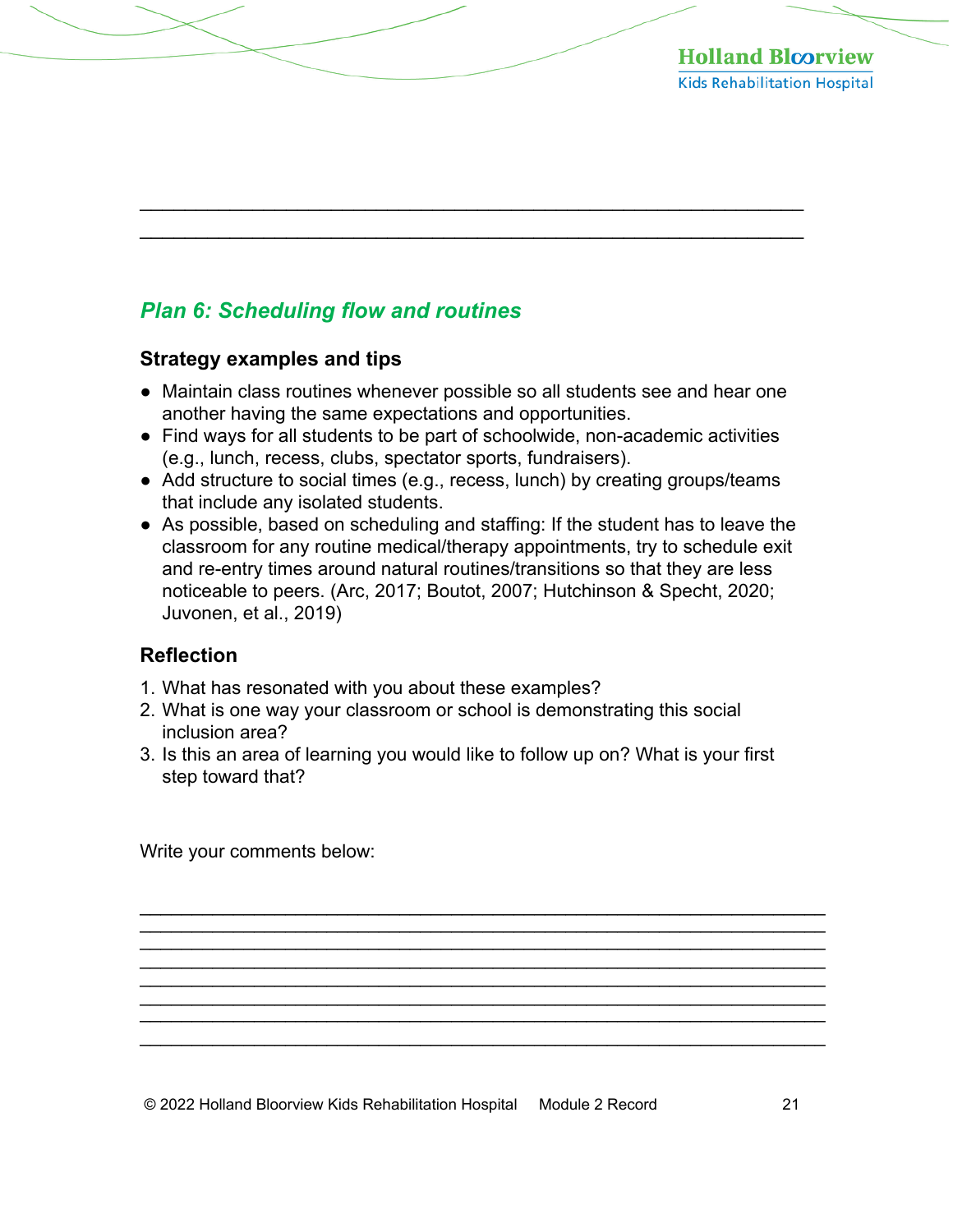## *Plan 7: Building disability awareness*

#### **Strategy examples and tips**

- Provide relevant broad information on disabilities (formal and informal) to counter misinformation and biases about capabilities or reduce peer anxiety.
- Students can better assess how to move past a helping, caretaker, or protector role and get down to the business of friendship development when there is knowledge available to inform their thinking. (Edwards et al., 2019; Nowicki & Brown, 2013; Woodgate et al., 2020)
- Help students understand one another. Be proactive in demystifying what disability is and what it is not. If a peer asks about another student's disability, recommend the student ask the student with disability if they would like to talk about it if able. If an individual is not able to speak for themselves it's important to connect with the parent/caregiver to have appropriate answers that reflect a careful, collaborative response. (Causton & Tracy-Bronson, 2014)

#### **Reflection**

- 1. What has resonated with you about these examples?
- 2. What is one way your classroom or school is demonstrating this social inclusion area?
- 3. Is this an area of learning you would like to follow up on? What is your first step towards that?

\_\_\_\_\_\_\_\_\_\_\_\_\_\_\_\_\_\_\_\_\_\_\_\_\_\_\_\_\_\_\_\_\_\_\_\_\_\_\_\_\_\_\_\_\_\_\_\_\_\_\_\_\_\_\_\_\_\_\_\_\_\_\_\_\_\_

\_\_\_\_\_\_\_\_\_\_\_\_\_\_\_\_\_\_\_\_\_\_\_\_\_\_\_\_\_\_\_\_\_\_\_\_\_\_\_\_\_\_\_\_\_\_\_\_\_\_\_\_\_\_\_\_\_\_\_\_\_\_\_\_\_\_

\_\_\_\_\_\_\_\_\_\_\_\_\_\_\_\_\_\_\_\_\_\_\_\_\_\_\_\_\_\_\_\_\_\_\_\_\_\_\_\_\_\_\_\_\_\_\_\_\_\_\_\_\_\_\_\_\_\_\_\_\_\_\_\_\_\_  $\mathcal{L}_\mathcal{L} = \mathcal{L}_\mathcal{L} = \mathcal{L}_\mathcal{L} = \mathcal{L}_\mathcal{L} = \mathcal{L}_\mathcal{L} = \mathcal{L}_\mathcal{L} = \mathcal{L}_\mathcal{L} = \mathcal{L}_\mathcal{L} = \mathcal{L}_\mathcal{L} = \mathcal{L}_\mathcal{L} = \mathcal{L}_\mathcal{L} = \mathcal{L}_\mathcal{L} = \mathcal{L}_\mathcal{L} = \mathcal{L}_\mathcal{L} = \mathcal{L}_\mathcal{L} = \mathcal{L}_\mathcal{L} = \mathcal{L}_\mathcal{L}$  $\mathcal{L}_\mathcal{L}$  , and the contribution of the contribution of the contribution of the contribution of the contribution of the contribution of the contribution of the contribution of the contribution of the contribution of \_\_\_\_\_\_\_\_\_\_\_\_\_\_\_\_\_\_\_\_\_\_\_\_\_\_\_\_\_\_\_\_\_\_\_\_\_\_\_\_\_\_\_\_\_\_\_\_\_\_\_\_\_\_\_\_\_\_\_\_\_\_\_\_\_\_

 $\frac{1}{2}$ \_\_\_\_\_\_\_\_\_\_\_\_\_\_\_\_\_\_\_\_\_\_\_\_\_\_\_\_\_\_\_\_\_\_\_\_\_\_\_\_\_\_\_\_\_\_\_\_\_\_\_\_\_\_\_\_\_\_\_\_\_\_\_\_\_\_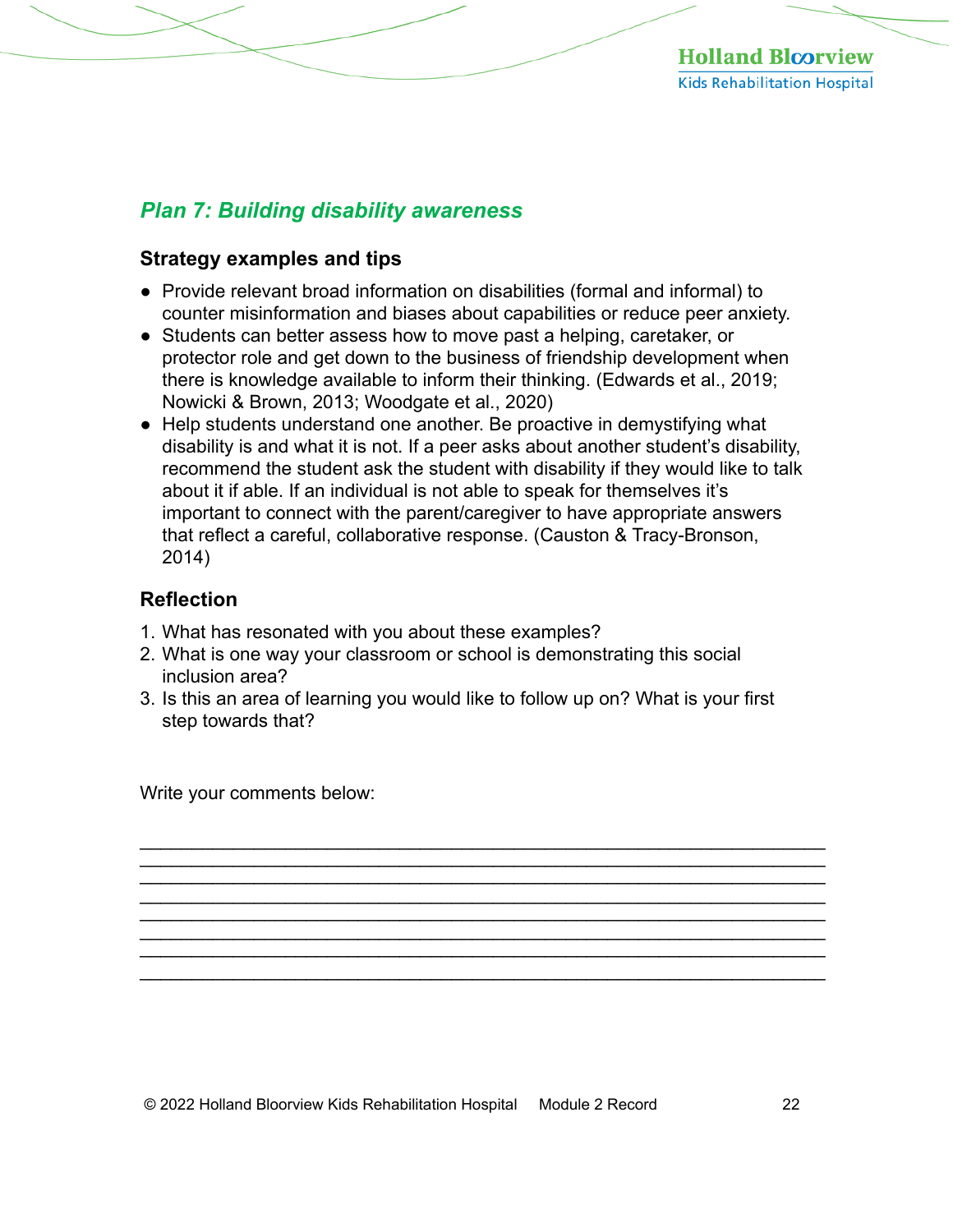## *Plan 8: Building a personal support system*

#### **Strategy examples and tips**

- Working as a solo teacher in a classroom can be isolating:
- Consider ways to collaborate across the school team to learn from one another's best practices to support social inclusion.
- Students with disabilities will have many touch points in a day with other adults.
- What is unknown can be fearful or intimidating but with knowledge comes power.
- Leverage partnerships with families, boards, and community-based disability networks and associations to find new and innovative knowledge on best practices for creating a culture of social inclusion and maximizing opportunities for friendship development.
- Look for Communities of Practice in your district, in online forums, or through professional learning activities. Connecting with others creates a synergy to develop successful practices. (CASEL, 2021; Shogren et al., 2015)

#### **Reflection**

- 1. What has resonated with you about these examples?
- 2. What is one way your classroom or school is demonstrating this social inclusion area?
- 3. Is this an area of learning you would like to follow up on? What is your first step towards that?

\_\_\_\_\_\_\_\_\_\_\_\_\_\_\_\_\_\_\_\_\_\_\_\_\_\_\_\_\_\_\_\_\_\_\_\_\_\_\_\_\_\_\_\_\_\_\_\_\_\_\_\_\_\_\_\_\_\_\_\_\_\_\_\_\_\_

\_\_\_\_\_\_\_\_\_\_\_\_\_\_\_\_\_\_\_\_\_\_\_\_\_\_\_\_\_\_\_\_\_\_\_\_\_\_\_\_\_\_\_\_\_\_\_\_\_\_\_\_\_\_\_\_\_\_\_\_\_\_\_\_\_\_

\_\_\_\_\_\_\_\_\_\_\_\_\_\_\_\_\_\_\_\_\_\_\_\_\_\_\_\_\_\_\_\_\_\_\_\_\_\_\_\_\_\_\_\_\_\_\_\_\_\_\_\_\_\_\_\_\_\_\_\_\_\_\_\_\_\_  $\mathcal{L}_\mathcal{L} = \mathcal{L}_\mathcal{L} = \mathcal{L}_\mathcal{L} = \mathcal{L}_\mathcal{L} = \mathcal{L}_\mathcal{L} = \mathcal{L}_\mathcal{L} = \mathcal{L}_\mathcal{L} = \mathcal{L}_\mathcal{L} = \mathcal{L}_\mathcal{L} = \mathcal{L}_\mathcal{L} = \mathcal{L}_\mathcal{L} = \mathcal{L}_\mathcal{L} = \mathcal{L}_\mathcal{L} = \mathcal{L}_\mathcal{L} = \mathcal{L}_\mathcal{L} = \mathcal{L}_\mathcal{L} = \mathcal{L}_\mathcal{L}$  $\mathcal{L}_\mathcal{L}$  , and the contribution of the contribution of the contribution of the contribution of the contribution of the contribution of the contribution of the contribution of the contribution of the contribution of \_\_\_\_\_\_\_\_\_\_\_\_\_\_\_\_\_\_\_\_\_\_\_\_\_\_\_\_\_\_\_\_\_\_\_\_\_\_\_\_\_\_\_\_\_\_\_\_\_\_\_\_\_\_\_\_\_\_\_\_\_\_\_\_\_\_

 $\frac{1}{2}$ \_\_\_\_\_\_\_\_\_\_\_\_\_\_\_\_\_\_\_\_\_\_\_\_\_\_\_\_\_\_\_\_\_\_\_\_\_\_\_\_\_\_\_\_\_\_\_\_\_\_\_\_\_\_\_\_\_\_\_\_\_\_\_\_\_\_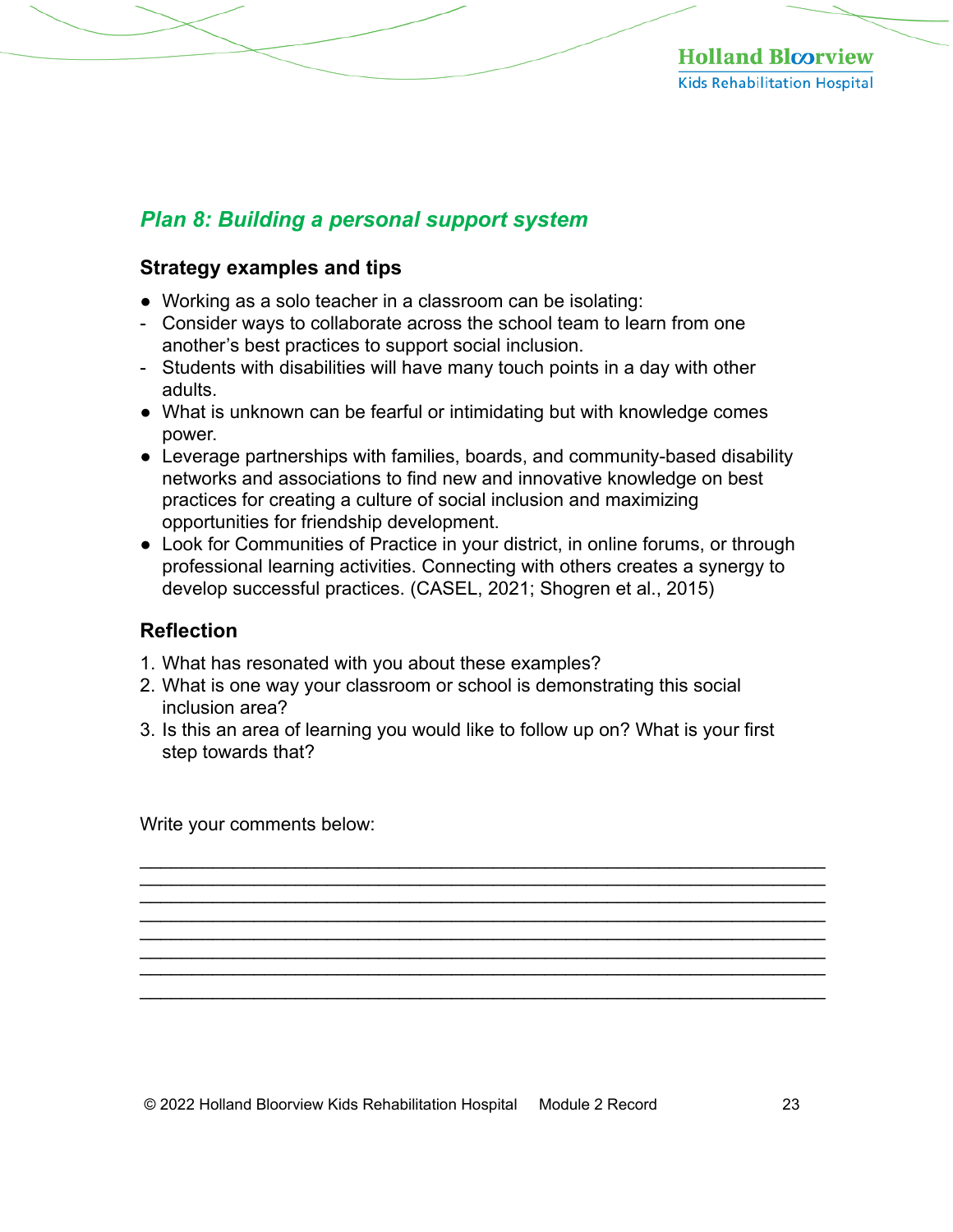## *Lived experience: Steven*

| Lived experience:<br><b>Steven</b> | <b>Comments:</b> |
|------------------------------------|------------------|
|                                    |                  |

## *Lived experience: Clovis*

| <b>Lived experience:</b><br><b>Clovis</b> | <b>Comments:</b> |
|-------------------------------------------|------------------|
|                                           |                  |

## *Reflection/Discussion*

- Think of an experience you have had that brought one or more of the conditions illustrated in this module to life, for example, nurturing a budding friendship. What enabled that to happen? What difference did it make?
- What is a small action you can take that will make a big difference to students with disabilities who want to build relationships with other students in their class?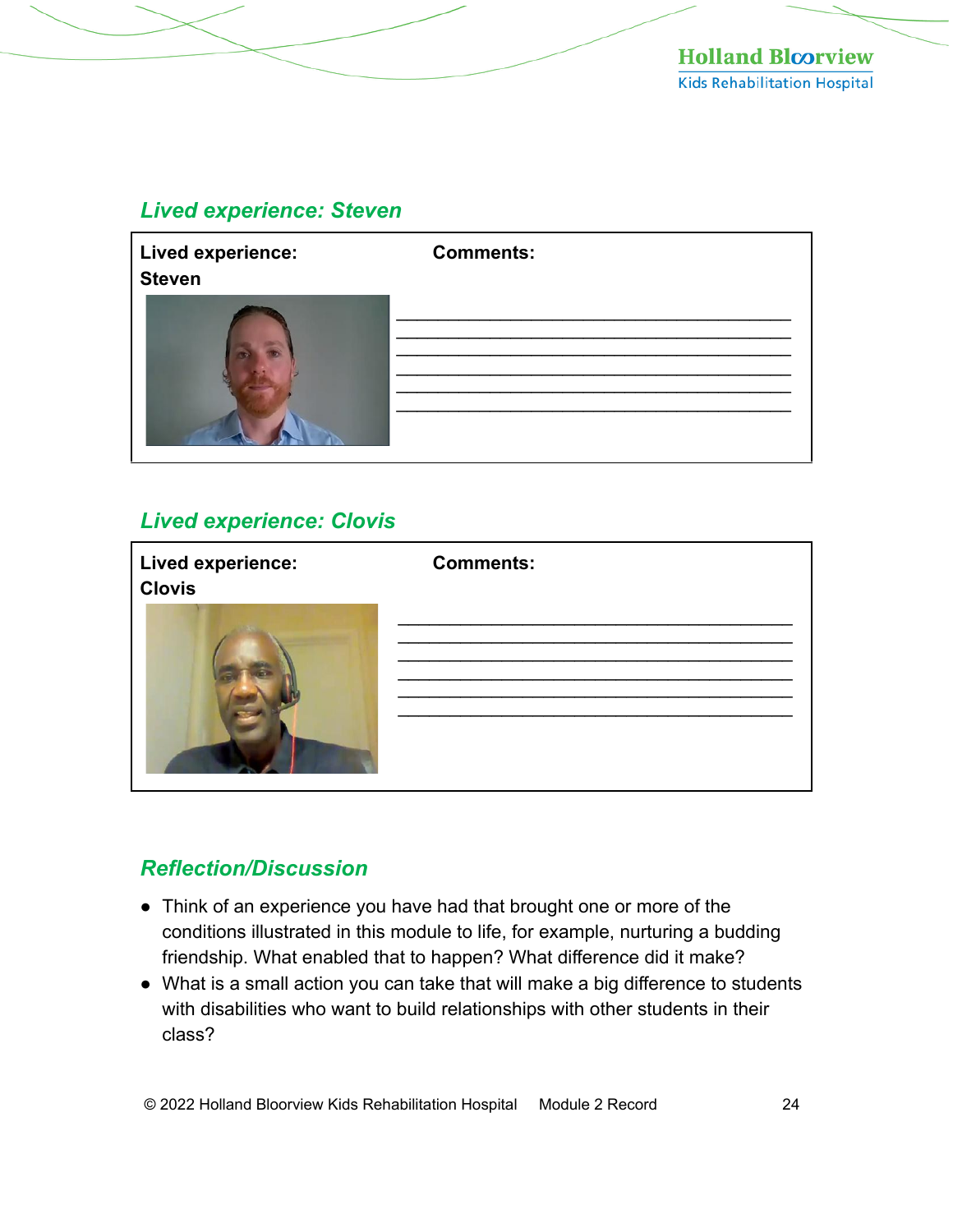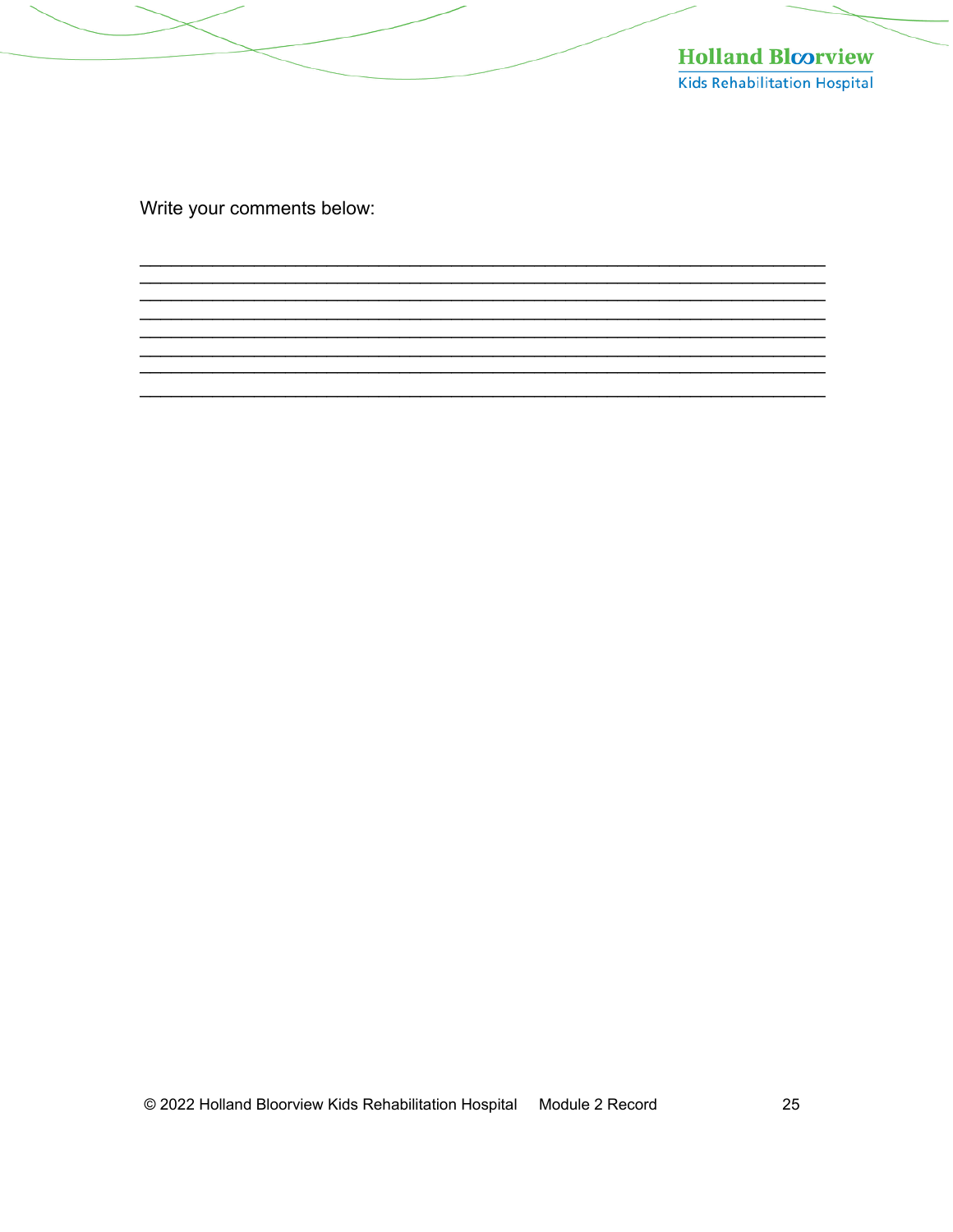Thank you for engaging in this learning. We would like to know about your experience with the module. Please take 5 minutes to do a short survey. [surveymonkey.com](https://www.surveymonkey.com/r/2JFVHR7)

#### *Credits*

#### **Lived experience contributors**

Ingrid Palmer Gunjan Seth Cynthia Berringer Kelly Johnston Steven Mills Clovis Grant

#### **Reviewers**

Alison Morse, Senior Manager, Advocacy and Family Engagement, Easter Seals Ontario

Dr. Deanna Swift, Psychologist, Implementation Coach and Special Education Lead, School Mental Health Ontario

Jillian Ferguson, Physiotherapist, ErinoakKids Center for Treatment and **Development** 

Dr. Kathy Sutherland

Payal Khazanchi, Director of Inclusion Initiatives, Community Living Ontario Semantha da Silva, Principal, Dufferin-Peel Catholic District School Board Stacey Copland, Ontario College of Teachers

Sue Ball, Member, Council for Exceptional Children

Tilia Cruz, Support Services Advisor, Catholic Principals' Council of Ontario Trudy Counter, Ontario Association of Families of Children with Communication **Disorders**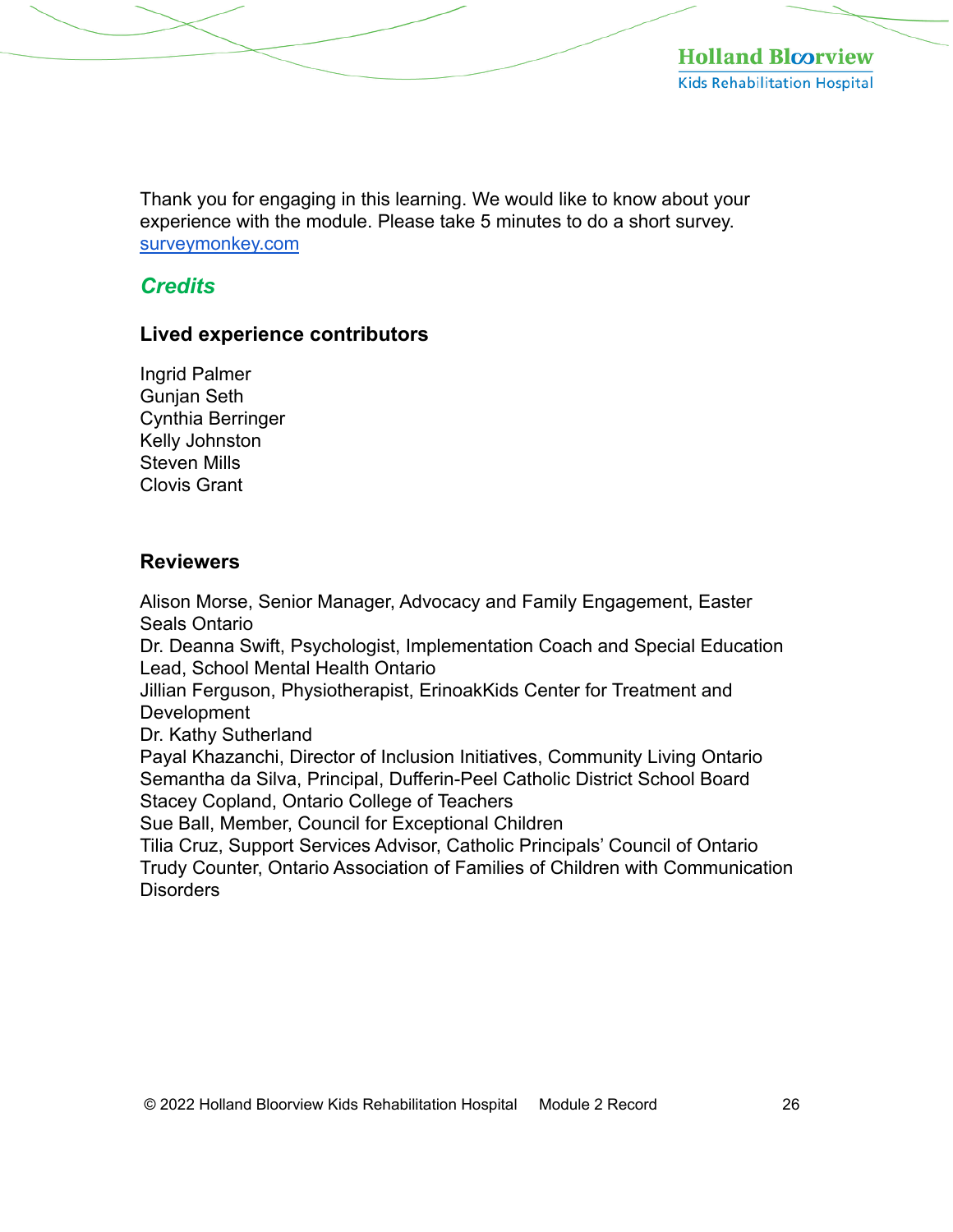## *Module 2 Links and Resources*

#### **Links**

Links are listed in the order in which they appear in the key message. Where appropriate, we have included links to other resources mentioned in the module.

| <b>KM1</b> | Learning for all: A guide to effective assessment and instruction for all<br>students, kindergarten to grade 12                                                                                                                                                                                                                                              |  |
|------------|--------------------------------------------------------------------------------------------------------------------------------------------------------------------------------------------------------------------------------------------------------------------------------------------------------------------------------------------------------------|--|
|            | <b>Attitudinal barriers</b><br>Barrier-area recommendations, attitudes, behaviours<br>How we move forward: Practicing 3 inclusive anti-racist mindsets for<br>reopening schools<br>The TeachAble project<br><b>ETFO body image project</b>                                                                                                                   |  |
|            | <b>Architectural barriers</b><br><b>AODA requirements for educational institutions</b><br>What is the design of public spaces standard<br>Ontario building code online<br><b>Section 7: Physical and architectural barriers</b><br><b>Accessibility rules for public sector organizations</b><br><b>CNIB education services</b>                              |  |
|            | <b>Technological barriers</b><br>Assistive technologies for students with LDs: Information, tools, and<br>resources for teachers<br><b>AERO</b><br>How to make information accessible<br>Effective use of educational software<br>iPad facts for supporting students with autism and other<br>exceptionalities<br>Section 4: Digital learning and technology |  |
|            | Information and communication barriers<br>What is the information and communications standards<br>How the information and communication standard applies to                                                                                                                                                                                                  |  |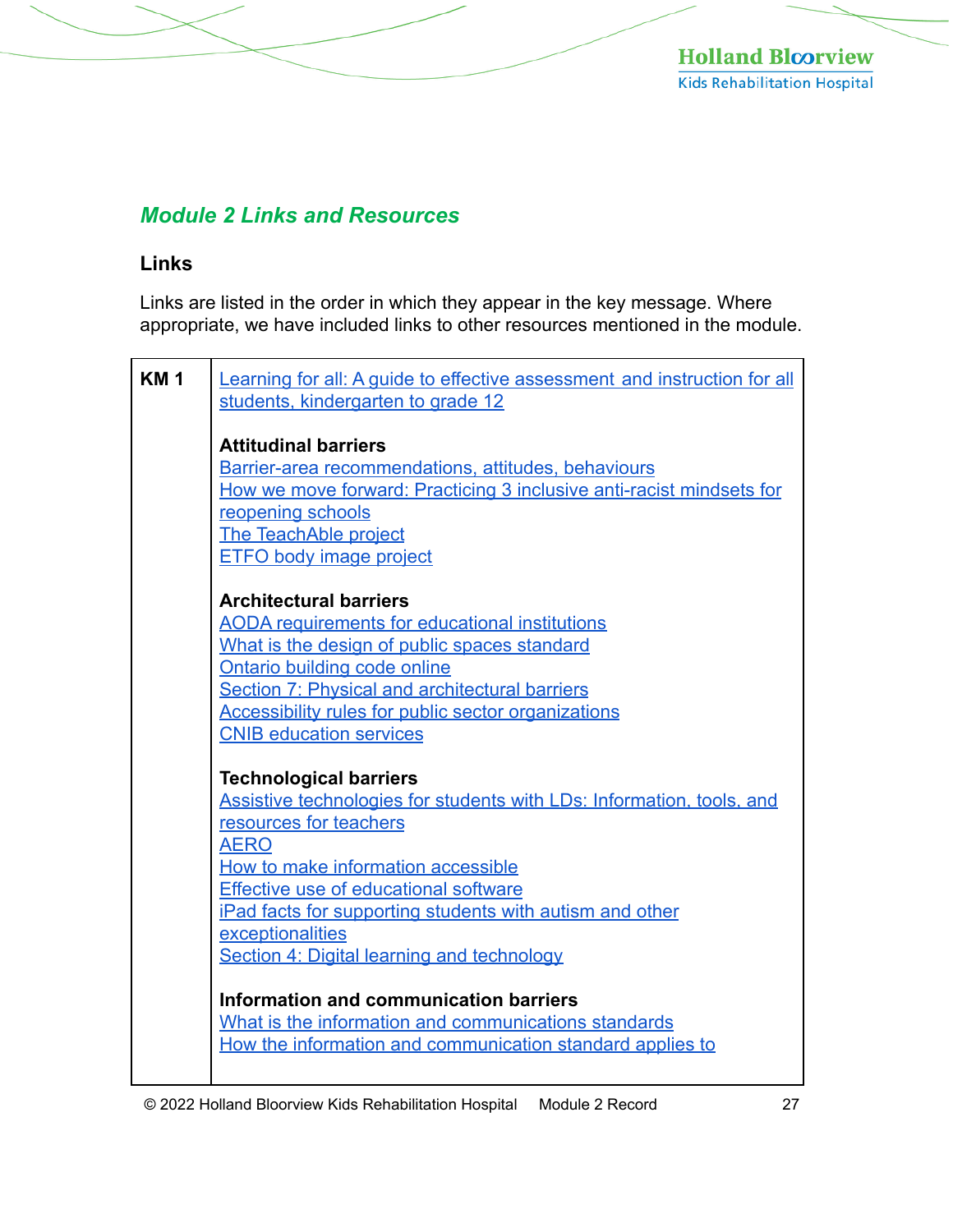| educational content                                                      |
|--------------------------------------------------------------------------|
| What are communication supports                                          |
| How to make information accessible                                       |
| Information and communications standards module                          |
| Resource services for deaf and hard of hearing                           |
| Sensory disabilities, processing, cognitive differences                  |
| Classroom accessibility for students who are deaf and hard of            |
| hearing                                                                  |
| Deaf and hard of hearing exceptionality                                  |
| <b>Blind and low vision</b>                                              |
| <b>Accessibility at the CNIB</b>                                         |
| Classroom accommodations for sensory processing issues                   |
| How sensory processing issues affect kids in school                      |
|                                                                          |
| Creating a calming environment                                           |
| Sensory strategies for teens and adults                                  |
|                                                                          |
| <b>Family engagement</b>                                                 |
| Inclusive school culture                                                 |
| Bringing marginalized parents and caregivers into their children's       |
| schooling                                                                |
| <b>Engaging Indigenous families and community with Ontario's schools</b> |
| <b>Encouraging parent involvement in schools</b>                         |
| Parent engagement helps students fulfill their potential                 |
| <b>Multi-lingual tip sheets for parents</b>                              |
| Programs and resources for newcomer student success                      |
| <b>Organizational and systemic barriers</b>                              |
| How to create an accessibility plan and policy                           |
| <b>Section 5: Organizational barriers</b>                                |
| Understanding Ontario's education equity action plan: Fact sheet for     |
| parents                                                                  |
| OFIFC Response to the development of an accessibility standard for       |
| education                                                                |
| Plan an accessible meeting                                               |
|                                                                          |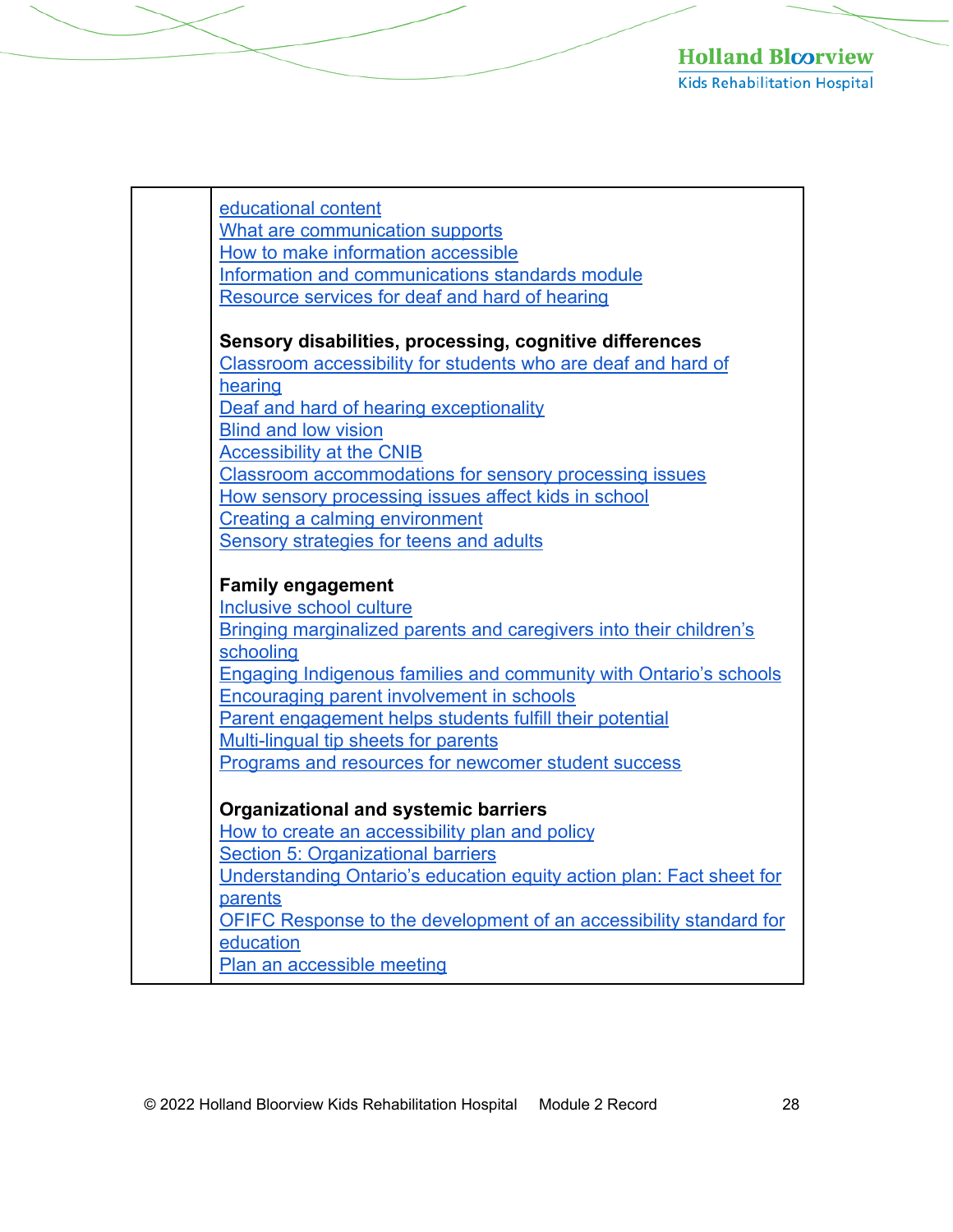#### **Resources**

Abilities. (2021, December 30)*. A look at barrier-free design*. <https://www.abilities.ca/technology/a-look-at-barrier-free-design/>

AccessForward. (n.d.). *Information and communication standard module*. Retrieved July 15, 2021 from <https://accessforward.ca/newado/icsmodule/>

Ahn, C., Butler, A., Chahine, S., Davis, J., Jack-Davies, A., McGregor, H., Morcom, L., Ogden, H., Pind, J., Pillay, T., Rondeau, O., St. Amant, D., & Searle, M. (2020, September). *Anti-oppression / Anti-racism resources for educators*. Queens University Faculty of Education. [https://educ.queensu.ca/sites/webpublish.queensu.ca.educwww/files/files/Sch](https://educ.queensu.ca/sites/webpublish.queensu.ca.educwww/files/files/ScholarStrike%20Resources%20FINAL1.pdf)  olarStrike%20Resources%20FINAL1.pdf

Alaca, B., & Pyle, A. (2018). *Kindergarten teachers' perspective on culturally responsive education.*  <https://files.eric.ed.gov/fulltext/EJ1192154.pdf>

- Anda, R. F., Felitti, V. J., Bremner, J. D., Walker, J. D., Whitfield, C., Perry, B. D., Dube, S. R., & Giles, W. H. (2006). The enduring effects of abuse and related adverse experiences in childhood: A convergence of evidence from neurobiology and epidemiology. *European Archives of Psychiatry and Clinical Neuroscience, 256*(3), 174–186.
- Arc of Massachusetts (2017). *Making friends with and without disabilities in school: A toolkit for teachers, professionals and parents*.
- Armstrong, T. (2013). *Neurodiversity in the classroom: Strength-based strategies to help students with special needs succeed in school and life*. [https://pdfs.semanticscholar.org/a1f7/52d98473603c8896e4e965675e5886d7](https://pdfs.semanticscholar.org/a1f7/52d98473603c8896e4e965675e5886d78ced.pdf) 8ced.pdf
- Armstrong, T. (2017, April 1). Neurodiversity: The future of special education? *Association for Supervision and Curriculum Development*. <https://www.ascd.org/el/articles/neurodiversity-the-future-of-special-education>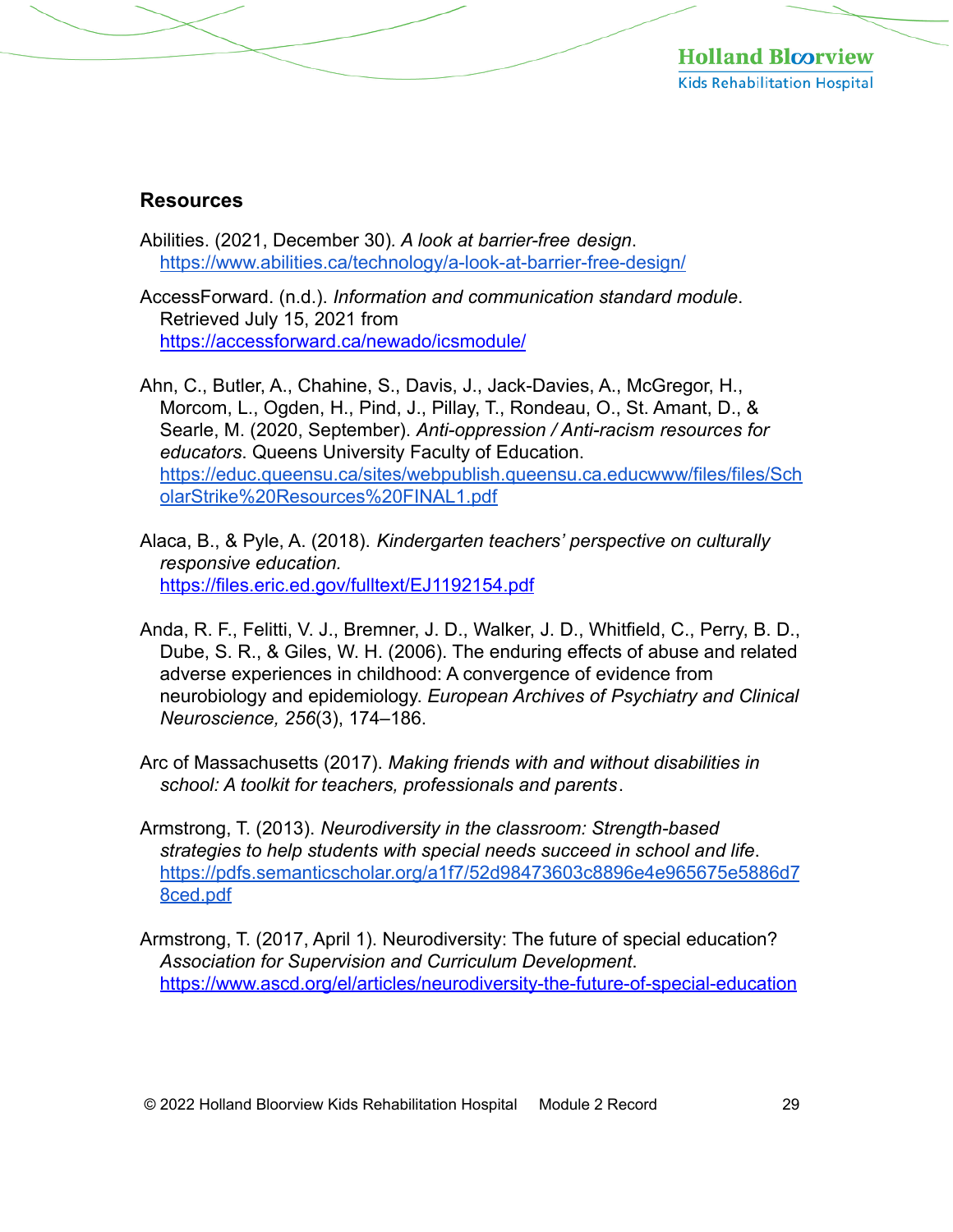Asbjörnslett, M., & Hemmingsson, H. (2008). Participation at school – experienced by teenagers with physical disabilities. *Scandinavian Journal of Occupational Therapy*, *15*(3),153–161.

Blackmoon, E., & Bellefeuille, B. (2020). *Trauma-informed classrooms and land-based learning.*  [https://teachforcanada.ca/en/stories/trauma-informed-classrooms-land-based](https://teachforcanada.ca/en/stories/trauma-informed-classrooms-land-based-learning/)learning/

- Blitz, L. V., Anderson, E. M., & Saastamoinen, M. (2016). Assessing perceptions of culture and trauma in an elementary school: Informing a model for culturally responsive trauma-informed schools. *The Urban Review, 48*(4), 520–542.
- Block, J. (2015, January 12). Educate to liberate: Build an anti-racist classroom. *Edutopia*. <https://www.edutopia.org/blog/build-an-anti-racist-classroom-joshua-block>
- Boutot, E. A. (2007). Fitting in: Tips for promoting acceptance and friendships for students with autism spectrum disorders in inclusive classrooms. *Intervention in School and Clinic*, *42*(3).
- Broun, L. (2021, August). *Guideline for the effective use of educational software with students who have ASD or other developmental disabilities.*  [https://www.autismontario.com/sites/default/files/2020-05/Effective%20Use%2](https://www.autismontario.com/sites/default/files/2020-05/Effective%20Use%20of%20Educational%20Software.pdf)  0of%20Educational%20Software.pdf
- Canadian Hearing Society. (n.d.). *Classroom accessibility for students who are deaf and hard of hearing.*  [https://www.chs.ca/sites/default/files/mhg\\_images/CHS003\\_AccessibilityGuid](https://www.chs.ca/sites/default/files/mhg_images/CHS003_AccessibilityGuide_EN_APPROVED.PDF)  e\_EN\_APPROVED.PDF
- Cantello Daw, J., & Murphy, S. (2015, March). *Sensory strategies for teens and adults*. Autism Ontario. [https://www.autismontario.com/sites/default/files/2020-05/Sensory%20Strateg](https://www.autismontario.com/sites/default/files/2020-05/Sensory%20Strategies.pdf)  ies.pdf
- CASEL. (2021). *Fundamentals of SE*L. [https://casel.org](https://casel.org/)
- Causton, J., & Tracy-Bronson, C. (2014). *The occupational therapist's handbook for inclusive school practices*. Paul H. Brookes Publishing Company.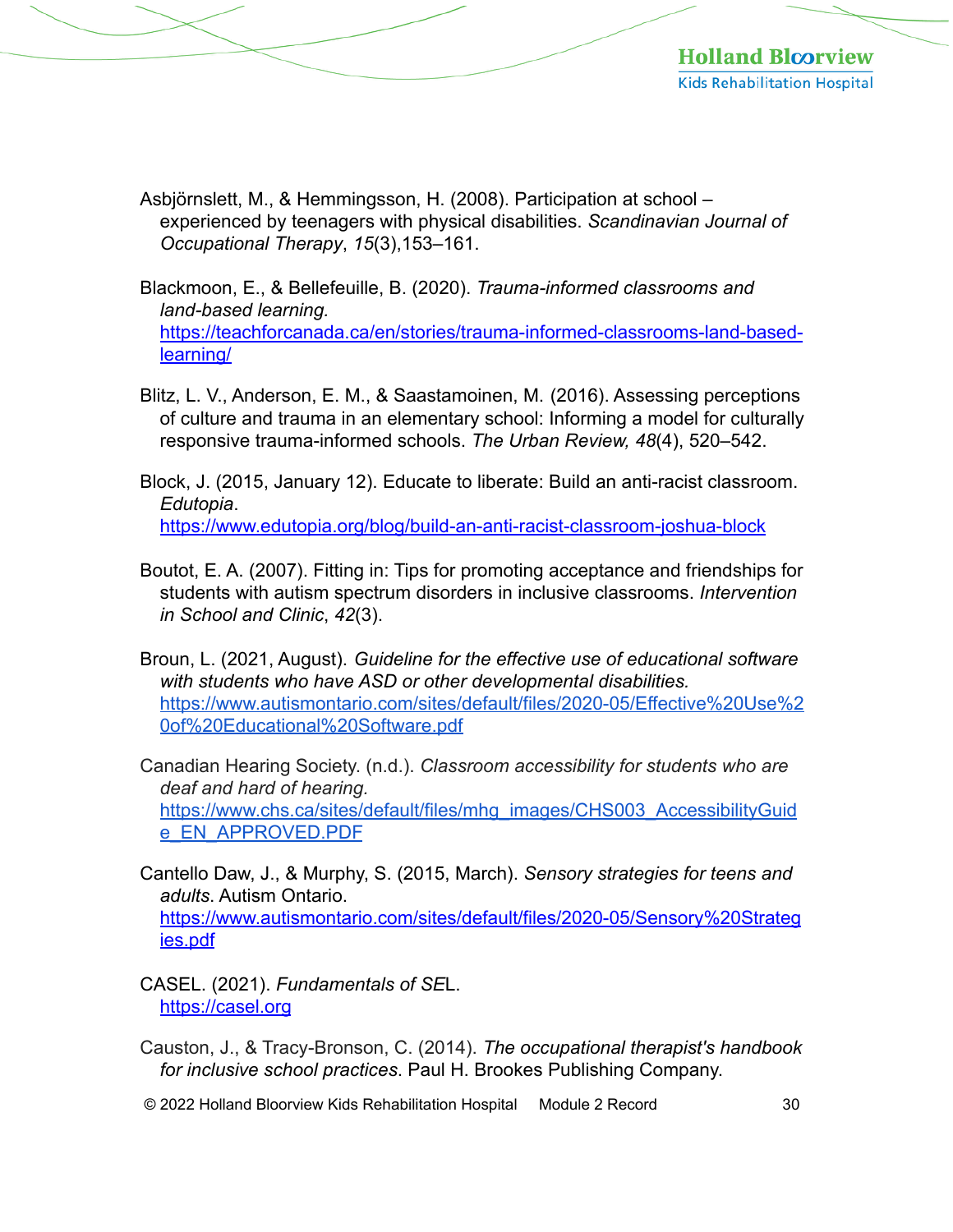- Chadsey, J., & Han, K. G. (2005). Friendship facilitation strategies: What do students in middle school tell us? *Teaching Exceptional Children, 38*(2), 52–57.
- Chennat, S. (Ed.). (2020). *Disability inclusion and inclusive education*. Springer Nature.
- Child Mind Institute. (n.d.). *How sensory processing issues affect kids in school.*  [https://childmind.org/article/how-sensory-processing-issues-affect-kids-in-sch](https://childmind.org/article/how-sensory-processing-issues-affect-kids-in-school/) ool/
- Community Living Ontario. (n.d.). *Inclusive school culture*. [https://webcache.googleusercontent.com/search?q=cache:KVbp\\_U\\_jUD0J:htt](https://webcache.googleusercontent.com/search?q=cache:KVbp_U_jUD0J:https://inclusioninstitute.fpg.unc.edu/sites/inclusioninstitute.fpg.unc.edu/files/handouts/NII%2520Inclusive%2520School%2520Culture-%2520handout.docx+&cd=18&hl=en&ct=clnk&gl=ca)  ps://inclusioninstitute.fpg.unc.edu/sites/inclusioninstitute.fpg.unc.edu/files/han douts/NII%2520Inclusive%2520School%2520Culture-%2520handout.docx+& cd=18&hl=en&ct=clnk&gl=ca
- CNIB. (2021). *Accessibility at CNIB*. <https://cnib.ca/en/about-us/accessibility-cnib?region=gta>
- CNIB. (2021). *Education services*. <https://frontier-cnib.ca/education-services.php>
- ConnectAbility. (n.d.). *Creating a calming environment*. Community Living Toronto. <https://connectability.ca/2020/06/26/creating-a-calming-environment/>
- Costello, E. J., Erkanli, A., Fairbank, J. A., & Angold, A. (2002). The prevalence of potentially traumatic events in childhood and adolescence. *Journal of Trauma Stress 15,* 99–112. <https://doi.org/10.1023/A:1014851823163>

Council of Ontario Universities. (2017). *Educator's accessibility tool kit.* 

Council of Ontario Universities. (2017). *Understanding barriers to accessibility: An educator's perspective.* Accessible Campus.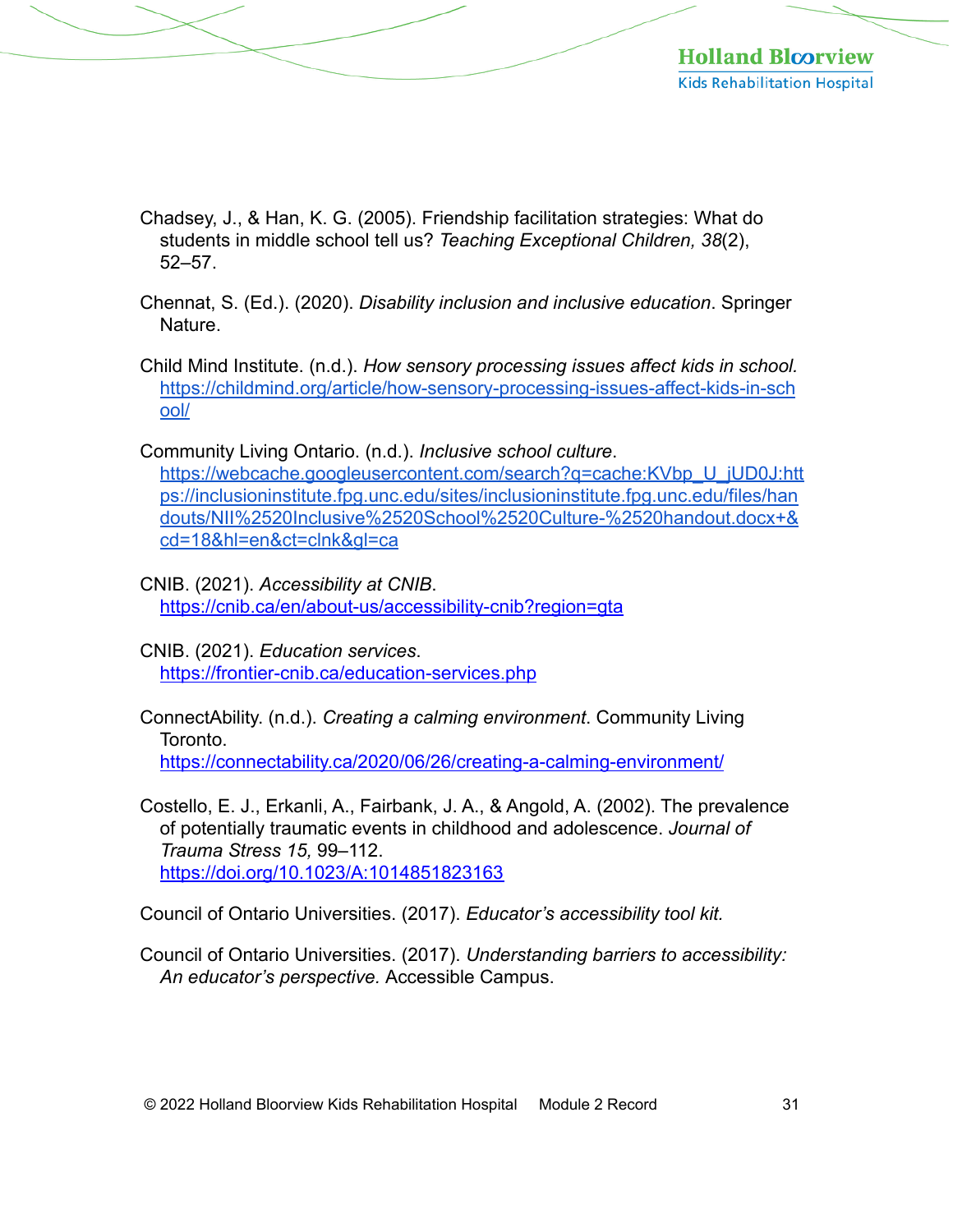Day, M., & Harry, B. (1999). "Best friends": The construction of a teenage friendship. *Mental Retardation, 37*(3), 221–231.

Dion, J., Paquette, G., Tremblay, K. N., Collin-Vézina, D., & Chabot, M. (2018). Child maltreatment among children with intellectual disability in the Canadian incidence study. *American Journal on Intellectual and Developmental Disabilities*, *123*(2), 176–188. <https://doi.org/10.1352/1944-7558-123.2.176>

Educators 4 Social Change. (n.d). *Teaching about neurodivergent communities.*  [https://educators4sc.org/topic-resources/teaching-about-neurodivergent-com](https://educators4sc.org/topic-resources/teaching-about-neurodivergent-communities/)  munities/

Edwards, B. M., Cameron, D., King, G., & McPherson, A.C. (2019). How students without special needs perceive social Inclusion of children with physical impairments in mainstream schools: A scoping review. *International Journal of Disability, Development and Education, 66*(3), 298–324.

Elementary Teachers Federation of Ontario. (2020). *Building a just society*. [https://www.etfo.ca/about-us/what-we-do/statement-on-social-justice-and-equi](https://www.etfo.ca/about-us/what-we-do/statement-on-social-justice-and-equity)  ty

Elementary Teachers Federation of Ontario. (2021, March). *ETFO's anti-oppressive framework: A primer*. [https://www.etfo.ca/getmedia/67d7eb05-4c08-414a-8979-7d98d94899bc/210](https://www.etfo.ca/getmedia/67d7eb05-4c08-414a-8979-7d98d94899bc/210504_Anti-OppressiveBooklet.pdf)  504\_Anti-OppressiveBooklet.pdf

- Ericksson, L. (2005). The relationship between school environment and participation for students with disabilities. *Pediatric Rehabilitation*, 8, 130–139. doi: [10.1080/13638490400029977](https://doi.org/10.1080/13638490400029977)
- Furo, A. (2018). Decolonizing the classroom curriculum: Indigenous knowledges, colonizing logics, and ethical spaces*.* (Publication No. 158456924) [University of Ottawa]. *Semantic Scholar.*

Galloway, M. K., Callin, P., James, S., Vimgnon, H., & McCall, L. (2019). Culturally responsive, antiracist, or anti-oppressive? How language matters for school change efforts. *Equity & Excellence in Education, 52*(4), 485–501.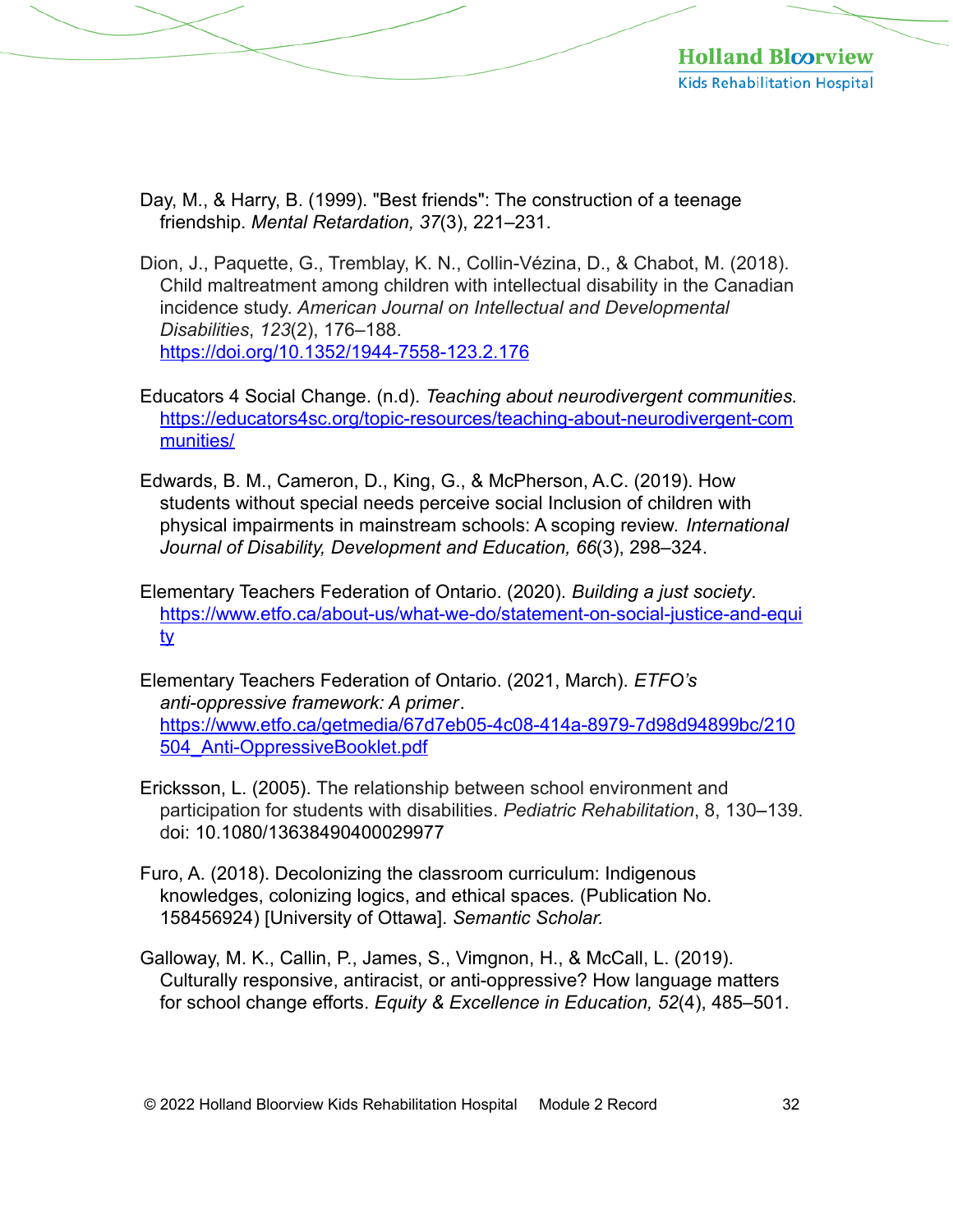Gest, S. D., & Rodkin, P. C. (2011). Teaching practices and elementary classroom peer ecologies. *Journal of Applied Developmental Psychology. 32*(5), 288–296.

Giler, J. Z. (2011). *Socially ADDept: Teaching social skills to children with ADHD, LD, and Asperger's*. John Wiley & Sons.

Godden, K. (2017, April 20). Embracing neurodiversity. *Indigenous Education*. <https://indigenous.abbyschools.ca/blog/mcmillan-embracing-neurodiversity>

Government of Canada. (2018, February 2). *Trauma and violence-informed approaches to policy and practice.*  [https://www.canada.ca/en/public-health/services/publications/health-risks-safe](https://www.canada.ca/en/public-health/services/publications/health-risks-safety/trauma-violence-informed-approaches-policy-practice.html) ty/trauma-violence-informed-approaches-policy-practice.html

Government of Ontario. (n.d.). *How to create an accessible plan and policy*. <https://www.ontario.ca/page/how-create-accessibility-plan-and-policy>

Government of Ontario. (2021, July 7). *Barrier area narratives and recommendations*. https://www.ontario.ca/document/development-proposed-kindergarten-grade-[12-k-12-education-standards-2021-initial-recommendations/barrier-area-narra](https://www.ontario.ca/document/development-proposed-kindergarten-grade-12-k-12-education-standards-2021-initial-recommendations/barrier-area-narratives-and-recommendations) tives-and-recommendations

Government of Ontario. (2021, August 13). *How to make information accessible*. <https://www.ontario.ca/page/how-make-information-accessible>

Government of Ontario. (2021, September 9). *Accessibility rules for public sector organizations*. <https://www.ontario.ca/page/accessibility-rules-public-sector-organizations>

- Hedges, H., Cullen, J., & Jordan, B. (2011). Early years curriculum: funds of knowledge as a conceptual framework for children's interests. *Journal of Curriculum Studies, 43(*2), 185–205. doi: 10.1080/00220272.2010.511275
- Hemmingsson, H., & Borell, L. (2000). Accommodation needs and student-environment fit in upper secondary school for students with severe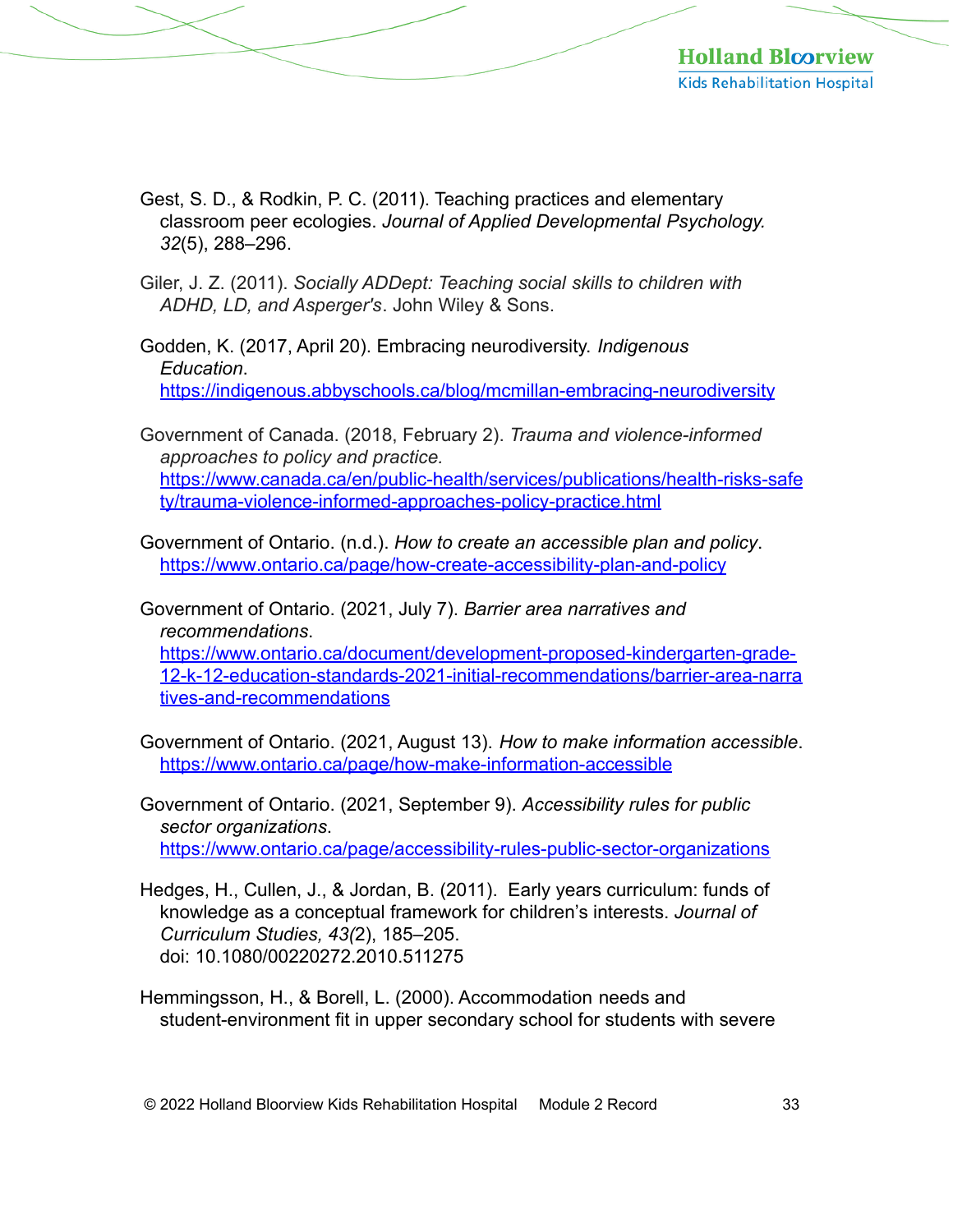physical disabilities. *Canadian Journal of Occupational Therapy*, *67*(3),162–73.

Heyder, A., Sudkamp, A., & Steinmayr, R. (2020). How are teachers' attitudes towards inclusion related to the social-emotional school experiences of students with and without special education needs? *Learning and Individual Differences, 77*, 1–11. doi: 10.1016/j.lindif.2019.101776

Holland Bloorview Kids Rehabilitation Hospital. (2021). *Having body positive conversations with children*. <https://hollandbloorview.ca/sites/default/files/2021-07/Parent%20Guide.pdf>

- Hollingsworth, H. L., & Buysse, V. (2009). Establishing friendships in early childhood inclusive settings. What roles do parents and teachers play? *Journal of Early Intervention, 31*(4), 287-307. doi: 10.1177/1053815109352659
- Hutchinson, N. L., & Specht, J. (2020). *Inclusion of learners with exceptionalities in Canadian schools: A practical handbook for teachers*. Pearson.
- Inclusive School Communities Project. (n.d.). *Inclusive school culture*. [https://inclusiveschoolcommunities.org.au/resources/toolkit/inclusive-school-c](https://inclusiveschoolcommunities.org.au/resources/toolkit/inclusive-school-culture)  ulture
- Ipolito, J. (2012, August). Bringing marginalized parents and caregivers into their children's schooling. *What works? Research into Practice.*  [https://thelearningexchange.ca/wpcontent/uploads/2017/02/WW\\_MarginPare](https://thelearningexchange.ca/wpcontent/uploads/2017/02/WW_MarginParents.pdf)  nts.pdf
- Juvonen, J. (2019). Multiple approaches to uniting students across groups: Introduction to the special Issue on social inclusion. *Educational Psychologist*, *54*(4), 247–249.
- Juvonen, J., Lessard, L. M., Rastogi, R., Schacter, H. L., & Smith, D. S. (2019). Promoting social inclusion in educational settings: Challenges and opportunities. *Educational Psychologist, 54*(4), 250–270. <https://doi.org/10.1080/00461520.2019.1655645>

Klinic Community Health Centre. (2013). T*rauma informed: The trauma toolkit*.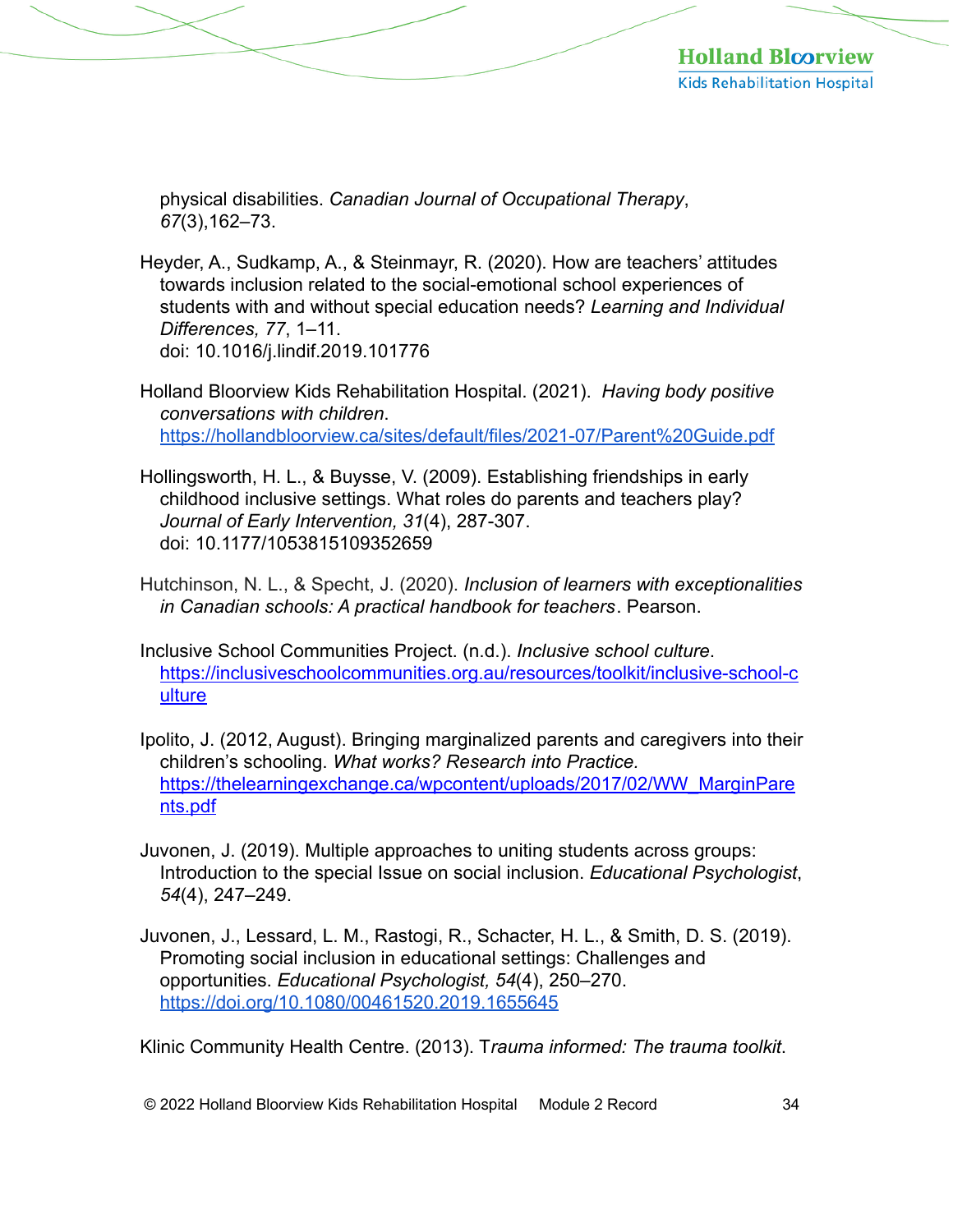[https://trauma-informed.ca/wp-content/uploads/2013/10/Trauma-informed\\_To](https://trauma-informed.ca/wp-content/uploads/2013/10/Trauma-informed_Toolkit.pdf)  olkit.pdf

Kluth, P. (2021, June 21). *Honoring and including students with communication differences*.

[https://www.autismontario.com/news/honoring-and-including-students-commu](https://www.autismontario.com/news/honoring-and-including-students-communication-differences)  nication-differences

- LD@school. (2014, August 6). *Assistive technology for students with learning disabilities: Information, tools, resources for teachers*. <https://www.ldatschool.ca/information-tools-resources/>
- Lewis, A., & Norwich, B. (Eds.). (2004). Special teaching for special children? Pedagogies for inclusion. Inclusive Education. *Educational and Child Psychology, 24*(3).
- Little, C., DeLeeuw, R. R., Andriana, E., Zanuttini, J., & David, E. (2020). Social inclusion through the eyes of the student: Perspectives from students with disabilities on friendship and acceptance. *International Journal of Disability, Development and Education*, 1–20. doi: [10.1080/1034912X.2020.1837352](https://doi.org/10.1080/1034912X.2020.1837352)

Maich, K., & Hall, C. (2021). *iPad facts for supporting students with Autism and other exceptionalities*. [https://www.autismontario.com/sites/default/files/2021-01/iPad%20Facts%20f](https://www.autismontario.com/sites/default/files/2021-01/iPad%20Facts%20for%20Supporting%20Students%20with%20Autism%20and%20Other%20Exceptionalities.pdf)  or%20Supporting%20Students%20with%20Autism%20and%20Other%20Exc eptionalities.pdf

Makan, K. (2007, February). Confronting racism in the classroom*. ETFO Voice*. <https://etfovoice.ca/node/102>

Minahan, J. (2019). *Trauma-informed teaching strategie*s. <https://www.ascd.org/el/articles/trauma-informed-teaching-strategies>

Miss Monica. (2016, October 23). How to talk to your students about neurodiversity. *I Heart Grade 3*. <https://www.iheartgrade3.com/talk-students-neurodiversity/>

Morin, A. (n.d.). *Classroom accommodations for sensory processing issues*.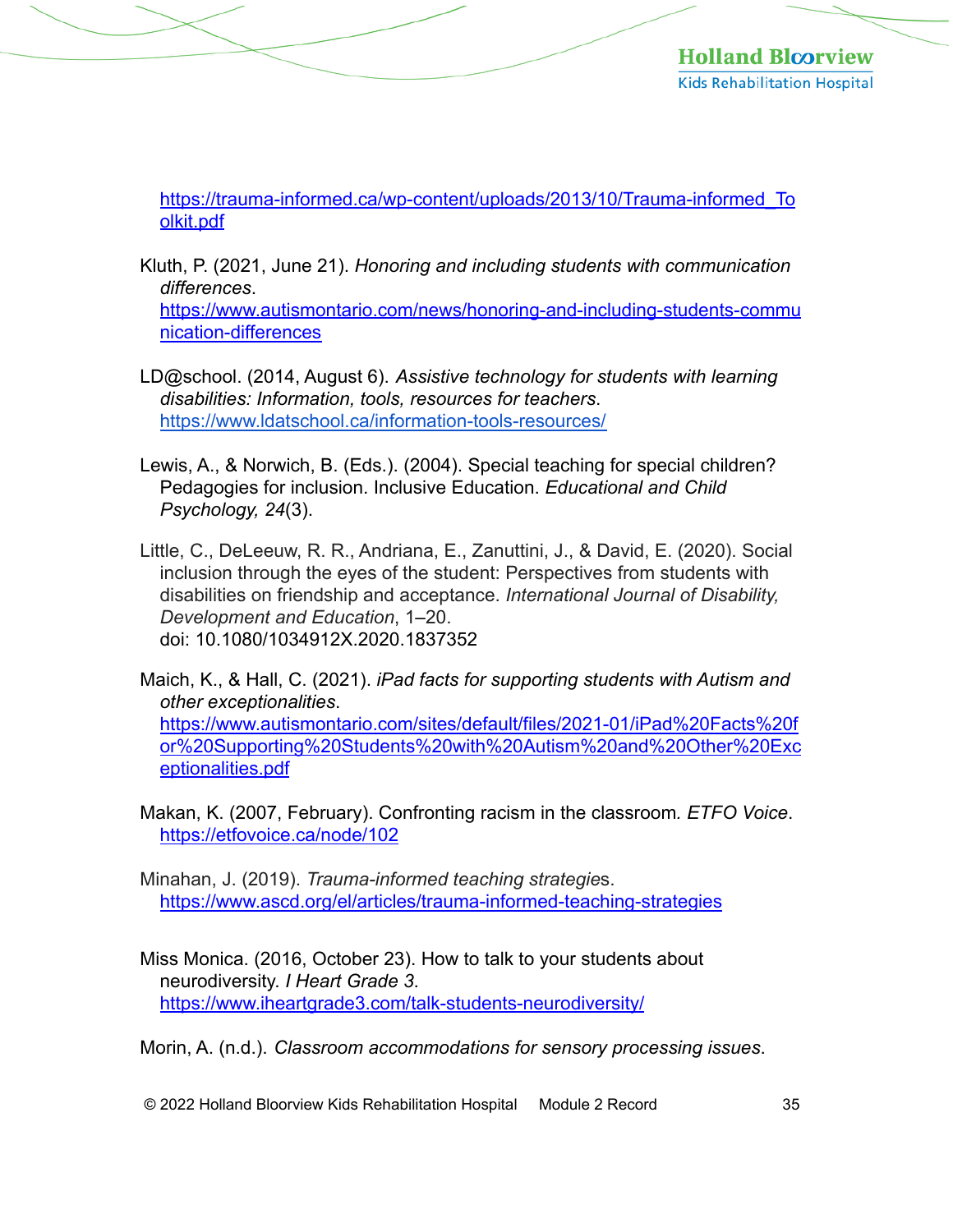[https://www.understood.org/articles/en/at-a-glance-classroom-accommodation](https://www.understood.org/articles/en/at-a-glance-classroom-accommodations-for-sensory-processing-issues)  s-for-sensory-processing-issues

- Nowicki, E., & Brown, J.D. (2013). "A kid way": Strategies for including classmates with learning or intellectual disabilities. *Intellectual and Developmental Disabilities, 15*(4), 253–262. doi: 10:1352/1934-9556-51.4.253
- Oakley, B. (n.d). 45 ideas for classroom friendly fidget toys. *Autism Ontario*. <https://www.autismontario.com/sites/default/files/2021-01/Fidget%20Toys.pdf>
- Ontario Education Services Corporation. (2021). *TeachAble project*. <http://theteachableproject.org/>
- Ontario Federation of Indigenous Friendship Centres. (n.d). *Trauma-informed schools in Indigenous contexts module*. [https://ofifc.org/?research=trauma-informed-schools-in-indigenous-contexts-m](https://ofifc.org/?research=trauma-informed-schools-in-indigenous-contexts-module)  odule
- Ontario Federation of Indigenous Friendship Centres. (2016). Trauma-informed schools*. OFIFC Research Series, Volume 4*. [https://ofifc.org/wp-content/uploads/2020/03/Trauma-Informed-Schools-Repor](https://ofifc.org/wp-content/uploads/2020/03/Trauma-Informed-Schools-Report-2016.pdf)  t-2016.pdf
- Ontario Federation of Indigenous Friendship Centres. (2017). *Response to a development of an accessible standard for education.*  [https://ofifc.org/wp-content/uploads/2020/03/2017-06-21-Increasing-Education](https://ofifc.org/wp-content/uploads/2020/03/2017-06-21-Increasing-Education-Access-for-Urban-Indigenous-Students.pdf) -Access-for-Urban-Indigenous-Students.pdf
- Ontario Ministry of Education. (2013). *Learning for all: A guide to effective assessment and instruction for all students kindergarten to grade 12*. <http://www.edu.gov.on.ca/eng/general/elemsec/speced/learningforall2013.pdf>
- Ontario Ministry of Education. (2014). *Alternative education resource Ontario*. <http://alternativeresources.ca/Aero/Public/WelcomePage.aspx>
- Ontario Ministry of Education. (2016). Supporting students with refugee backgrounds: A framework for responsive practice. *Capacity Building, K*–*12*. [https://thelearningexchange.ca/wp-content/uploads/2017/02/cbs\\_refugees.pdf](https://thelearningexchange.ca/wp-content/uploads/2017/02/cbs_refugees.pdf)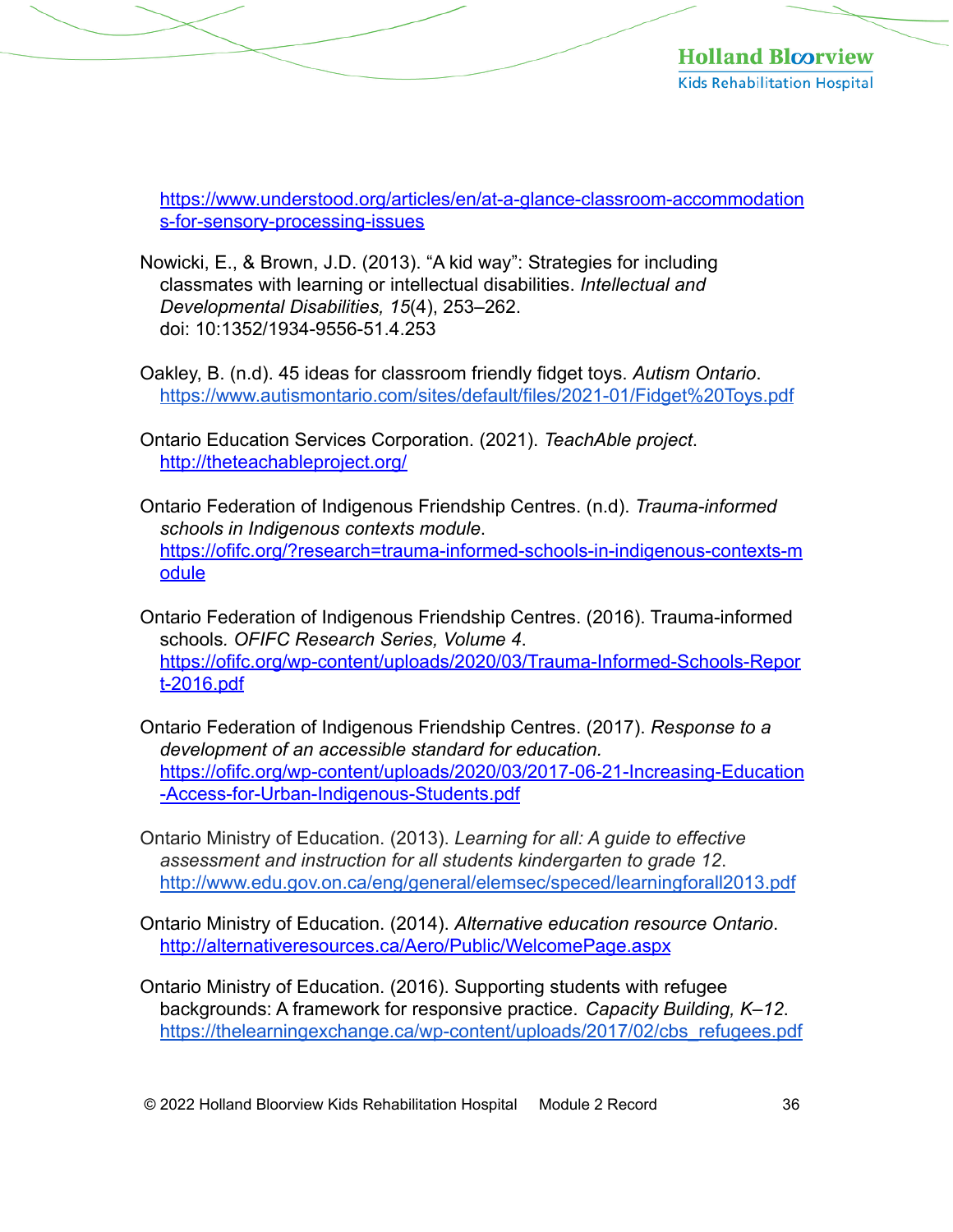Ontario Ministry of Education. (2017). *Understanding Ontario's education and equity plan: A parent fact sheet.*  https://toronto.oapce.org/wp-content/uploads/2019/09/education\_equity\_plan fact\_en.pdf

Ontario Ministry of Education. (2020). *Parent engagement: Encouraging parent involvement in schools*. <http://www.edu.gov.on.ca/eng/parents/involvement/>

Ontario Secondary Schools Teachers' Federation. (n.d.). *Anti-oppression*. https://www.safeatschool.ca/sites/default/files/OSSTF\_anti\_oppression.pdf

Ontario Teachers' Federation. (n.d.). *Deaf and hard of hearing exceptionality*. <https://www.teachspeced.ca/deaf-and-hard-of-hearing>

Parents Engaged in Education (2021). *Parent engagement resources*. <https://www.parentsengagedineducation.ca/parent-engagement-resources>

People for Education. (n.d.). *Parent involvement in education*. <https://peopleforeducation.ca/topics/parent-involvement/>

Pivik, J., McComas, J., & Laflamme, M. (2002). Barriers and facilitators to inclusive education. *Exceptional Children, 69*(1), 97–100. doi: 10.1177/001440290206900107

Planbook. (n.d.). *The teacher's guide to combating classroom ableism.*  <https://blog.planbook.com/classroom-ableism/>

Pols, A. J. K. (2012). Characterising affordances: The descriptions-of-affordances-model. *Design Studies, 33*(2), 113–125. doi: <https://doi.org/10.1016/j.destud.2011.07.007>

Prellwitz, M., & Skar, L. (2006). How children with restricted mobility perceive the accessibility and usability of their home environment. *Occupational Therapy International, 13*(4), 193–206. <https://doi.org/10.1002/oti.216>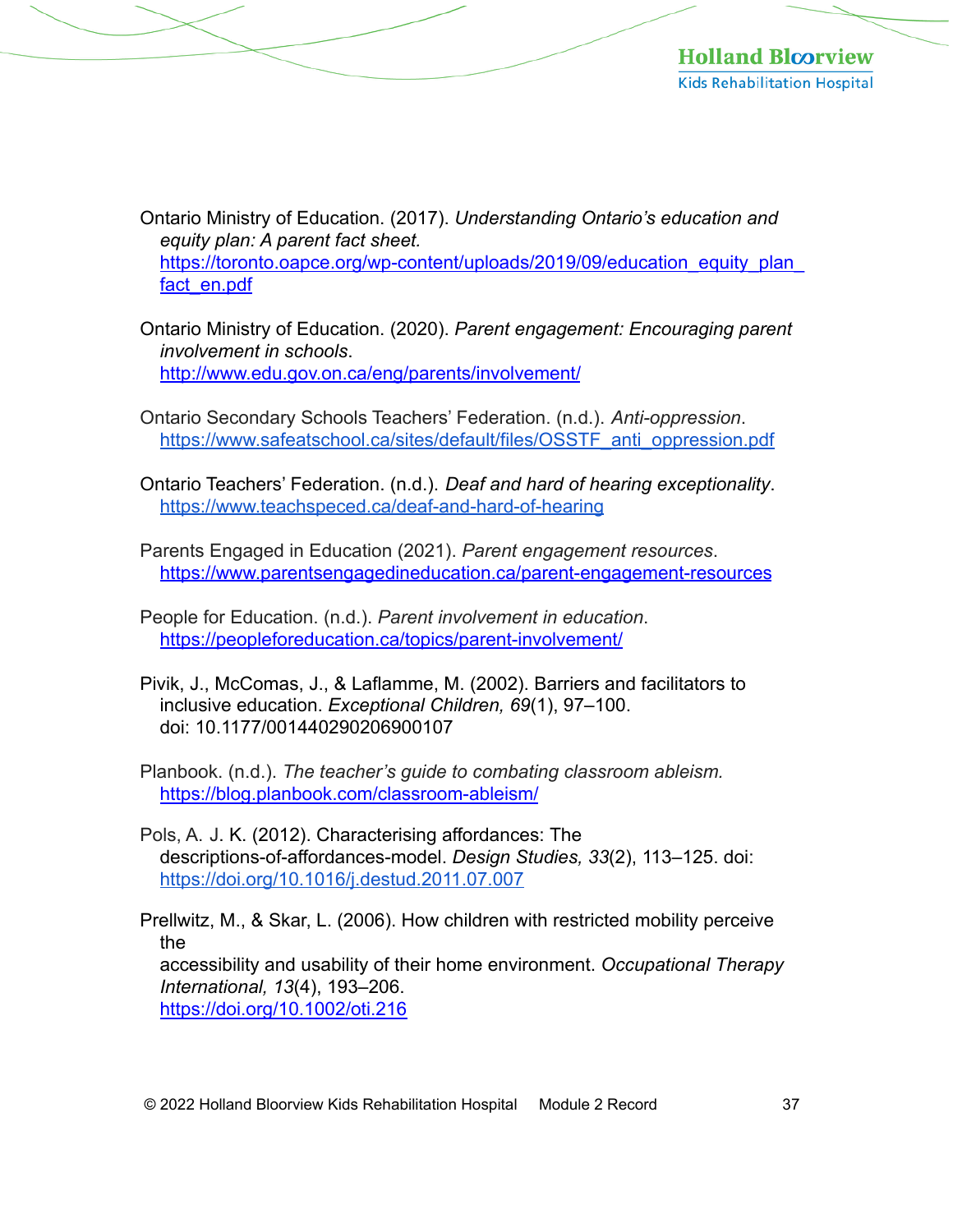Rentenbach, B., & Prislovsky, L. (2016). *Neurodiversity: A humorous and practical guide to living with ADHD, anxiety, autism, dyslexia, the gays, and everyone else.* Mule & Muse Productions.

Rentenbach, B., Prislovsky, L., & Gabriel, R. (2017, May 1). Valuing differences: Neurodiversity in the classroom. *Phi Delta Kappan*. [https://kappanonline.org/rentenbach-prislovsky-gabriel-valuing-differences-ne](https://kappanonline.org/rentenbach-prislovsky-gabriel-valuing-differences-neurodiversity-classroom/)  urodiversity-classroom/

Rodger, S. (2020). Trauma and violence informed teaching – why it is critically important, and how we can do it. *PHE Canada*. [https://phecanada.ca/connecting/blog/trauma-and-violence-informed-teaching](https://phecanada.ca/connecting/blog/trauma-and-violence-informed-teaching-why-it-critically-important-and-how-we-can-do) -why-it-critically-important-and-how-we-can-do

Rose, D., & Meyer, A. (2002). *Teaching every student in the digital age*. ASCD.

Schlichtmann, G. R., Lovelace, T., Krusel, L., & Tucker, E. (2020, July 16). *How we move forward: Practicing three inclusive anti-racists mindsets for reopening schools*. [https://www.gettingsmart.com/2020/07/how-we-move-forward-practicing-three](https://www.gettingsmart.com/2020/07/how-we-move-forward-practicing-three-inclusive-anti-racist-mindsets-for-reopening-schools/) -inclusive-anti-racist-mindsets-for-reopening-schools/

Shogren, K. A., McCart, A. B., Lyon, K. J., & Sailor, W. S. (2015). All means all: Building knowledge for inclusive schoolwide transformation. *Research and Practice for Persons with Severe Disabilities, 40*(3),173–191. doi: 10.1177/1540796915586191

Sider, S., & Maich, K. (2014). Assistive technology tools to support literacy learning for all learning in the inclusive classroom. *What Works? Research into Practice*. [https://thelearningexchange.ca/wpcontent/uploads/2017/02/WW\\_TechnologyT](https://thelearningexchange.ca/wpcontent/uploads/2017/02/WW_TechnologyTools.pdf)  ools.pdf

[Siperstein, G. N.](https://www.proquest.com/indexinglinkhandler/sng/au/Siperstein,+Gary+N/$N;jsessionid=087FE3C65661530AD70F12FA363C1950.i-0360b6cfa7d23038a), [Summerill, L. A.](https://www.proquest.com/indexinglinkhandler/sng/au/Summerill,+Lauren+A/$N;jsessionid=087FE3C65661530AD70F12FA363C1950.i-0360b6cfa7d23038a), [Jacobs, H. E.](https://www.proquest.com/indexinglinkhandler/sng/au/Jacobs,+Holly+E/$N;jsessionid=087FE3C65661530AD70F12FA363C1950.i-0360b6cfa7d23038a), & [Stokes, J. E.](https://www.proquest.com/indexinglinkhandler/sng/au/Stokes,+Jeffrey+E/$N;jsessionid=087FE3C65661530AD70F12FA363C1950.i-0360b6cfa7d23038a) (2017). Promoting social inclusion in high schools using a schoolwide approach. *[Inclusion](https://www.proquest.com/pubidlinkhandler/sng/pubtitle/Inclusion/$N/4931649/OpenView/2528772805/$B/62E63CA71C54472PQ/1;jsessionid=087FE3C65661530AD70F12FA363C1950.i-0360b6cfa7d23038a), 5*(3), 173–188.

doi:10.1352/2326-6988-5.3.173

Smagorinsky, P. (2020). Neurodiversity and the deep structure of schools. *Ought: The Journal of Autistic Culture, 2* (1), 10–35.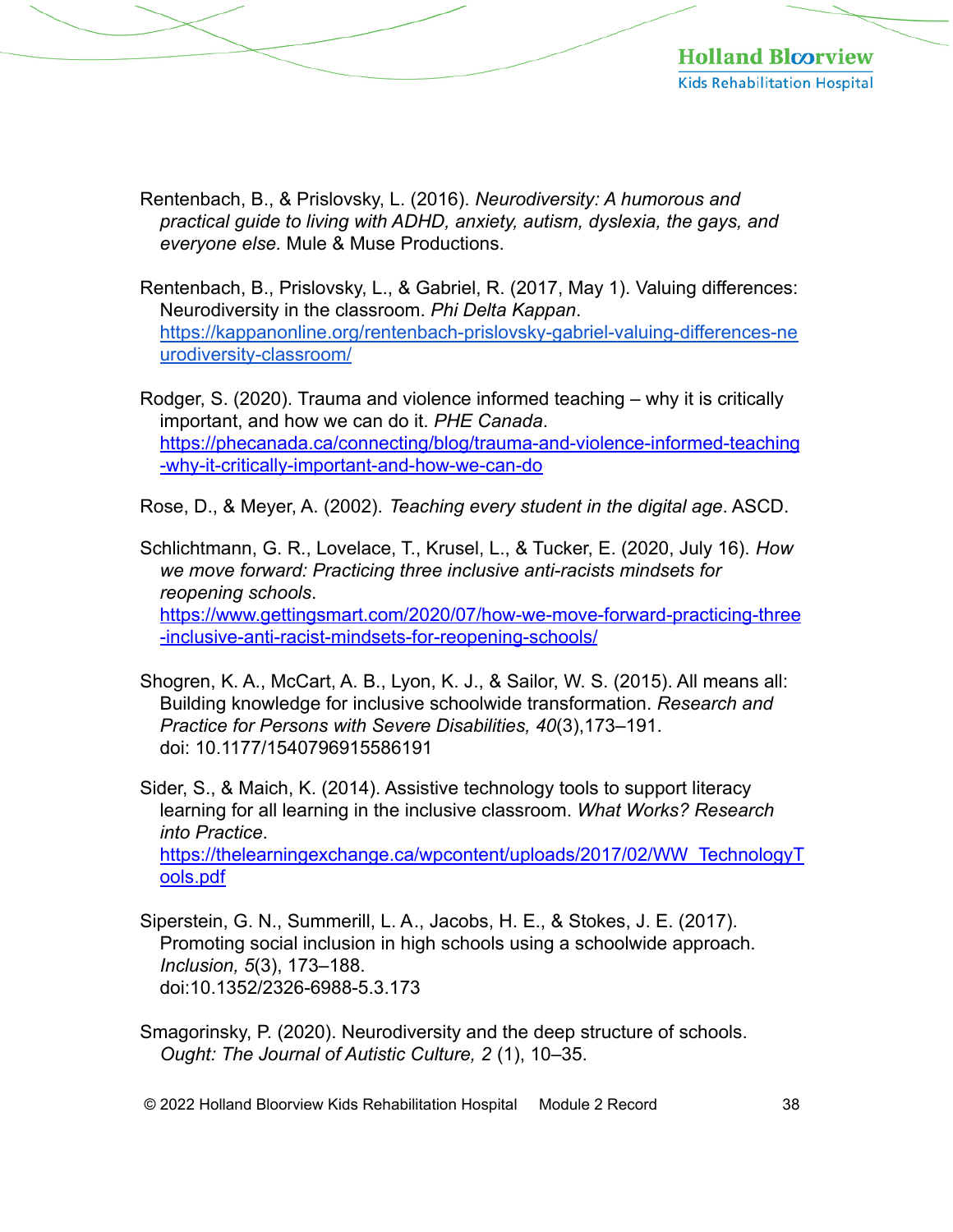[https://scholarworks.gvsu.edu/cgi/viewcontent.cgi?article=1051&context=oug](https://scholarworks.gvsu.edu/cgi/viewcontent.cgi?article=1051&context=ought)  ht

- SNOW Inclusive Learning and Education. (n.d.). *How the information and communication standard applies to education content*. [https://snow.idrc.ocadu.ca/accessible-media-and-documents/applying-the-aod](https://snow.idrc.ocadu.ca/accessible-media-and-documents/applying-the-aoda-to-educational-content/how-the-information-and-communication-standard/) a-to-educational-content/how-the-information-and-communication-standard/
- Sosnowy, C., Silverman, C., Shattuck, P., & Garfield, T. (2019). Setbacks and successes: How young adults on the autism spectrum seek friendship. *Autism in Adulthood*, *1*(1), 44–51.
- Sparx. (2020, March 10). Four ways to support neurodiversity in the classroom. *The Education and Development Forum*. [https://www.ukfiet.org/2020/four-ways-to-support-neurodiversity-in-the-classro](https://www.ukfiet.org/2020/four-ways-to-support-neurodiversity-in-the-classroom/)  om/
- Stephens, L., Scott, H., Aslam, H., Yantzi, N., Young, N. L., Ruddick, S., & McKeever, P. (2015). The accessibility of elementary schools in Ontario, Canada: Not making the grade. *Children*,*Youth and Environments, 25*(2), 153–175.
- Symeonidou, S., & Chrysostomou, M. (2019). 'I got to see the other side of the coin': Teachers' understandings of disability-focused oppressive and anti-oppressive pedagogies*. International Journal of Educational Research, 98*, 356–365.

<https://doi.org/10.1016/j.ijer.2019.09.012>

- Szarkowski, A., & Fogler, J. (2020). *Supporting students with disabilities in trauma-sensitive schools.*  [https://www.ascd.org/el/articles/supporting-students-with-disabilities-in-trauma](https://www.ascd.org/el/articles/supporting-students-with-disabilities-in-trauma-sensitive-schools) -sensitive-schools
- Thomas, M. S., Crosby, S., & Vanderhaar, J. (2019). Trauma-informed practices in schools across two decades: An interdisciplinary review of research. *Review of Research in Education, 43*(1), 422–452.

Thomson, G. (2009). *Plan an accessible meeting*. AODA. Retrieved July 23, 2021, from

<https://www.aoda.ca/plan-an-accessible-meeting/>

- Thomson, G. (2018). *Ontario needs to make school spaces more accessible*. AODA. Retrieved July 23, 2021, from
- © 2022 Holland Bloorview Kids Rehabilitation Hospital Module 2 Record 39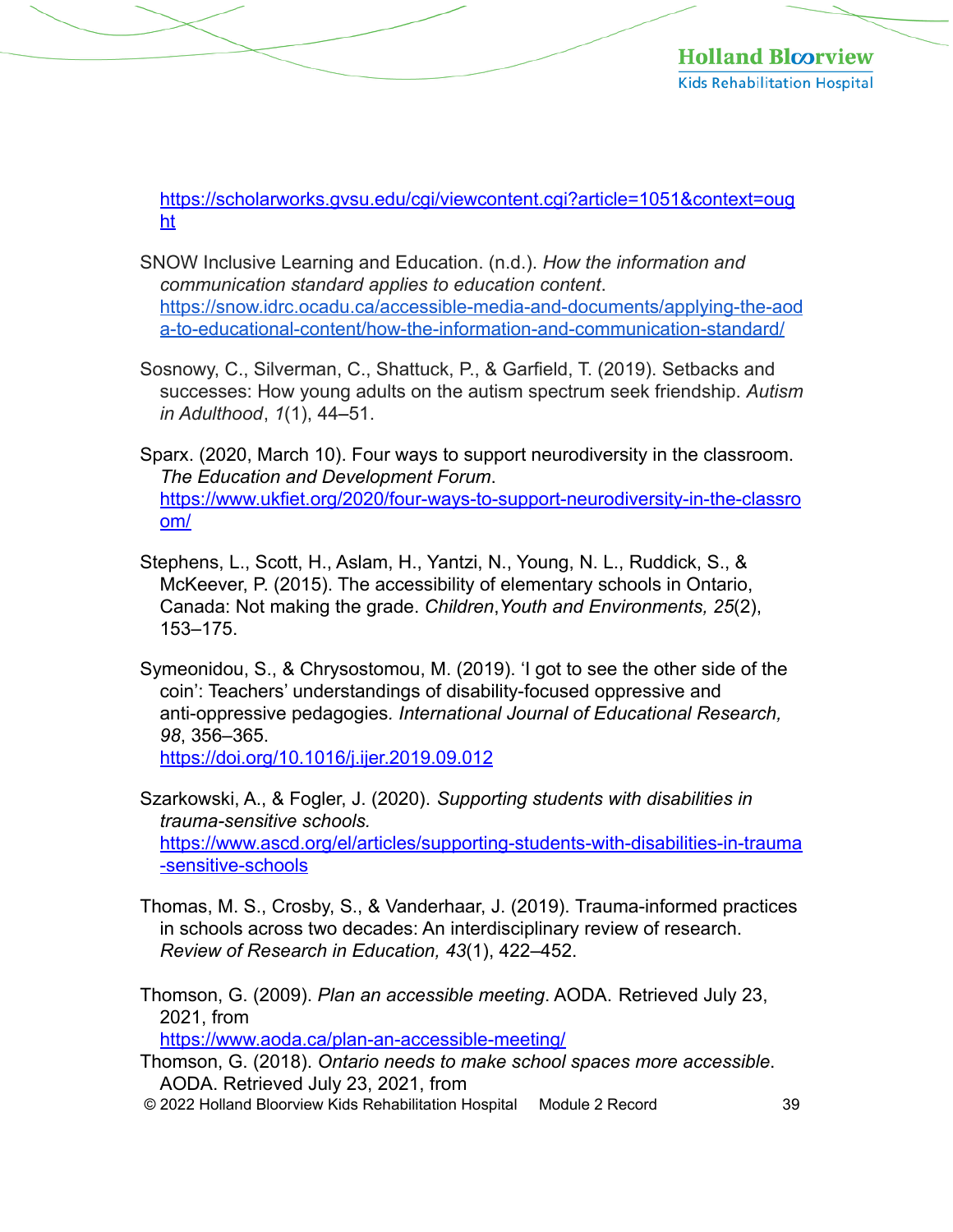<https://www.aoda.ca/ontario-needs-to-make-more-school-spaces-accessible/>

Thomson, G. (2018). *What are communication supports?* AODA. Retrieved August 31, 2021, from <https://www.aoda.ca/what-are-communication-supports/>

Thomson, G. (2018). *What is the information and communication standards?*  AODA. Retrieved August 31, 2021, from <https://www.aoda.ca/what-is-the-information-and-communications-standards/>

Thomson, G. (2019). *AODA requirements for educational institutions*. AODA. Retrieved September 1, 2021, from <https://www.aoda.ca/aoda-requirements-for-educational-institutions/>

Thomson, G. (2019). *What is the design of public spaces standards?* AODA. Retrieved August 26, 2021, from <https://aoda.ca/what-is-the-design-of-public-spaces-standard/>

Timmons, V., Breitenbach, M., & MacIsaac, M. (2006). *Educating children about autism in an inclusive classroom*. Government of Prince Edward Island. [http://www.gov.pe.ca/photos/original/ed\\_autisminc.pdf](http://www.gov.pe.ca/photos/original/ed_autisminc.pdf) 

Vyrastekova, J. (2021). Social inclusion of students with special education needs

assessed by the inclusion of other in the self scale. *PLos ONE,16*(4), 1–17. <http://doi.org/10.1371/journal.pone.0250070>

Wilbert J., Urton, K., Krull J., Kulawiak P. R., Schwalbe A., & Hennemann T. (2020). Teachers' accuracy in estimating social inclusion of students with and without special educational needs. *Frontiers in Education. 5*, 1–11. <https://www.frontiersin.org/article/10.3389/feduc.2020.598330>

Wolpow, R., Johnson, M. M., Hertel, R., & Kincaid, S. O. (2009). *The heart of learning and teaching: Compassion, resiliency, and academic success*. Office of Superintendent of Public Instruction Compassionate Schools. [https://www.k12.wa.us/sites/default/files/public/compassionateschools/pubdoc](https://www.k12.wa.us/sites/default/files/public/compassionateschools/pubdocs/theheartoflearningandteaching.pdf)  s/theheartoflearningandteaching.pdf

Woodgate, R. L., Gonzalez, M., Demczuk, L., Snow, W. M., Barriage, S., & Kirk, S. (2020). How do peers promote social inclusion of children with disabilities?